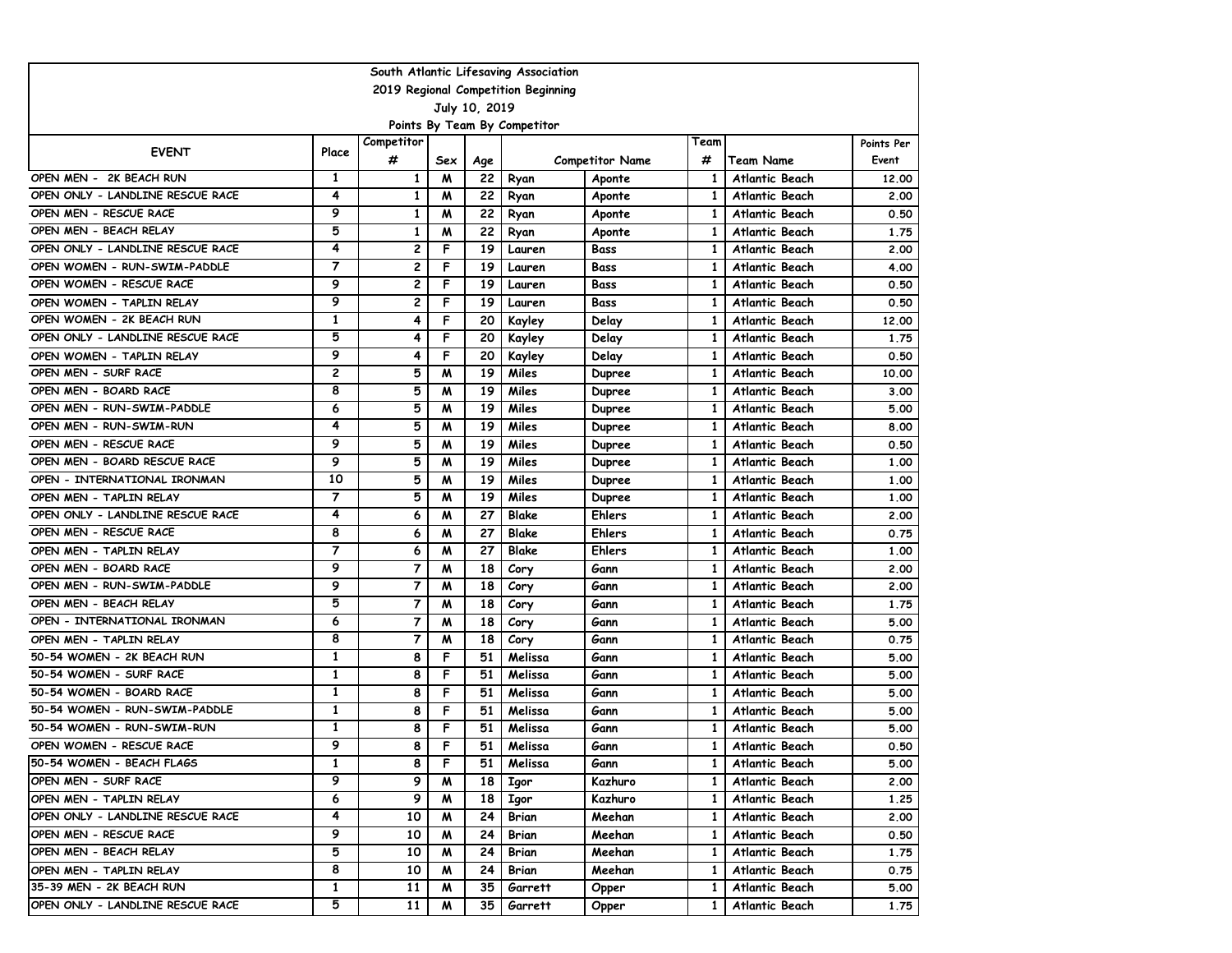| South Atlantic Lifesaving Association |                |            |     |     |           |                        |              |                       |            |  |  |  |
|---------------------------------------|----------------|------------|-----|-----|-----------|------------------------|--------------|-----------------------|------------|--|--|--|
| 2019 Regional Competition Beginning   |                |            |     |     |           |                        |              |                       |            |  |  |  |
| July 10, 2019                         |                |            |     |     |           |                        |              |                       |            |  |  |  |
| Points By Team By Competitor          |                |            |     |     |           |                        |              |                       |            |  |  |  |
| <b>EVENT</b>                          | Place          | Competitor |     |     |           |                        | Team         |                       | Points Per |  |  |  |
|                                       |                | #          | Sex | Age |           | <b>Competitor Name</b> | #            | <b>Team Name</b>      | Event      |  |  |  |
| 35-39 MEN - SURF RACE                 | $\overline{c}$ | 11         | M   | 35  | Garrett   | Opper                  | 1            | <b>Atlantic Beach</b> | 3.00       |  |  |  |
| 35-39 MEN - BOARD RACE                | 2              | 11         | м   | 35  | Garrett   | Opper                  | 1            | Atlantic Beach        | 3.00       |  |  |  |
| 35-39 MEN - RUN-SWIM-PADDLE           | 2              | 11         | M   | 35  | Garrett   | Opper                  | 1            | <b>Atlantic Beach</b> | 3.00       |  |  |  |
| 35-39 MEN - RUN-SWIM-RUN              | 3              | 11         | M   | 35  | Garrett   | Opper                  | $\mathbf{1}$ | Atlantic Beach        | 1.00       |  |  |  |
| OPEN MEN - RESCUE RACE                | 8              | 11         | M   | 35  | Garrett   | Opper                  | 1            | <b>Atlantic Beach</b> | 0.75       |  |  |  |
| OPEN MEN - SURFSKI RACE               | 9              | 11         | м   | 35  | Garrett   | Opper                  | 1            | Atlantic Beach        | 2.00       |  |  |  |
| 35-39 MEN - SURFSKI RACE              | 1              | 11         | м   | 35  | Garrett   | Opper                  | 1            | Atlantic Beach        | 5.00       |  |  |  |
| OPEN MEN - BOARD RESCUE RACE          | 9              | 11         | м   | 35  | Garrett   | Opper                  | $\mathbf{1}$ | Atlantic Beach        | 1.00       |  |  |  |
| 35-39 - INTERNATIONAL IRONMAN         | 1              | 11         | M   | 35  | Garrett   | Opper                  | $\mathbf{1}$ | Atlantic Beach        | 5.00       |  |  |  |
| 35-39 MEN - BEACH FLAGS               | 1              | 11         | M   | 35  | Garrett   | Opper                  | 1            | <b>Atlantic Beach</b> | 5.00       |  |  |  |
| OPEN MEN - TAPLIN RELAY               | $\overline{7}$ | 11         | м   | 35  | Garrett   | Opper                  | 1            | Atlantic Beach        | 1.00       |  |  |  |
| OPEN MEN - SURF RACE                  | 10             | 12         | м   | 16  | Kaleb     | Overby                 | 1            | Atlantic Beach        | 1,00       |  |  |  |
| OPEN MEN - RUN-SWIM-RUN               | 3              | 12         | м   | 16  | Kaleb     | Overby                 | $\mathbf{1}$ | Atlantic Beach        | 9.00       |  |  |  |
| OPEN MEN - RESCUE RACE                | 8              | 12         | м   | 16  | Kaleb     | Overby                 | 1            | Atlantic Beach        | 0.75       |  |  |  |
| OPEN MEN - RUN-SWIM-PADDLE            | 8              | 13         | M   | 21  | Ryan      | Petitt                 | 1            | <b>Atlantic Beach</b> | 3.00       |  |  |  |
| OPEN MEN - RUN-SWIM-RUN               | 7              | 13         | M   | 21  | Ryan      | Petitt                 | 1            | Atlantic Beach        | 4.00       |  |  |  |
| OPEN MEN - BOARD RESCUE RACE          | 8              | 13         | м   | 21  | Ryan      | Petitt                 | $\mathbf{1}$ | Atlantic Beach        | 1.50       |  |  |  |
| OPEN MEN - TAPLIN RELAY               | 6              | 13         | м   | 21  | Ryan      | Petitt                 | $\mathbf{1}$ | Atlantic Beach        | 1.25       |  |  |  |
| 50-54 MEN - SURFSKI RACE              | 3              | 14         | M   | 50  | John      | <b>Phillips</b>        | $\mathbf{1}$ | Atlantic Beach        | 1.00       |  |  |  |
| OPEN MEN - TAPLIN RELAY               | 6              | 14         | M   | 50  | John      | <b>Phillips</b>        | $\mathbf{1}$ | <b>Atlantic Beach</b> | 1.25       |  |  |  |
| 30-34 WOMEN - SURF RACE               | 2              | 15         | F   | 31  | Ashley    | Raymond                | 1            | Atlantic Beach        | 3.00       |  |  |  |
| 30-34 WOMEN - RUN-SWIM-PADDLE         | 3              | 15         | F   | 31  | Ashley    | Raymond                | 1            | <b>Atlantic Beach</b> | 1.00       |  |  |  |
| 30-34 WOMEN - RUN-SWIM-RUN            | 2              | 15         | F   | 31  | Ashley    | Raymond                | 1            | Atlantic Beach        | 3.00       |  |  |  |
| OPEN WOMEN - RESCUE RACE              | 9              | 15         | F   | 31  | Ashley    | Raymond                | $\mathbf{1}$ | Atlantic Beach        | 0.50       |  |  |  |
| 30-34 WOMEN - BEACH FLAGS             | 3              | 15         | F   | 31  | Ashley    | Raymond                | 1            | <b>Atlantic Beach</b> | 1.00       |  |  |  |
| OPEN WOMEN - TAPLIN RELAY             | 9              | 15         | F   | 31  | Ashley    | Raymond                | 1            | Atlantic Beach        | 0.50       |  |  |  |
| OPEN ONLY - LANDLINE RESCUE RACE      | 5              | 16         | M   | 18  | Kyle      | Smithers               | 1            | Atlantic Beach        | 1.75       |  |  |  |
| OPEN MEN - SURF RACE                  | 8              | 16         | м   | 18  | Kyle      | Smithers               | $\mathbf{1}$ | Atlantic Beach        | 3.00       |  |  |  |
| OPEN MEN - TAPLIN RELAY               | 8              | 16         | м   | 18  | Kyle      | Smithers               | $\mathbf{1}$ | Atlantic Beach        | 0.75       |  |  |  |
| OPEN MEN - TAPLIN RELAY               | $\overline{7}$ | 17         | M   | 18  | Collin    | Szymczak               | 1            | Atlantic Beach        | 1.00       |  |  |  |
| OPEN ONLY - LANDLINE RESCUE RACE      | 5              | 18         | M   | 20  | Jake      | Van Der Zee            | 1            | Atlantic Beach        | 1.75       |  |  |  |
| OPEN MEN - RESCUE RACE                | 8              | 18         | M   | 20  | Jake      | Van Der Zee            | 1            | Atlantic Beach        | 0.75       |  |  |  |
| OPEN MEN - BEACH RELAY                | 5              | 18         | W   | 20  | Jake      | Van Der Zee            | 1            | Atlantic Beach        | 1.75       |  |  |  |
| OPEN MEN - BOARD RESCUE RACE          | 8              | 18         | M   | 20  | Jake      | Van Der Zee            | 1            | Atlantic Beach        | 1.50       |  |  |  |
| OPEN - INTERNATIONAL IRONMAN          | 8              | 18         | M   | 20  | Jake      | Van Der Zee            | 1            | Atlantic Beach        | 3.00       |  |  |  |
| OPEN MEN - TAPLIN RELAY               | 8              | 18         | M   | 20  | Jake      | Van Der Zee            | 1            | Atlantic Beach        | 0.75       |  |  |  |
| OPEN WOMEN - SURF RACE                | 10             | 19         | F.  | 21  | Francesca | Vandersluis            | 1            | Atlantic Beach        | 1.00       |  |  |  |
| OPEN WOMEN - RUN-SWIM-RUN             | 9              | 19         | F   | 21  | Francesca | Vandersluis            | 1            | Atlantic Beach        | 2.00       |  |  |  |
| OPEN WOMEN - RESCUE RACE              | 9              | 19         | F   | 21  | Francesca | Vandersluis            | 1            | Atlantic Beach        | 0.50       |  |  |  |
| OPEN WOMEN - SURFSKI RACE             | 8              | 19         | F   | 21  | Francesca | Vandersluis            | 1            | Atlantic Beach        | 3.00       |  |  |  |
| OPEN WOMEN - TAPLIN RELAY             | 9              | 19         | F.  | 21  | Francesca | Vandersluis            | 1            | Atlantic Beach        | 0.50       |  |  |  |
| 55-59 MEN - 2K BEACH RUN              | $\mathbf{1}$   | 20         | M   | 57  | Roger     | Wilson                 | 1            | Atlantic Beach        | 5.00       |  |  |  |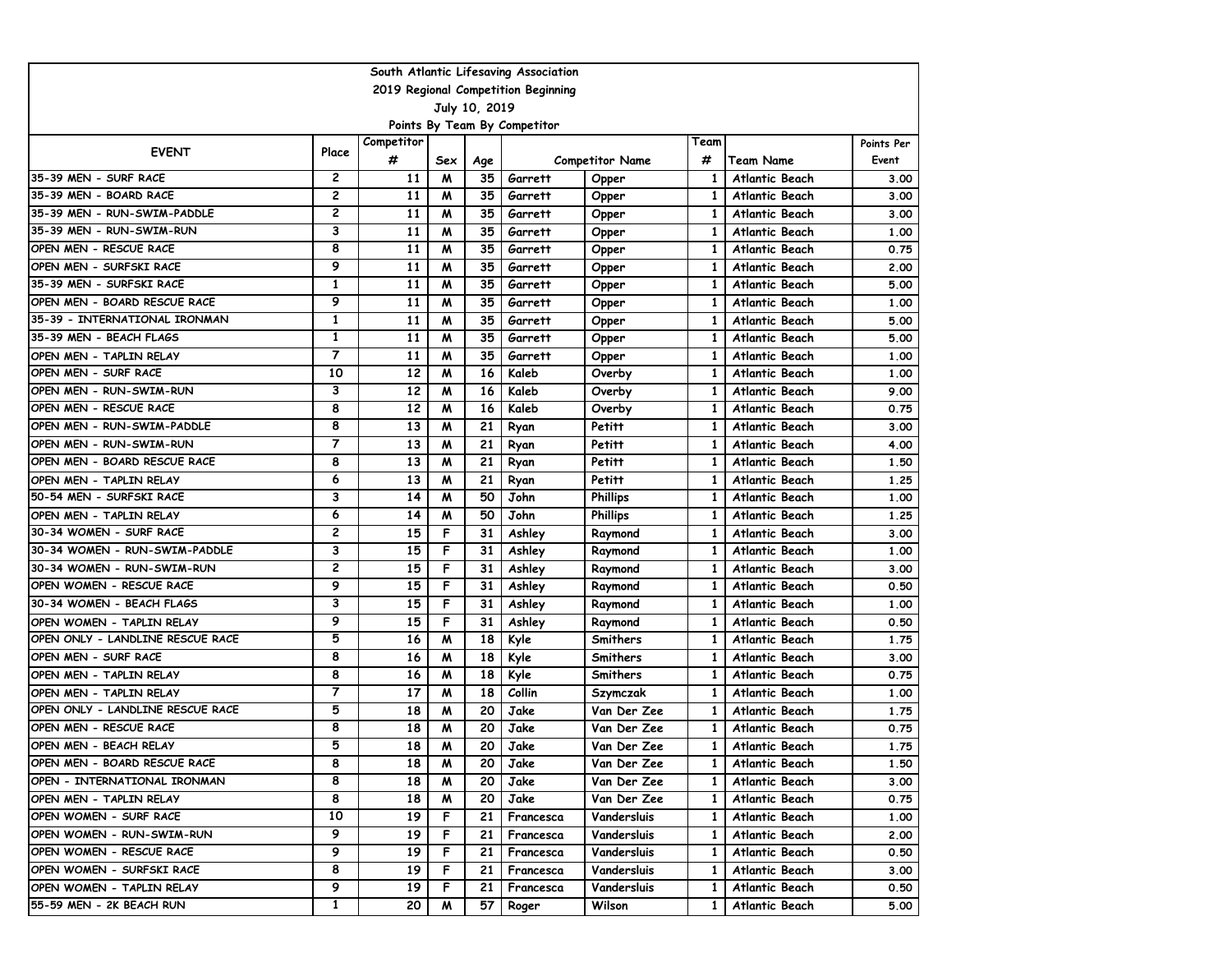| South Atlantic Lifesaving Association |                |            |     |     |         |                        |              |                       |            |  |  |  |
|---------------------------------------|----------------|------------|-----|-----|---------|------------------------|--------------|-----------------------|------------|--|--|--|
| 2019 Regional Competition Beginning   |                |            |     |     |         |                        |              |                       |            |  |  |  |
| July 10, 2019                         |                |            |     |     |         |                        |              |                       |            |  |  |  |
| Points By Team By Competitor          |                |            |     |     |         |                        |              |                       |            |  |  |  |
| <b>EVENT</b>                          | Place          | Competitor |     |     |         |                        | Team         |                       | Points Per |  |  |  |
|                                       |                | #          | Sex | Age |         | <b>Competitor Name</b> | #            | <b>Team Name</b>      | Event      |  |  |  |
| 55-59 MEN - SURF RACE                 | $\mathbf{2}$   | 20         | M   | 57  | Roger   | Wilson                 | 1            | Atlantic Beach        | 3.00       |  |  |  |
| 55-59 MEN - BOARD RACE                | $\mathbf{1}$   | 20         | M   | 57  | Roger   | Wilson                 | 1            | <b>Atlantic Beach</b> | 5.00       |  |  |  |
| 55-59 MEN - RUN-SWIM-PADDLE           | $\mathbf{1}$   | 20         | M   | 57  | Roger   | Wilson                 | 1            | <b>Atlantic Beach</b> | 5.00       |  |  |  |
| 55-59 MEN - RUN-SWIM-RUN              | 1              | 20         | м   | 57  | Roger   | Wilson                 | $\mathbf{1}$ | <b>Atlantic Beach</b> | 5.00       |  |  |  |
| 55-59 MEN - SURFSKI RACE              | 1              | 20         | M   | 57  | Roger   | Wilson                 | 1            | <b>Atlantic Beach</b> | 5.00       |  |  |  |
| 55-59 - INTERNATIONAL IRONMAN         | 1              | 20         | M   | 57  | Roger   | Wilson                 | 1            | <b>Atlantic Beach</b> | 5.00       |  |  |  |
| 55-59 MEN - BEACH FLAGS               | 1              | 20         | м   | 57  | Roger   | Wilson                 | 1            | Atlantic Beach        | 5.00       |  |  |  |
| 40-44 MEN - SURF RACE                 | 1              | 202        | м   | 42  | Ivo B   | Pavlov                 | 1            | Atlantic Beach        | 5.00       |  |  |  |
| 40-44 MEN - BOARD RACE                | 1              | 202        | M   | 42  | Ivo B   | Pavlov                 | $\mathbf{1}$ | Atlantic Beach        | 5.00       |  |  |  |
| 40-44 MEN - RUN-SWIM-PADDLE           | 1              | 202        | M   | 42  | Ivo B   | Pavlov                 | 1            | <b>Atlantic Beach</b> | 5.00       |  |  |  |
| 40-44 MEN - RUN-SWIM-RUN              | 2              | 202        | M   | 42  | Ivo B   | Pavlov                 | 1            | <b>Atlantic Beach</b> | 3.00       |  |  |  |
| OPEN MEN - RESCUE RACE                | 9              | 202        | M   | 42  | Ivo B   | Pavlov                 | 1            | Atlantic Beach        | 0.50       |  |  |  |
| OPEN MEN - SURFSKI RACE               | 6              | 202        | м   | 42  | Ivo B   | Pavlov                 | 1            | Atlantic Beach        | 5.00       |  |  |  |
| 40-44 MEN - SURFSKI RACE              | 2              | 202        | м   | 42  | Ivo B   | Pavlov                 | $\mathbf{1}$ | Atlantic Beach        | 3.00       |  |  |  |
| OPEN - INTERNATIONAL IRONMAN          | 3              | 202        | M   | 42  | Ivo B   | Pavlov                 | 1            | <b>Atlantic Beach</b> | 9.00       |  |  |  |
| 40-44 - INTERNATIONAL IRONMAN         | 2              | 202        | M   | 42  | Ivo B   | Pavlov                 | 1            | <b>Atlantic Beach</b> | 3.00       |  |  |  |
| OPEN MEN - TAPLIN RELAY               | 6              | 202        | м   | 42  | Ivo B   | Pavlov                 | 1            | Atlantic Beach        | 1.25       |  |  |  |
| 64-69 MEN - 2K BEACH RUN              | 1              | 21         | M   | 66  | Daniel  | Anderson               | 2            | Carolina Beach        | 5.00       |  |  |  |
| 65-69 MEN - SURF RACE                 | 1              | 21         | M   | 66  | Daniel  | Anderson               | 2            | Carolina Beach        | 5.00       |  |  |  |
| 65-69 MEN - BOARD RACE                | 2              | 21         | M   | 66  | Daniel  | Anderson               | 2            | Carolina Beach        | 3.00       |  |  |  |
| 64-69 MEN - RUN-SWIM-RUN              | 1              | 21         | M   | 66  | Daniel  | Anderson               | 2            | Carolina Beach        | 5.00       |  |  |  |
| 65-69 MEN - BEACH FLAGS               | 3              | 21         | M   | 66  | Daniel  | Anderson               | 2            | Carolina Beach        | 1.00       |  |  |  |
| 45-49 MEN - 2K BEACH RUN              | 2              | 22         | M   | 49  | Matt    | Brezynski              | 2            | Carolina Beach        | 3.00       |  |  |  |
| 45-49 MEN - BEACH FLAGS               | З              | 22         | м   | 49  | Matt    | Brezynski              | 2            | Carolina Beach        | 1.00       |  |  |  |
| OPEN WOMEN - RUN-SWIM-RUN             | $\overline{7}$ | 24         | F   | 17  | Brenna  | Divoky                 | 2            | Carolina Beach        | 4.00       |  |  |  |
| OPEN WOMEN - RESCUE RACE              | 4              | 24         | F   | 17  | Brenna  | Divoky                 | 2            | Carolina Beach        | 2.00       |  |  |  |
| OPEN WOMEN - BEACH RELAY              | $\overline{7}$ | 24         | F   | 17  | Brenna  | Divoky                 | 2            | Carolina Beach        | 1.00       |  |  |  |
| OPEN MEN - RUN-SWIM-RUN               | 5              | 25         | M   | 16  | Patrick | Furbay                 | 2            | Carolina Beach        | 7.00       |  |  |  |
| OPEN MEN - RESCUE RACE                | $\overline{c}$ | 25         | M   | 16  | Patrick | Furbay                 | 2            | Carolina Beach        | 2.50       |  |  |  |
| OPEN WOMEN - 2K BEACH RUN             | 8              | 26         | F   | 18  | Lucy    | Gilbert                | 2            | Carolina Beach        | 3.00       |  |  |  |
| OPEN WOMEN - BEACH RELAY              | 7              | 26         | F   | 18  | Lucy    | Gilbert                | 2            | Carolina Beach        | 1.00       |  |  |  |
| OPEN WOMEN - BEACH FLAGS              | 2              | 26         | F   | 18  | Lucy    | Gilbert                | 2            | Carolina Beach        | 10.00      |  |  |  |
| OPEN WOMEN - TAPLIN RELAY             | 5              | 26         | F   | 18  | Lucy    | Gilbert                | 2            | Carolina Beach        | 1.75       |  |  |  |
| OPEN MEN - RESCUE RACE                | 2              | 27         | M   | 21  | Clell   | Hamm                   | 2            | Carolina Beach        | 2.50       |  |  |  |
| OPEN MEN - BEACH RELAY                | 1              | 27         | M   | 21  | Clell   | Hamm                   | $\mathbf{2}$ | Carolina Beach        | 3.00       |  |  |  |
| OPEN MEN - BEACH FLAGS                | 6              | 27         | M   | 21  | Clell   | Hamm                   | 2            | Carolina Beach        | 5.00       |  |  |  |
| OPEN MEN - BEACH RELAY                | 1              | 30         | M   | 20  | David   | Hicks                  | $\mathbf{2}$ | Carolina Beach        | 3.00       |  |  |  |
| 40-44 MEN - 2K BEACH RUN              | 3              | 31         | M   | 43  | Chris   | Holler                 | $\mathbf{2}$ | Carolina Beach        | 1.00       |  |  |  |
| 40-44 MEN - BEACH FLAGS               | 2              | 31         | M   | 43  | Chris   | Holler                 | $\mathbf{2}$ | Carolina Beach        | 3.00       |  |  |  |
| 45-49 WOMEN - BEACH FLAGS             | 1              | 32         | F   | 47  | Terri   | Holler                 | 2            | Carolina Beach        | 5.00       |  |  |  |
| OPEN MEN - 2K BEACH RUN               | 3              | 33         | M   | 18  | Jaxon   | Hudson                 | 2            | Carolina Beach        | 9.00       |  |  |  |
| OPEN MEN - BEACH RELAY                | $\mathbf{1}$   | 33         | M   | 18  | Jaxon   | Hudson                 | 2            | Carolina Beach        | 3.00       |  |  |  |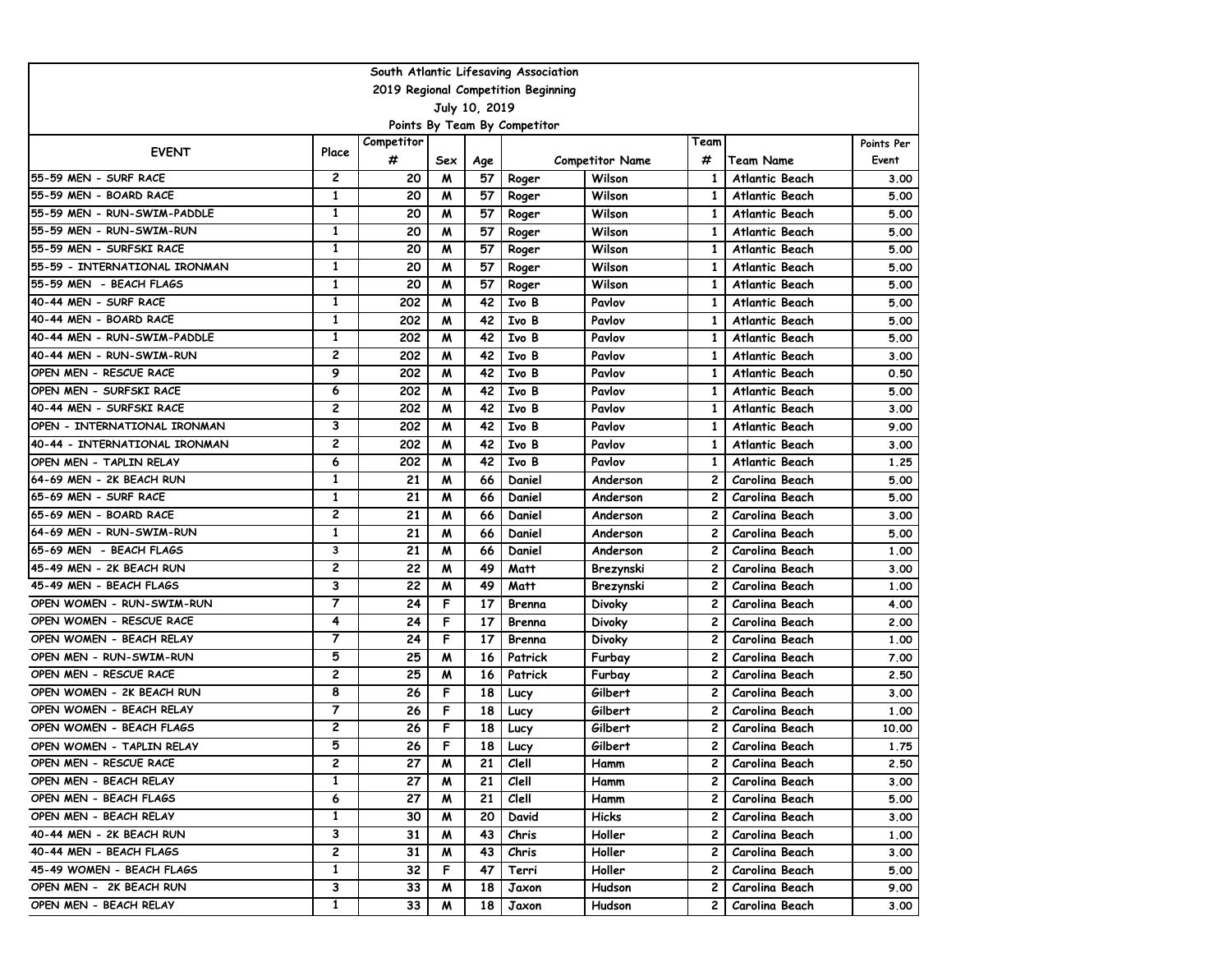| South Atlantic Lifesaving Association |                |            |     |     |          |                        |              |                          |            |  |  |  |
|---------------------------------------|----------------|------------|-----|-----|----------|------------------------|--------------|--------------------------|------------|--|--|--|
| 2019 Regional Competition Beginning   |                |            |     |     |          |                        |              |                          |            |  |  |  |
| July 10, 2019                         |                |            |     |     |          |                        |              |                          |            |  |  |  |
| Points By Team By Competitor          |                |            |     |     |          |                        |              |                          |            |  |  |  |
| <b>EVENT</b>                          | Place          | Competitor |     |     |          |                        | Team         |                          | Points Per |  |  |  |
|                                       |                | #          | Sex | Age |          | <b>Competitor Name</b> | #            | <b>Team Name</b>         | Event      |  |  |  |
| OPEN WOMEN - RESCUE RACE              | 4              | 34         | F   | 22  | Mia      | Hulgin                 | 2            | Carolina Beach           | 2.00       |  |  |  |
| OPEN WOMEN - BEACH RELAY              | $\overline{7}$ | 34         | F   | 22  | Mia      | Hulgin                 | 2            | Carolina Beach           | 1.00       |  |  |  |
| OPEN WOMEN - RUN-SWIM-PADDLE          | 6              | 36         | F   | 20  | Aleta    | Jewell                 | 2            | Carolina Beach           | 5.00       |  |  |  |
| OPEN WOMEN - RESCUE RACE              | 4              | 36         | F   | 20  | Aleta    | Jewell                 | 2            | Carolina Beach           | 2.00       |  |  |  |
| OPEN WOMEN - RESCUE RACE              | 4              | 37         | F   | 18  | Brynn    | Jewell                 | 2            | Carolina Beach           | 2.00       |  |  |  |
| OPEN MEN - RESCUE RACE                | 2              | 38         | м   | 37  | Shawn    | Johnson                | 2            | Carolina Beach           | 2.50       |  |  |  |
| 30-34 MEN - 2K BEACH RUN              | 3              | 39         | W   | 31  | Edmund   | Kennedy                | 2            | Carolina Beach           | 1.00       |  |  |  |
| OPEN MEN - BEACH RELAY                | $\mathbf{1}$   | 39         | W   | 31  | Edmund   | Kennedy                | $\mathbf{2}$ | Carolina Beach           | 3.00       |  |  |  |
| OPEN WOMEN - RESCUE RACE              | $\overline{7}$ | 42         | F   | 19  | Samantha | Lusher                 | 2            | Carolina Beach           | 1.00       |  |  |  |
| OPEN WOMEN - BEACH RELAY              | $\overline{7}$ | 42         | F   | 19  | Samantha | Lusher                 | 2            | Carolina Beach           | 1.00       |  |  |  |
| 50-54 MEN - SURF RACE                 | 3              | 45         | м   | 50  | Chester  | Tyson                  | 2            | Carolina Beach           | 1.00       |  |  |  |
| 50-54 MEN - RUN-SWIM-RUN              | 3              | 45         | W   | 50  | Chester  | Tyson                  | 2            | Carolina Beach           | 1.00       |  |  |  |
| OPEN MEN - RESCUE RACE                | $\overline{c}$ | 204        | W   | 18  | Jeffrey  | Settlemyre             | 2            | Carolina Beach           | 2.50       |  |  |  |
| OPEN MEN - BEACH RELAY                | 9              | 47         | W   | 18  | Charles  | Beall                  | 3            | <b>Charleston County</b> | 0.50       |  |  |  |
| OPEN ONLY - LANDLINE RESCUE RACE      | 3              | 48         | F   | 18  | Malia    | Borg                   | 3            | <b>Charleston County</b> | 2.25       |  |  |  |
| OPEN WOMEN - BOARD RESCUE RACE        | 6              | 48         | F   | 18  | Malia    | Borg                   | 3            | <b>Charleston County</b> | 2.50       |  |  |  |
| OPEN MEN - BEACH RELAY                | 9              | 49         | W   | 20  | Ian      | Butler                 | 3            | <b>Charleston County</b> | 0.50       |  |  |  |
| OPEN ONLY - LANDLINE RESCUE RACE      | 3              | 50         | м   | 22  | Noah     | <b>Butler</b>          | 3            | <b>Charleston County</b> | 2.25       |  |  |  |
| OPEN MEN - BEACH RELAY                | 9              | 50         | W   | 22  | Noah     | Butler                 | 3            | <b>Charleston County</b> | 0.50       |  |  |  |
| 45-49 MEN - 2K BEACH RUN              | $\mathbf{1}$   | 51         | W   | 48  | Adam     | Clark                  | 3            | <b>Charleston County</b> | 5.00       |  |  |  |
| 45-49 MEN - BOARD RACE                | 3              | 51         | м   | 48  | Adam     | Clark                  | 3            | <b>Charleston County</b> | 1.00       |  |  |  |
| 45-49 MEN - RUN-SWIM-PADDLE           | 3              | 51         | W   | 48  | Adam     | Clark                  | 3            | <b>Charleston County</b> | 1.00       |  |  |  |
| 45-49 MEN - SURFSKI RACE              | 3              | 51         | W   | 48  | Adam     | Clark                  | 3            | <b>Charleston County</b> | 1.00       |  |  |  |
| 45-49 - INTERNATIONAL IRONMAN         | $\overline{c}$ | 51         | W   | 48  | Adam     | Clark                  | 3            | <b>Charleston County</b> | 3.00       |  |  |  |
| 45-49 MEN - BEACH FLAGS               | $\mathbf{2}$   | 51         | W   | 48  | Adam     | Clark                  | 3            | <b>Charleston County</b> | 3.00       |  |  |  |
| OPEN MEN - BOARD RESCUE RACE          | 4              | 52         | м   | 18  | Caleb    | Clark                  | 3            | <b>Charleston County</b> | 4.00       |  |  |  |
| OPEN MEN - TAPLIN RELAY               | 5              | 52         | м   | 18  | Caleb    | Clark                  | 3            | <b>Charleston County</b> | 1.75       |  |  |  |
| OPEN WOMEN - BOARD RACE               | 9              | 53         | F   | 22  | Emma     | Cvitanovich            | 3            | <b>Charleston County</b> | 2.00       |  |  |  |
| OPEN WOMEN - BOARD RESCUE RACE        | 6              | 53         | F   | 22  | Emma     | Cvitanovich            | 3            | <b>Charleston County</b> | 2.50       |  |  |  |
| OPEN WOMEN - TAPLIN RELAY             | 10             | 53         | F   | 22  | Emma     | Cvitanovich            | 3            | <b>Charleston County</b> | 0.25       |  |  |  |
| OPEN WOMEN - BEACH RELAY              | 6              | 54         | F   | 20  | Kristen  | Douglass               | 3            | <b>Charleston County</b> | 1.25       |  |  |  |
| OPEN WOMEN - TAPLIN RELAY             | 10             | 54         | F   | 20  | Kristen  | Douglass               | 3            | <b>Charleston County</b> | 0.25       |  |  |  |
| OPEN MEN - 2K BEACH RUN               | 6              | 56         | W   | 17  | Sully    | Gholson                | 3            | <b>Charleston County</b> | 5.00       |  |  |  |
| OPEN MEN - BEACH RELAY                | 8              | 56         | M   | 17  | Sully    | Gholson                | З            | <b>Charleston County</b> | 0.75       |  |  |  |
| 60-64 MEN - SURF RACE                 | 3              | 57         | W   | 64  | John     | Hall                   | 3            | <b>Charleston County</b> | 1.00       |  |  |  |
| 60-64 MEN - BOARD RACE                | 2              | 57         | M   | 64  | John     | Hall                   | 3            | <b>Charleston County</b> | 3.00       |  |  |  |
| 60-64 MEN - RUN-SWIM-PADDLE           | 3              | 57         | M   | 64  | John     | Hall                   | 3            | <b>Charleston County</b> | 1.00       |  |  |  |
| 60-64 MEN - RUN-SWIM-RUN              | 3              | 57         | M   | 64  | John     | Hall                   | 3            | <b>Charleston County</b> | 1.00       |  |  |  |
| 60-64 MEN - SURFSKI RACE              | $\mathbf{2}$   | 57         | M   | 64  | John     | Hall                   | З            | <b>Charleston County</b> | 3.00       |  |  |  |
| 60-64 MEN - BEACH FLAGS               | 3              | 57         | M   | 64  | John     | Hall                   | з            | <b>Charleston County</b> | 1.00       |  |  |  |
| OPEN ONLY - LANDLINE RESCUE RACE      | 3              | 58         | M   | 23  | Chase    | Heffron                | З            | <b>Charleston County</b> | 2.25       |  |  |  |
| OPEN MEN - RUN-SWIM-PADDLE            | 3              | 58         | M   | 23  | Chase    | Heffron                | 3            | <b>Charleston County</b> | 9.00       |  |  |  |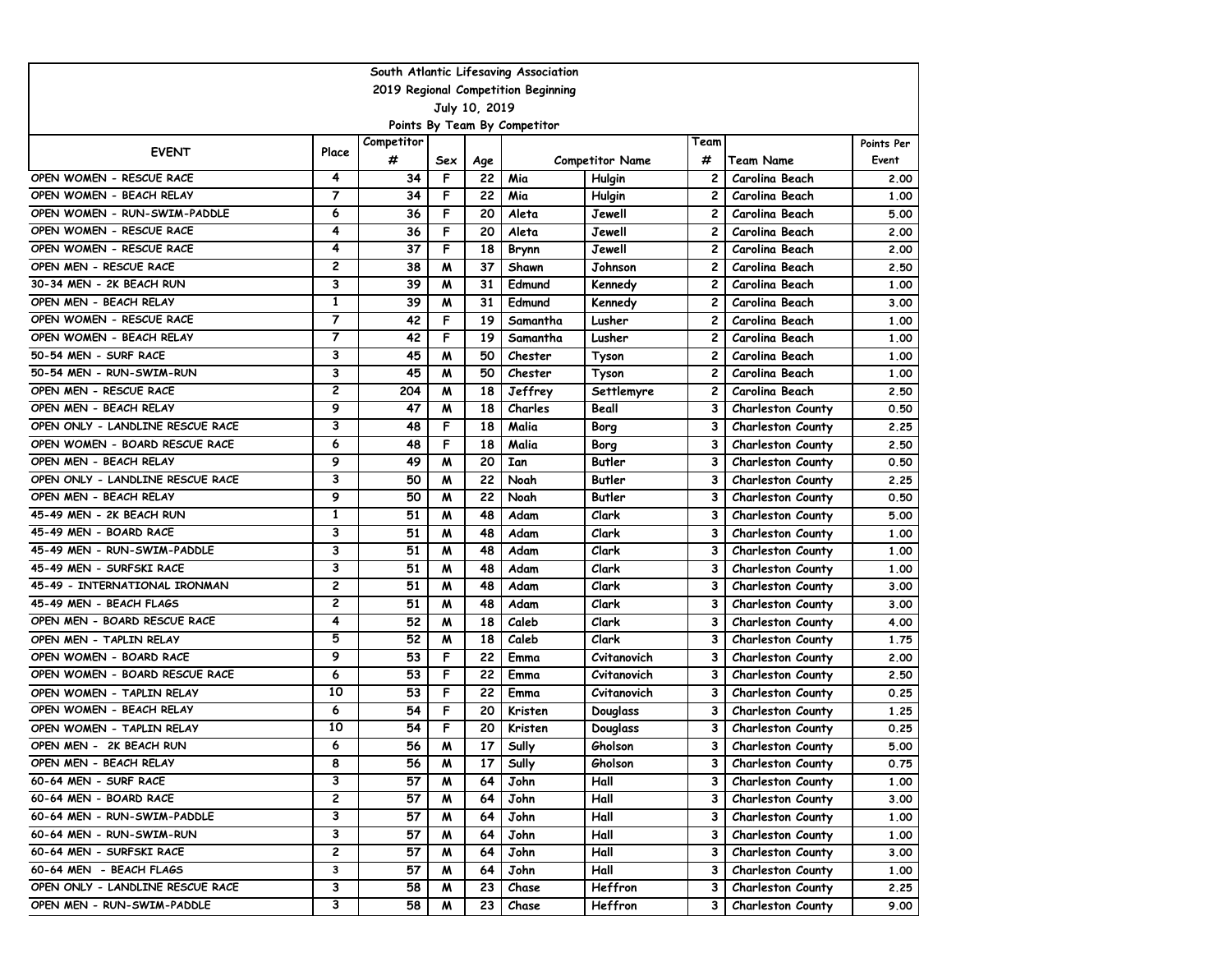| South Atlantic Lifesaving Association |                |            |     |     |                              |                        |      |                          |            |  |  |  |
|---------------------------------------|----------------|------------|-----|-----|------------------------------|------------------------|------|--------------------------|------------|--|--|--|
| 2019 Regional Competition Beginning   |                |            |     |     |                              |                        |      |                          |            |  |  |  |
| July 10, 2019                         |                |            |     |     |                              |                        |      |                          |            |  |  |  |
|                                       |                |            |     |     | Points By Team By Competitor |                        |      |                          |            |  |  |  |
| <b>EVENT</b>                          | Place          | Competitor |     |     |                              |                        | Team |                          | Points Per |  |  |  |
|                                       |                | #          | Sex | Age |                              | <b>Competitor Name</b> | #    | <b>Team Name</b>         | Event      |  |  |  |
| OPEN MEN - RESCUE RACE                | 10             | 58         | M   | 23  | Chase                        | Heffron                | 3    | <b>Charleston County</b> | 0.25       |  |  |  |
| OPEN MEN - BOARD RESCUE RACE          | 4              | 58         | M   | 23  | Chase                        | Heffron                | 3    | <b>Charleston County</b> | 4.00       |  |  |  |
| OPEN MEN - TAPLIN RELAY               | 5              | 58         | M   | 23  | Chase                        | Heffron                | 3    | <b>Charleston County</b> | 1.75       |  |  |  |
| OPEN MEN - RUN-SWIM-PADDLE            | $\overline{7}$ | 59         | м   | 20  | Alex                         | Hutton                 | 3    | <b>Charleston County</b> | 4.00       |  |  |  |
| OPEN MEN - RESCUE RACE                | 10             | 59         | м   | 20  | Alex                         | <b>Hutton</b>          | 3    | <b>Charleston County</b> | 0.25       |  |  |  |
| OPEN MEN - BOARD RESCUE RACE          | 6              | 59         | м   | 20  | Alex                         | Hutton                 | 3    | <b>Charleston County</b> | 2.50       |  |  |  |
| OPEN MEN - BOARD RACE                 | 3              | 60         | м   | 22  | Max                          | Hutton                 | 3    | <b>Charleston County</b> | 9.00       |  |  |  |
| OPEN MEN - RUN-SWIM-PADDLE            | 4              | 60         | M   | 22  | Max                          | Hutton                 | 3    | <b>Charleston County</b> | 8.00       |  |  |  |
| OPEN MEN - BOARD RESCUE RACE          | 6              | 60         | W   | 22  | Max                          | Hutton                 | 3    | <b>Charleston County</b> | 2.50       |  |  |  |
| OPEN - INTERNATIONAL IRONMAN          | 5              | 60         | м   | 22  | Max                          | <b>Hutton</b>          | 3    | <b>Charleston County</b> | 7.00       |  |  |  |
| OPEN MEN - TAPLIN RELAY               | 5              | 60         | M   | 22  | Max                          | Hutton                 | 3    | <b>Charleston County</b> | 1.75       |  |  |  |
| OPEN MEN - RESCUE RACE                | 10             | 61         | M   | 20  | Michael                      | Jessup                 | 3    | Charleston County        | 0.25       |  |  |  |
| OPEN WOMEN - BEACH RELAY              | 6              | 62         | F   | 18  | Emma                         | Ladd                   | 3    | <b>Charleston County</b> | 1.25       |  |  |  |
| OPEN WOMEN - TAPLIN RELAY             | 10             | 62         | F   | 18  | Emma                         | Ladd                   | 3    | <b>Charleston County</b> | 0.25       |  |  |  |
| 60-64 MEN - SURFSKI RACE              | 3              | 64         | F   | 21  | Elise                        | LaVoi                  | 3    | <b>Charleston County</b> | 1.00       |  |  |  |
| OPEN MEN - BEACH RELAY                | 8              | 65         | м   | 21  | Robert                       | <b>McDowell</b>        | 3    | <b>Charleston County</b> | 0.75       |  |  |  |
| OPEN MEN - TAPLIN RELAY               | 5              | 65         | м   | 21  | Robert                       | <b>McDowell</b>        | 3    | <b>Charleston County</b> | 1.75       |  |  |  |
| 30-34 - INTERANTIONAL IRONMAN         | $\mathbf{1}$   | 67         | M   | 31  | Travis                       | Odell                  | 3    | <b>Charleston County</b> | 5.00       |  |  |  |
| OPEN MEN - RESCUE RACE                | 10             | 68         | м   | 31  | Sam                          | Parks                  | 3    | <b>Charleston County</b> | 0.25       |  |  |  |
| OPEN WOMEN - TAPLIN RELAY             | 10             | 69         | F   | 21  | Allison                      | Pegram                 | 3    | <b>Charleston County</b> | 0.25       |  |  |  |
| OPEN ONLY - LANDLINE RESCUE RACE      | 3              | 70         | M   | 22  | Jacob                        | Peller                 | 3    | <b>Charleston County</b> | 2.25       |  |  |  |
| OPEN MEN - BEACH RELAY                | 9              | 70         | M   | 22  | Jacob                        | Peller                 | 3    | <b>Charleston County</b> | 0.50       |  |  |  |
| OPEN MEN - BEACH RELAY                | 8              | 72         | M   | 19  | Palmer                       | Smyth                  | 3    | <b>Charleston County</b> | 0.75       |  |  |  |
| OPEN WOMEN - BEACH RELAY              | 6              | 73         | F   | 16  | Lillian                      | Sustaita               | 3    | <b>Charleston County</b> | 1.25       |  |  |  |
| OPEN MEN - BEACH RELAY                | 8              | 184        | м   | 22  | Lucas                        | Beall                  | 3    | <b>Charleston County</b> | 0.75       |  |  |  |
| OPEN WOMEN - BEACH RELAY              | 6              | 201        | F   | 27  | Kari                         | Lavoie                 | 3    | <b>Charleston County</b> | 1.25       |  |  |  |
| OPEN MEN - BEACH FLAGS                | 5              | 178        | M   | 23  | Bill                         | Fleming                | 5    | Corolla                  | 7.00       |  |  |  |
| OPEN WOMEN - SURF RACE                | 4              | 179        | F   | 25  | Bailie                       | Monahan                | 5    | Corolla                  | 8.00       |  |  |  |
| OPEN WOMEN - RUN-SWIM-RUN             | 4              | 179        | F   | 25  | Bailie                       | Monahan                | 5    | Corolla                  | 8.00       |  |  |  |
| OPEN WOMEN - RESCUE RACE              | $\mathbf{2}$   | 179        | F   | 25  | Bailie                       | Monahan                | 5    | Corolla                  | 2.50       |  |  |  |
| OPEN WOMEN - BEACH RELAY              | 9              | 179        | F   | 25  | Bailie                       | Monahan                | 5    | Corolla                  | 0.50       |  |  |  |
| OPEN WOMEN - BOARD RESCUE RACE        | 8              | 179        | F   | 25  | <b>Bailie</b>                | Monahan                | 5    | Corolla                  | 1.50       |  |  |  |
| OPEN WOMEN - TAPLIN RELAY             | $\mathbf{1}$   | 179        | F   | 25  | Bailie                       | Monahan                | 5    | Corolla                  | 3.00       |  |  |  |
| 30-34 MEN - 2K BEACH RUN              | 1              | 181        | M   | 31  | Sean                         | Sonnenberg             | 5    | Corolla                  | 5.00       |  |  |  |
| 30-34 MEN - SURF RACE                 | 2              | 181        | M   | 31  | Sean                         | Sonnenberg             | 5    | Corolla                  | 3.00       |  |  |  |
| OPEN MEN - BOARD RACE                 | 7              | 181        | M   | 31  | Sean                         | Sonnenberg             | 5    | Corolla                  | 4.00       |  |  |  |
| 30-34 MEN - BOARD RACE                | 1              | 181        | M   | 31  | Sean                         | Sonnenberg             | 5    | Corolla                  | 5.00       |  |  |  |
| 30-34 MEN - RUN-SWIM-PADDLE           | $\mathbf{1}$   | 181        | M   | 31  | Sean                         | Sonnenberg             | 5    | Corolla                  | 5.00       |  |  |  |
| 30-34 MEN-RUN - SWIM-RUN              | 1              | 181        | M   | 31  | Sean                         | Sonnenberg             | 5    | Corolla                  | 5.00       |  |  |  |
| 30-34 MEN - BEACH FLAGS               | 3              | 181        | M   | 31  | Sean                         | Sonnenberg             | 5    | Corolla                  | 1.00       |  |  |  |
| 40-44 MEN - 2K BEACH RUN              | 2              | 185        | M   | 43  | Shaun                        | Buen                   | 5    | Corolla                  | 3.00       |  |  |  |
| 40-44 MEN - SURF RACE                 | 3              | 185        | M   | 43  | Shaun                        | Buen                   | 5    | Corolla                  | 1.00       |  |  |  |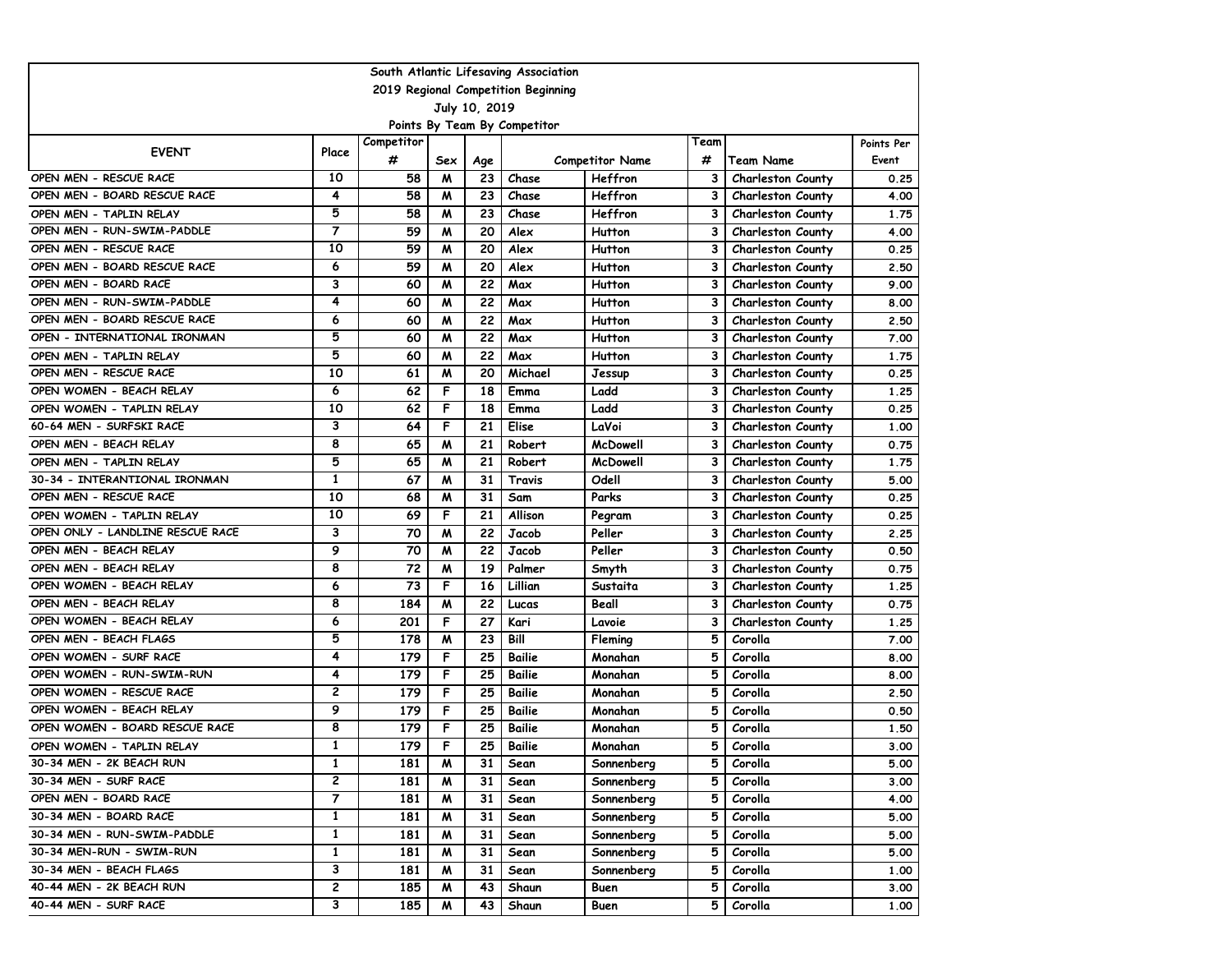| South Atlantic Lifesaving Association |                |            |     |     |          |                        |      |                  |            |  |  |  |
|---------------------------------------|----------------|------------|-----|-----|----------|------------------------|------|------------------|------------|--|--|--|
| 2019 Regional Competition Beginning   |                |            |     |     |          |                        |      |                  |            |  |  |  |
| July 10, 2019                         |                |            |     |     |          |                        |      |                  |            |  |  |  |
| Points By Team By Competitor          |                |            |     |     |          |                        |      |                  |            |  |  |  |
| <b>EVENT</b>                          | Place          | Competitor |     |     |          |                        | Team |                  | Points Per |  |  |  |
|                                       |                | #          | Sex | Age |          | <b>Competitor Name</b> | #    | <b>Team Name</b> | Event      |  |  |  |
| 40-44 MEN - BOARD RACE                | 3              | 185        | M   | 43  | Shaun    | Buen                   | 5    | Corolla          | 1.00       |  |  |  |
| 40-44 MEN - RUN-SWIM-PADDLE           | $\overline{c}$ | 185        | M   | 43  | Shaun    | Buen                   | 5    | Corolla          | 3.00       |  |  |  |
| 40-44 MEN - RUN-SWIM-RUN              | $\mathbf{1}$   | 185        | м   | 43  | Shaun    | Buen                   | 5    | Corolla          | 5.00       |  |  |  |
| 40-44 MEN - BEACH FLAGS               | 1              | 185        | м   | 43  | Shaun    | Buen                   | 5    | Corolla          | 5.00       |  |  |  |
| OPEN WOMEN - RESCUE RACE              | $\overline{c}$ | 186        | F   | 18  | Caroline | Clissold               | 14   | Duck             | 2.50       |  |  |  |
| OPEN WOMEN - BEACH RELAY              | 9              | 186        | F   | 18  | Caroline | Clissold               | 14   | Duck             | 0.50       |  |  |  |
| OPEN WOMEN - BOARD RESCUE RACE        | 8              | 186        | F   | 18  | Caroline | Clissold               | 14   | <b>Duck</b>      | 1.50       |  |  |  |
| 55-59 MEN - SURF RACE                 | $\mathbf{1}$   | 187        | M   | 58  | Mirek    | Dabrowski              | 14   | Duck             | 5.00       |  |  |  |
| 55-59 MEN - RUN-SWIM-RUN              | $\overline{c}$ | 187        | м   | 58  | Mirek    | Dabrowski              | 14   | Duck             | 3.00       |  |  |  |
| 55-59 MEN - BEACH FLAGS               | $\overline{c}$ | 187        | M   | 58  | Mirek    | Dabrowski              | 14   | Duck             | 3.00       |  |  |  |
| OPEN MEN - BEACH RELAY                | $\overline{c}$ | 188        | M   | 19  | Chris    | Gilliam                | 14   | Duck             | 2.50       |  |  |  |
| OPEN MEN - TAPLIN RELAY               | 4              | 188        | M   | 19  | Chris    | Gilliam                | 14   | <b>Duck</b>      | 2.00       |  |  |  |
| OPEN ONLY - LANDLINE RESCUE RACE      | 9              | 190        | F   | 23  | Meredith | Hodges                 | 14   | <b>Duck</b>      | 0.50       |  |  |  |
| OPEN WOMEN - BEACH RELAY              | $\overline{c}$ | 190        | F   | 23  | Meredith | Hodges                 | 14   | Duck             | 2.50       |  |  |  |
| OPEN WOMEN - BEACH FLAGS              | 9              | 190        | F   | 23  | Meredith | Hodges                 | 14   | Duck             | 2.00       |  |  |  |
| OPEN WOMEN - TAPLIN RELAY             | 1              | 190        | F   | 23  | Meredith | Hodges                 | 14   | Duck             | 3.00       |  |  |  |
| 40-44 MEN - SURF RACE                 | $\mathbf{2}$   | 191        | м   | 42  | Phill    | Lloyd                  | 14   | <b>Duck</b>      | 3.00       |  |  |  |
| OPEN MEN - SURFSKI RACE               | $\mathbf{1}$   | 191        | м   | 42  | Phill    | Lloyd                  | 14   | Duck             | 12,00      |  |  |  |
| 40-44 MEN - SURFSKI RACE              | 1              | 191        | M   | 42  | Phill    | Lloyd                  | 14   | Duck             | 5.00       |  |  |  |
| OPEN - INTERNATIONAL IRONMAN          | 1              | 191        | M   | 42  | Phill    | Lloyd                  | 14   | <b>Duck</b>      | 12,00      |  |  |  |
| 40-44 - INTERNATIONAL IRONMAN         | 1              | 191        | M   | 42  | Phill    | Lloyd                  | 14   | Duck             | 5.00       |  |  |  |
| OPEN MEN - TAPLIN RELAY               | 4              | 191        | M   | 42  | Phill    | Lloyd                  | 14   | <b>Duck</b>      | 2.00       |  |  |  |
| OPEN WOMEN - BOARD RACE               | 7              | 192        | F   | 17  | Codie    | Patterson              | 14   | Duck             | 4.00       |  |  |  |
| OPEN WOMEN - RESCUE RACE              | $\overline{c}$ | 192        | F   | 17  | Codie    | Patterson              | 14   | Duck             | 2.50       |  |  |  |
| OPEN WOMEN - BEACH RELAY              | $\overline{c}$ | 192        | F   | 17  | Codie    | Patterson              | 14   | Duck             | 2.50       |  |  |  |
| OPEN WOMEN - BOARD RESCUE RACE        | 3              | 192        | F   | 17  | Codie    | Patterson              | 14   | <b>Duck</b>      | 4.50       |  |  |  |
| OPEN WOMEN - BEACH FLAGS              | 4              | 192        | F   | 17  | Codie    | Patterson              | 14   | <b>Duck</b>      | 8.00       |  |  |  |
| OPEN WOMEN - TAPLIN RELAY             | $\overline{c}$ | 192        | F   | 17  | Codie    | Patterson              | 14   | Duck             | 2.50       |  |  |  |
| OPEN ONLY - LANDLINE RESCUE RACE      | 9              | 193        | м   | 21  | Justin   | Piery                  | 14   | Duck             | 0.50       |  |  |  |
| OPEN ONLY - LANDLINE RESCUE RACE      | 9              | 194        | F   | 22  | Manuela  | Sampaio                | 14   | <b>Duck</b>      | 0.50       |  |  |  |
| OPEN WOMEN - SURF RACE                | 5              | 194        | F   | 22  | Manuela  | Sampaio                | 14   | Duck             | 7.00       |  |  |  |
| OPEN WOMEN - RUN-SWIM-RUN             | 6              | 194        | F   | 22  | Manuela  | Sampaio                | 14   | <b>Duck</b>      | 5.00       |  |  |  |
| OPEN WOMEN - RESCUE RACE              | $\overline{c}$ | 194        | F   | 22  | Manuela  | Sampaio                | 14   | Duck             | 2.50       |  |  |  |
| OPEN WOMEN - BEACH RELAY              | 9              | 194        | F.  | 22  | Manuela  | Sampaio                | 14   | <b>Duck</b>      | 0.50       |  |  |  |
| OPEN WOMEN - BOARD RESCUE RACE        | 3              | 194        | F.  | 22  | Manuela  | Sampaio                | 14   | Duck             | 4.50       |  |  |  |
| OPEN WOMEN - TAPLIN RELAY             | 6              | 194        | F.  | 22  | Manuela  | Sampaio                | 14   | <b>Duck</b>      | 1.25       |  |  |  |
| 40-44 WOMEN - 2K BEACH RUN            | $\mathbf{1}$   | 195        | F.  | 40  | Sylvia   | Wolff                  | 14   | <b>Duck</b>      | 5.00       |  |  |  |
| 40-44 WOMEN - SURF RACE               | $\mathbf{1}$   | 195        | F.  | 40  | Sylvia   | Wolff                  | 14   | <b>Duck</b>      | 5.00       |  |  |  |
| 40-44 WOMEN - BOARD RACE              | $\mathbf{1}$   | 195        | F.  | 40  | Sylvia   | Wolff                  | 14   | <b>Duck</b>      | 5.00       |  |  |  |
| 40-44 WOMEN - RUN-SWIM-PADDLE         | $\mathbf{1}$   | 195        | F.  | 40  | Sylvia   | Wolff                  | 14   | Duck             | 5.00       |  |  |  |
| 40-44 WOMEN - RUN-SWIM-RUN            | $\mathbf{1}$   | 195        | F   | 40  | Sylvia   | Wolff                  | 14   | <b>Duck</b>      | 5.00       |  |  |  |
| OPEN WOMEN - BEACH RELAY              | $\mathbf{2}$   | 195        | F.  | 40  | Sylvia   | Wolff                  | 14   | Duck             | 2.50       |  |  |  |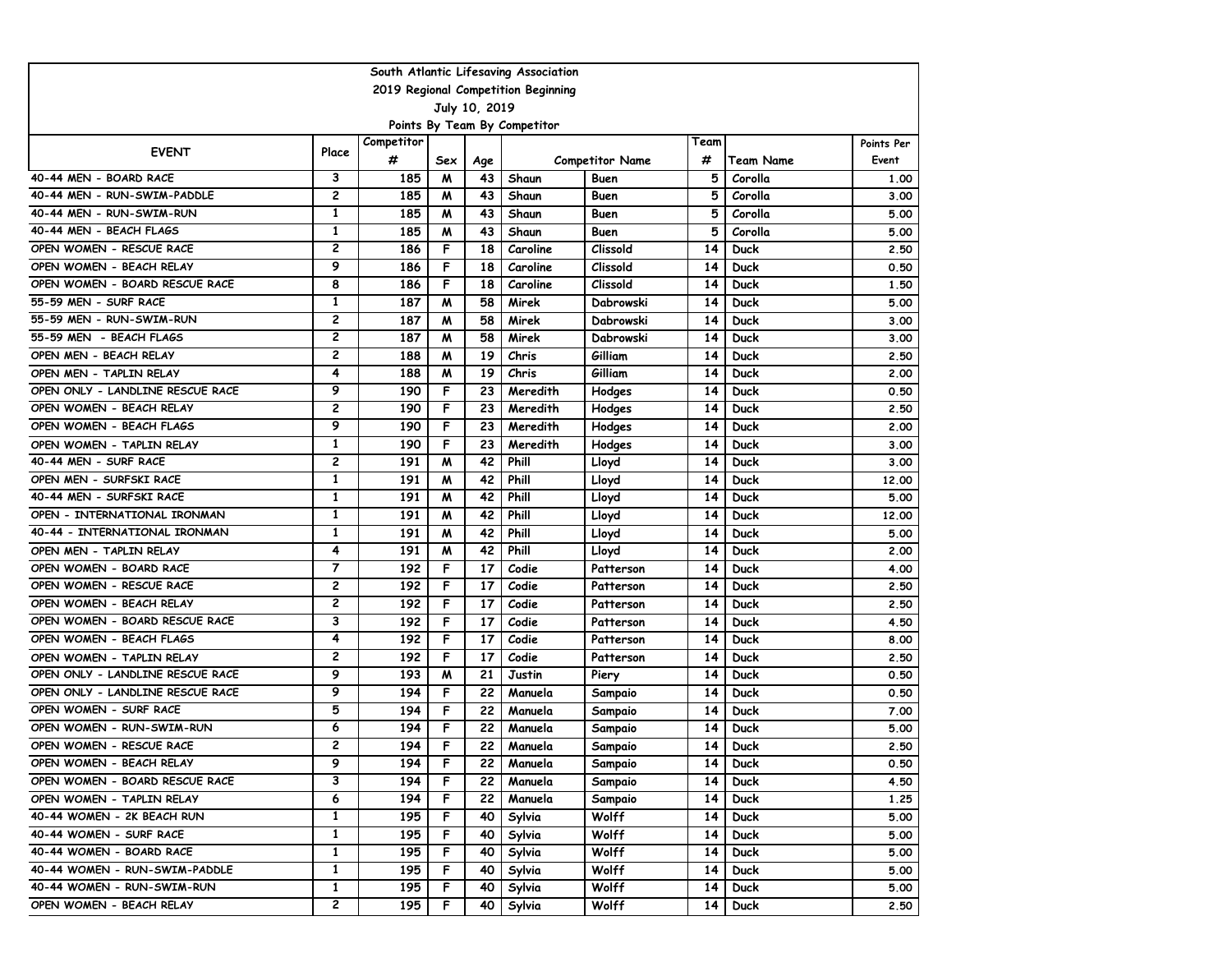| South Atlantic Lifesaving Association |                |            |     |     |                              |                        |                |                    |            |  |  |
|---------------------------------------|----------------|------------|-----|-----|------------------------------|------------------------|----------------|--------------------|------------|--|--|
| 2019 Regional Competition Beginning   |                |            |     |     |                              |                        |                |                    |            |  |  |
| July 10, 2019                         |                |            |     |     |                              |                        |                |                    |            |  |  |
|                                       |                |            |     |     | Points By Team By Competitor |                        |                |                    |            |  |  |
| <b>EVENT</b>                          | Place          | Competitor |     |     |                              |                        | Team           |                    | Points Per |  |  |
|                                       |                | #          | Sex | Age |                              | <b>Competitor Name</b> | #              | <b>Team Name</b>   | Event      |  |  |
| 40-44 WOMEN - SURFSKI RACE            | $\mathbf{1}$   | 195        | F   | 40  | Sylvia                       | Wolff                  | 14             | <b>Duck</b>        | 5.00       |  |  |
| 40-44 - INTERNATIONAL IRONWOMAN       | $\mathbf{1}$   | 195        | F   | 40  | Sylvia                       | Wolff                  | 14             | Duck               | 5.00       |  |  |
| 40-44 WOMEN - BEACH FLAGS             | $\mathbf{1}$   | 195        | F   | 40  | Sylvia                       | Wolff                  | 14             | Duck               | 5.00       |  |  |
| OPEN WOMEN - TAPLIN RELAY             | 6              | 195        | F   | 40  | Sylvia                       | Wolff                  | 14             | Duck               | 1.25       |  |  |
| OPEN ONLY - LANDLINE RESCUE RACE      | 9              | 197        | W   | 26  | Michael                      | Young                  | 14             | Duck               | 0.50       |  |  |
| OPEN MEN - TAPLIN RELAY               | 4              | 197        | м   | 26  | Michael                      | Young                  | 14             | Duck               | 2.00       |  |  |
| OPEN MEN - BOARD RACE                 | 10             | 198        | м   | 23  | Riley                        | Young                  | 14             | Duck               | 1.00       |  |  |
| OPEN MEN - TAPLIN RELAY               | 4              | 198        | м   | 23  | Riley                        | Young                  | 14             | <b>Duck</b>        | 2.00       |  |  |
| OPEN WOMEN - SURF RACE                | $\overline{7}$ | 75         | F   | 20  | Chelsea                      | Borrowdale             | $\overline{7}$ | <b>Hilton Head</b> | 4.00       |  |  |
| OPEN WOMEN - RUN-SWIM-RUN             | 3              | 75         | F   | 20  | Chelsea                      | Borrowdale             | $\overline{7}$ | <b>Hilton Head</b> | 9.00       |  |  |
| OPEN WOMEN - RESCUE RACE              | 6              | 75         | F   | 20  | Chelsea                      | Borrowdale             | 7              | <b>Hilton Head</b> | 1.25       |  |  |
| OPEN WOMEN - BEACH RELAY              | 3              | 75         | F   | 20  | Chelsea                      | Borrowdale             | $\overline{7}$ | <b>Hilton Head</b> | 2.25       |  |  |
| OPEN MEN - RESCUE RACE                | $\mathbf{1}$   | 76         | W   | 24  | Jacob                        | Dummermuth             | $\overline{7}$ | <b>Hilton Head</b> | 3.00       |  |  |
| OPEN MEN - BEACH FLAGS                | 4              | 76         | м   | 24  | Jacob                        | Dummermuth             | 7              | <b>Hilton Head</b> | 8.00       |  |  |
| OPEN MEN - 2K BEACH RUN               | 8              | 77         | W   | 20  | <b>Brooks</b>                | Dvorsky                | 7              | <b>Hilton Head</b> | 3.00       |  |  |
| OPEN MEN - RUN-SWIM-RUN               | 8              | 77         | м   | 20  | <b>Brooks</b>                | Dvorsky                | 7              | <b>Hilton Head</b> | 3.00       |  |  |
| OPEN WOMEN - 2K BEACH RUN             | 9              | 78         | F   | 23  | Melissa                      | Fichtner               | $\overline{7}$ | <b>Hilton Head</b> | 2.00       |  |  |
| OPEN WOMEN - RESCUE RACE              | 6              | 78         | F   | 23  | Melissa                      | Fichtner               | $\overline{7}$ | <b>Hilton Head</b> | 1.25       |  |  |
| OPEN MEN - RESCUE RACE                | 1              | 79         | M   | 23  | Andrew                       | Fitzpatrick            | $\overline{7}$ | <b>Hilton Head</b> | 3.00       |  |  |
| OPEN MEN - RESCUE RACE                | 5              | 80         | W   | 21  | Danyyil                      | Gayuk                  | 7              | <b>Hilton Head</b> | 1.75       |  |  |
| OPEN MEN - RESCUE RACE                | 5              | 82         | м   | 20  | Griffin                      | Huber                  | $\overline{7}$ | <b>Hilton Head</b> | 1.75       |  |  |
| OPEN MEN - RUN-SWIM-RUN               | 9              | 83         | м   | 23  | Matheus                      | Isidro                 | $\overline{7}$ | <b>Hilton Head</b> | 2.00       |  |  |
| OPEN MEN - RESCUE RACE                | $\mathbf{1}$   | 83         | M   | 23  | Matheus                      | Isidro                 | $\overline{7}$ | <b>Hilton Head</b> | 3.00       |  |  |
| OPEN WOMEN - BEACH RELAY              | 3              | 85         | F   | 22  | Amanda                       | Mascia                 | 7              | <b>Hilton Head</b> | 2.25       |  |  |
| OPEN MEN - SURF RACE                  | 4              | 86         | W   | 24  | Gabriel                      | Miranda                | $\overline{7}$ | <b>Hilton Head</b> | 8.00       |  |  |
| OPEN MEN - RESCUE RACE                | 1              | 86         | M   | 24  | Gabriel                      | Miranda                | 7              | <b>Hilton Head</b> | 3.00       |  |  |
| OPEN MEN - RESCUE RACE                | 5              | 87         | м   | 25  | Tian                         | Siggins                | $\overline{7}$ | <b>Hilton Head</b> | 1.75       |  |  |
| OPEN WOMEN - RESCUE RACE              | 6              | 88         | F   | 28  | Taylor                       | Smith                  | $\overline{7}$ | <b>Hilton Head</b> | 1.25       |  |  |
| OPEN WOMEN - BEACH RELAY              | 3              | 88         | F   | 28  | Taylor                       | Smith                  | $\overline{7}$ | <b>Hilton Head</b> | 2.25       |  |  |
| OPEN WOMEN - BEACH FLAGS              | 5              | 88         | F   | 28  | Taylor                       | Smith                  | $\overline{7}$ | <b>Hilton Head</b> | 7.00       |  |  |
| OPEN WOMEN - TAPLIN RELAY             | 6              | 88         | F   | 28  | Taylor                       | Smith                  | 7              | <b>Hilton Head</b> | 1.25       |  |  |
| 35-39 MEN - SURF RACE                 | 3              | 89         | M   | 36  | Justin                       | Tornabuono             | 7              | <b>Hilton Head</b> | 1.00       |  |  |
| 35-39 MEN - RUN-SWIM-RUN              | $\overline{c}$ | 89         | M   | 36  | Justin                       | Tornabuono             | 7              | <b>Hilton Head</b> | 3.00       |  |  |
| OPEN WOMEN - 2K BEACH RUN             | 2              | 90         | F   | 22  | Valeriia                     | Uvarova                | 7              | Hilton Head        | 10.00      |  |  |
| OPEN WOMEN - RESCUE RACE              | 6              | 90         | F   | 22  | Valeriia                     | Uvarova                | 7              | <b>Hilton Head</b> | 1.25       |  |  |
| OPEN WOMEN - BEACH RELAY              | 3              | 90         | F.  | 22  | Valeriia                     | Uvarova                | 7              | Hilton Head        | 2.25       |  |  |
| OPEN - INTERNATIONAL IRONWOMAN        | 9              | 90         | F.  | 22  | Valeriia                     | Uvarova                | 7              | <b>Hilton Head</b> | 2.00       |  |  |
| OPEN MEN - RESCUE RACE                | 5              | 92         | M   | 22  | Parker                       | Whitley                | 7              | Hilton Head        | 1.75       |  |  |
| 45-49 MEN - 2K BEACH RUN              | 3              | 227        | M   | 46  | Michael                      | Wagner                 | 7              | Hilton Head        | 1.00       |  |  |
| 60-64 MEN - 2K BEACH RUN              | 3              | 94         | M   | 61  | Michael                      | Broommell              | 8              | Horry County       | 1.00       |  |  |
| 60-64 MEN - SURF RACE                 | 2              | 94         | M   | 61  | Michael                      | Broommell              | 8              | Horry County       | 3.00       |  |  |
| 60-64 MEN - RUN-SWIM-PADDLE           | $\mathbf{2}$   | 94         | M   | 61  | Michael                      | Broommell              | 8              | Horry County       | 3.00       |  |  |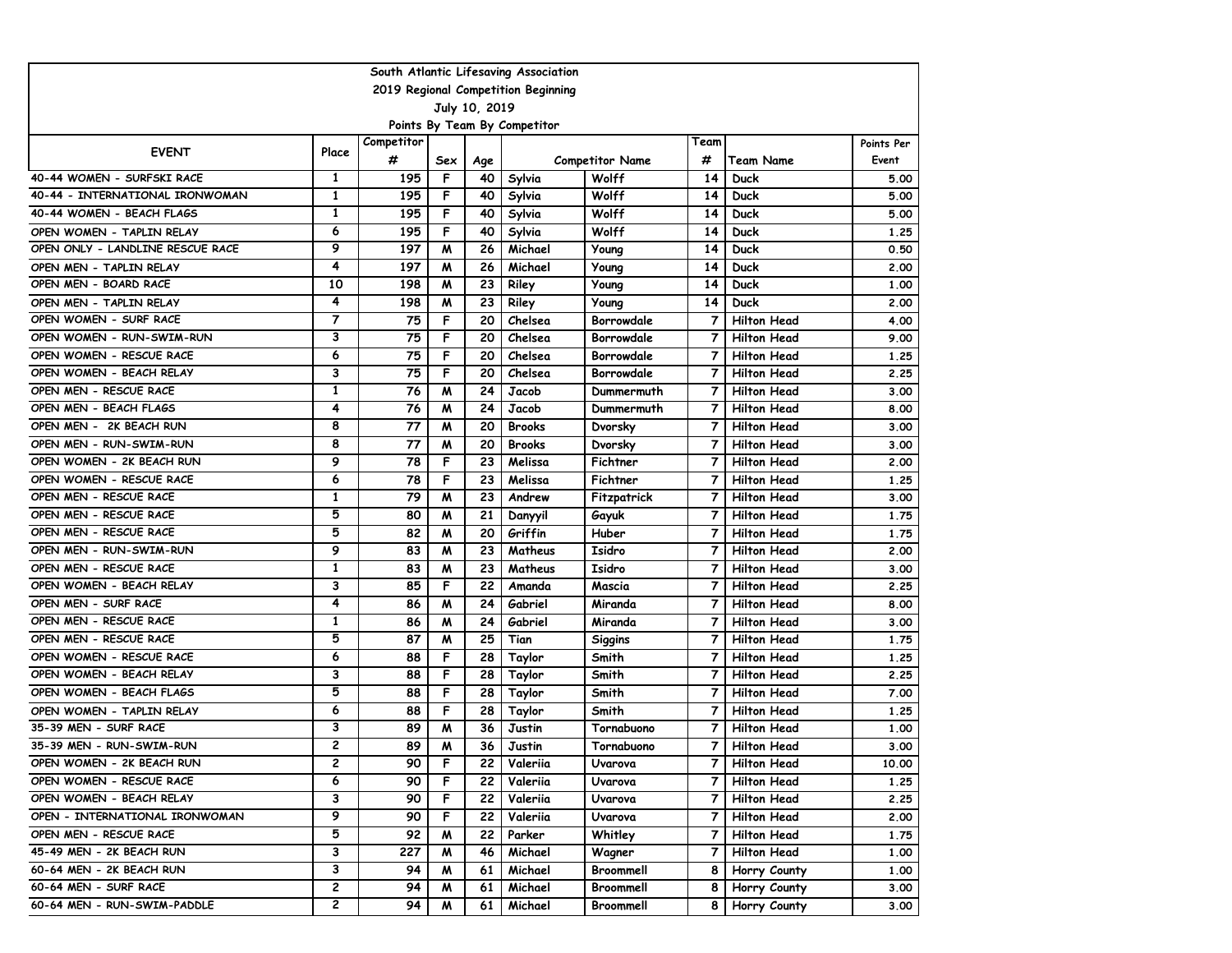| 2019 Regional Competition Beginning<br>July 10, 2019<br>Points By Team By Competitor<br>Competitor<br>Team<br>Points Per<br><b>EVENT</b><br>Place<br>#<br>#<br>Sex<br><b>Competitor Name</b><br>Team Name<br>Event<br>Age<br>60-64 MEN - RUN-SWIM-RUN<br>$\mathbf{2}$<br>94<br>м<br>61<br>Michael<br>Broommell<br>8<br>Horry County<br>3.00<br>$\mathbf{1}$<br>60-64 MEN - BEACH FLAGS<br>94<br>м<br>61<br>Broommell<br>5.00<br>Michael<br>8<br>Horry County<br>$\overline{7}$<br>OPEN MEN - 2K BEACH RUN<br>95<br>20<br><b>Butler</b><br>M<br>8<br>4.00<br>Cameron<br>Horry County<br>10<br>OPEN MEN - BEACH RELAY<br>95<br>W<br>20<br>Butler<br>8<br>0.25<br>Cameron<br>Horry County<br>60-64 MEN - 2K BEACH RUN<br>$\mathbf{2}$<br>96<br>W<br>60<br>William<br>8<br>Campbell<br>3.00<br>Horry County<br>3<br>60-64 MEN - BOARD RACE<br>William<br>96<br>M<br>60<br>Campbell<br>8<br>Horry County<br>1.00<br>8<br>OPEN ONLY - LANDLINE RESCUE RACE<br>97<br>45<br>м<br>8<br>0.75<br>Donnie<br>Constronstich<br>Horry County<br>8<br>OPEN ONLY - LANDLINE RESCUE RACE<br>98<br>29<br>м<br>Fichtner<br>8<br>0.75<br>Marcus<br>Horry County<br>8<br>99<br>W<br>24<br>8<br>OPEN ONLY - LANDLINE RESCUE RACE<br>Fleury<br>0.75<br>Craig<br>Horry County<br>OPEN MEN - BEACH RELAY<br>10<br>100<br>W<br>20<br>8<br>0.25<br>Christian<br>Hannon<br>Horry County<br>10<br>OPEN MEN - BEACH FLAGS<br>100<br>W<br>20<br>Christian<br>1.00<br>Hannon<br>8<br>Horry County<br>$\mathbf{1}$<br>F<br>OPEN WOMEN - BEACH RELAY<br>101<br>20<br>Hill<br>8<br>3.00<br>Kylee<br>Horry County<br>3<br>30-34 WOMEN - BOARD RACE<br>F<br>30<br>103<br>May<br>8<br>1.00<br>Horry County<br>Lauzon<br>$\overline{c}$<br>103<br>F<br>30<br>8<br>30-34 WOMEN - BEACH FLAGS<br>May<br>3.00<br>Lauzon<br>Horry County<br>5<br>F<br>OPEN WOMEN - 2K BEACH RUN<br>104<br>19<br>Madison<br>Mcallister<br>8<br>7.00<br>Horry County<br>OPEN WOMEN - BEACH RELAY<br>1<br>F<br>104<br>19<br>Madison<br>Mcallister<br>8<br>Horry County<br>3.00<br>10<br>F<br>104<br>19<br>OPEN WOMEN - BEACH FLAGS<br>Madison<br>8<br>Mcallister<br>Horry County<br>1.00<br>8<br>F<br>104<br>19<br>Madison<br>OPEN WOMEN - TAPLIN RELAY<br>Mcallister<br>8<br>0.75<br>Horry County<br>10<br>105<br>23<br>OPEN MEN - BEACH RELAY<br>W<br>8<br>Daniel<br>Nerad<br>Horry County<br>0.25<br>OPEN MEN - BEACH FLAGS<br>9<br>23<br>105<br>W<br>Daniel<br>8<br>2.00<br>Nerad<br>Horry County<br>3<br>F<br>OPEN WOMEN - 2K BEACH RUN<br>106<br>21<br>Erin<br>O'Hagan<br>9.00<br>8<br>Horry County<br>8<br>F<br>21<br>OPEN ONLY - LANDLINE RESCUE RACE<br>106<br>Erin<br>O'Hagan<br>8<br>0.75<br>Horry County<br>OPEN WOMEN - SURFSKI RACE<br>F<br>21<br>6<br>106<br>Erin<br>O'Hagan<br>8<br>5.00<br>Horry County<br>8<br>21<br>OPEN - INTERNATIONAL IRONWOMAN<br>106<br>F<br>8<br>Erin<br>O'Hagan<br>3.00<br>Horry County<br>8<br>106<br>F<br>21<br>Erin<br>O'Hagan<br>0.75<br>OPEN WOMEN - TAPLIN RELAY<br>8<br>Horry County<br>10<br>OPEN WOMEN - BOARD RESCUE RACE<br>F<br>107<br>21<br>Alexis<br>Porfilio<br>8<br>Horry County<br>0.50<br>8<br>F<br>107<br>21<br>Alexis<br>Porfilio<br>8<br>0.75<br>OPEN WOMEN - TAPLIN RELAY<br>Horry County<br>1<br>F<br>OPEN WOMEN - BEACH RELAY<br>108<br>24<br>Porfilio<br>8<br>3.00<br>Horry County<br>Courtney<br>10<br>F<br>108<br>24<br>Porfilio<br>8<br>0.50<br>OPEN WOMEN - BOARD RESCUE RACE<br>Courtney<br>Horry County<br>8<br>F<br>108<br>24<br>Porfilio<br>8<br>0.75<br>OPEN WOMEN - TAPLIN RELAY<br>Courtney<br>Horry County<br>10<br>OPEN MEN - BEACH RELAY<br>109<br>м<br>23<br>Skacha<br>0.25<br>Marek<br>8<br>Horry County<br>$\mathbf{1}$<br>60-64 MEN - 2K BEACH RUN<br>110<br>61<br>M<br>8<br>5.00<br>Jay<br>Woodward<br>Horry County<br>60-64 MEN - SURF RACE<br>$\mathbf{1}$<br>110<br>61<br>W<br>8<br>5.00<br>Jay<br>Woodward<br>Horry County<br>1<br>Woodward<br>60-64 MEN - BOARD RACE<br>110<br>Jay<br>8<br>Horry County<br>5.00<br>M<br>61<br>1<br>110<br>61<br>5.00<br>M<br>Jay<br>Woodward<br>8<br>Horry County<br>1<br>110<br>61<br>Woodward<br>Horry County<br>5.00<br>M<br>Jay<br>8<br>60-64 MEN - SURFSKI RACE<br>1<br>110<br>M<br>61<br>Jay<br>5.00<br>Woodward<br>8<br>Horry County<br>2<br>60-64 MEN - BEACH FLAGS<br>110<br>M<br>61<br>Woodward<br>Horry County<br>3.00<br>Jay<br>8<br>1<br>182<br>F<br>35-39 WOMEN - 2K BEACH RUN<br>36<br>Macdonald<br>8<br>Horry County<br>5.00<br>Jeanne<br>2<br>35-39 WOMEN - SURF RACE<br>182<br>F.<br>36<br>3.00<br>Jeanne<br>Macdonald<br>8<br>Horry County<br>2 | South Atlantic Lifesaving Association |  |     |   |    |        |           |   |              |      |  |  |  |
|--------------------------------------------------------------------------------------------------------------------------------------------------------------------------------------------------------------------------------------------------------------------------------------------------------------------------------------------------------------------------------------------------------------------------------------------------------------------------------------------------------------------------------------------------------------------------------------------------------------------------------------------------------------------------------------------------------------------------------------------------------------------------------------------------------------------------------------------------------------------------------------------------------------------------------------------------------------------------------------------------------------------------------------------------------------------------------------------------------------------------------------------------------------------------------------------------------------------------------------------------------------------------------------------------------------------------------------------------------------------------------------------------------------------------------------------------------------------------------------------------------------------------------------------------------------------------------------------------------------------------------------------------------------------------------------------------------------------------------------------------------------------------------------------------------------------------------------------------------------------------------------------------------------------------------------------------------------------------------------------------------------------------------------------------------------------------------------------------------------------------------------------------------------------------------------------------------------------------------------------------------------------------------------------------------------------------------------------------------------------------------------------------------------------------------------------------------------------------------------------------------------------------------------------------------------------------------------------------------------------------------------------------------------------------------------------------------------------------------------------------------------------------------------------------------------------------------------------------------------------------------------------------------------------------------------------------------------------------------------------------------------------------------------------------------------------------------------------------------------------------------------------------------------------------------------------------------------------------------------------------------------------------------------------------------------------------------------------------------------------------------------------------------------------------------------------------------------------------------------------------------------------------------------------------------------------------------------------------------------------------------------------------------------------------------------------------------------------------------------------------------------------------------------------------------------------------------------------------------------------------------------------------------------------------------------------------------------------------------------------------------------------------------------------------------------------------------------------------------------------------------------------------------------------------------------------------------------------------------------------------------------------------------------------------------------------------------------------------------------------------------------------------------------------------------------------------------------------------------------------------------------------------------|---------------------------------------|--|-----|---|----|--------|-----------|---|--------------|------|--|--|--|
|                                                                                                                                                                                                                                                                                                                                                                                                                                                                                                                                                                                                                                                                                                                                                                                                                                                                                                                                                                                                                                                                                                                                                                                                                                                                                                                                                                                                                                                                                                                                                                                                                                                                                                                                                                                                                                                                                                                                                                                                                                                                                                                                                                                                                                                                                                                                                                                                                                                                                                                                                                                                                                                                                                                                                                                                                                                                                                                                                                                                                                                                                                                                                                                                                                                                                                                                                                                                                                                                                                                                                                                                                                                                                                                                                                                                                                                                                                                                                                                                                                                                                                                                                                                                                                                                                                                                                                                                                                                                                                                                |                                       |  |     |   |    |        |           |   |              |      |  |  |  |
|                                                                                                                                                                                                                                                                                                                                                                                                                                                                                                                                                                                                                                                                                                                                                                                                                                                                                                                                                                                                                                                                                                                                                                                                                                                                                                                                                                                                                                                                                                                                                                                                                                                                                                                                                                                                                                                                                                                                                                                                                                                                                                                                                                                                                                                                                                                                                                                                                                                                                                                                                                                                                                                                                                                                                                                                                                                                                                                                                                                                                                                                                                                                                                                                                                                                                                                                                                                                                                                                                                                                                                                                                                                                                                                                                                                                                                                                                                                                                                                                                                                                                                                                                                                                                                                                                                                                                                                                                                                                                                                                |                                       |  |     |   |    |        |           |   |              |      |  |  |  |
|                                                                                                                                                                                                                                                                                                                                                                                                                                                                                                                                                                                                                                                                                                                                                                                                                                                                                                                                                                                                                                                                                                                                                                                                                                                                                                                                                                                                                                                                                                                                                                                                                                                                                                                                                                                                                                                                                                                                                                                                                                                                                                                                                                                                                                                                                                                                                                                                                                                                                                                                                                                                                                                                                                                                                                                                                                                                                                                                                                                                                                                                                                                                                                                                                                                                                                                                                                                                                                                                                                                                                                                                                                                                                                                                                                                                                                                                                                                                                                                                                                                                                                                                                                                                                                                                                                                                                                                                                                                                                                                                |                                       |  |     |   |    |        |           |   |              |      |  |  |  |
|                                                                                                                                                                                                                                                                                                                                                                                                                                                                                                                                                                                                                                                                                                                                                                                                                                                                                                                                                                                                                                                                                                                                                                                                                                                                                                                                                                                                                                                                                                                                                                                                                                                                                                                                                                                                                                                                                                                                                                                                                                                                                                                                                                                                                                                                                                                                                                                                                                                                                                                                                                                                                                                                                                                                                                                                                                                                                                                                                                                                                                                                                                                                                                                                                                                                                                                                                                                                                                                                                                                                                                                                                                                                                                                                                                                                                                                                                                                                                                                                                                                                                                                                                                                                                                                                                                                                                                                                                                                                                                                                |                                       |  |     |   |    |        |           |   |              |      |  |  |  |
|                                                                                                                                                                                                                                                                                                                                                                                                                                                                                                                                                                                                                                                                                                                                                                                                                                                                                                                                                                                                                                                                                                                                                                                                                                                                                                                                                                                                                                                                                                                                                                                                                                                                                                                                                                                                                                                                                                                                                                                                                                                                                                                                                                                                                                                                                                                                                                                                                                                                                                                                                                                                                                                                                                                                                                                                                                                                                                                                                                                                                                                                                                                                                                                                                                                                                                                                                                                                                                                                                                                                                                                                                                                                                                                                                                                                                                                                                                                                                                                                                                                                                                                                                                                                                                                                                                                                                                                                                                                                                                                                |                                       |  |     |   |    |        |           |   |              |      |  |  |  |
|                                                                                                                                                                                                                                                                                                                                                                                                                                                                                                                                                                                                                                                                                                                                                                                                                                                                                                                                                                                                                                                                                                                                                                                                                                                                                                                                                                                                                                                                                                                                                                                                                                                                                                                                                                                                                                                                                                                                                                                                                                                                                                                                                                                                                                                                                                                                                                                                                                                                                                                                                                                                                                                                                                                                                                                                                                                                                                                                                                                                                                                                                                                                                                                                                                                                                                                                                                                                                                                                                                                                                                                                                                                                                                                                                                                                                                                                                                                                                                                                                                                                                                                                                                                                                                                                                                                                                                                                                                                                                                                                |                                       |  |     |   |    |        |           |   |              |      |  |  |  |
|                                                                                                                                                                                                                                                                                                                                                                                                                                                                                                                                                                                                                                                                                                                                                                                                                                                                                                                                                                                                                                                                                                                                                                                                                                                                                                                                                                                                                                                                                                                                                                                                                                                                                                                                                                                                                                                                                                                                                                                                                                                                                                                                                                                                                                                                                                                                                                                                                                                                                                                                                                                                                                                                                                                                                                                                                                                                                                                                                                                                                                                                                                                                                                                                                                                                                                                                                                                                                                                                                                                                                                                                                                                                                                                                                                                                                                                                                                                                                                                                                                                                                                                                                                                                                                                                                                                                                                                                                                                                                                                                |                                       |  |     |   |    |        |           |   |              |      |  |  |  |
|                                                                                                                                                                                                                                                                                                                                                                                                                                                                                                                                                                                                                                                                                                                                                                                                                                                                                                                                                                                                                                                                                                                                                                                                                                                                                                                                                                                                                                                                                                                                                                                                                                                                                                                                                                                                                                                                                                                                                                                                                                                                                                                                                                                                                                                                                                                                                                                                                                                                                                                                                                                                                                                                                                                                                                                                                                                                                                                                                                                                                                                                                                                                                                                                                                                                                                                                                                                                                                                                                                                                                                                                                                                                                                                                                                                                                                                                                                                                                                                                                                                                                                                                                                                                                                                                                                                                                                                                                                                                                                                                |                                       |  |     |   |    |        |           |   |              |      |  |  |  |
|                                                                                                                                                                                                                                                                                                                                                                                                                                                                                                                                                                                                                                                                                                                                                                                                                                                                                                                                                                                                                                                                                                                                                                                                                                                                                                                                                                                                                                                                                                                                                                                                                                                                                                                                                                                                                                                                                                                                                                                                                                                                                                                                                                                                                                                                                                                                                                                                                                                                                                                                                                                                                                                                                                                                                                                                                                                                                                                                                                                                                                                                                                                                                                                                                                                                                                                                                                                                                                                                                                                                                                                                                                                                                                                                                                                                                                                                                                                                                                                                                                                                                                                                                                                                                                                                                                                                                                                                                                                                                                                                |                                       |  |     |   |    |        |           |   |              |      |  |  |  |
|                                                                                                                                                                                                                                                                                                                                                                                                                                                                                                                                                                                                                                                                                                                                                                                                                                                                                                                                                                                                                                                                                                                                                                                                                                                                                                                                                                                                                                                                                                                                                                                                                                                                                                                                                                                                                                                                                                                                                                                                                                                                                                                                                                                                                                                                                                                                                                                                                                                                                                                                                                                                                                                                                                                                                                                                                                                                                                                                                                                                                                                                                                                                                                                                                                                                                                                                                                                                                                                                                                                                                                                                                                                                                                                                                                                                                                                                                                                                                                                                                                                                                                                                                                                                                                                                                                                                                                                                                                                                                                                                |                                       |  |     |   |    |        |           |   |              |      |  |  |  |
|                                                                                                                                                                                                                                                                                                                                                                                                                                                                                                                                                                                                                                                                                                                                                                                                                                                                                                                                                                                                                                                                                                                                                                                                                                                                                                                                                                                                                                                                                                                                                                                                                                                                                                                                                                                                                                                                                                                                                                                                                                                                                                                                                                                                                                                                                                                                                                                                                                                                                                                                                                                                                                                                                                                                                                                                                                                                                                                                                                                                                                                                                                                                                                                                                                                                                                                                                                                                                                                                                                                                                                                                                                                                                                                                                                                                                                                                                                                                                                                                                                                                                                                                                                                                                                                                                                                                                                                                                                                                                                                                |                                       |  |     |   |    |        |           |   |              |      |  |  |  |
|                                                                                                                                                                                                                                                                                                                                                                                                                                                                                                                                                                                                                                                                                                                                                                                                                                                                                                                                                                                                                                                                                                                                                                                                                                                                                                                                                                                                                                                                                                                                                                                                                                                                                                                                                                                                                                                                                                                                                                                                                                                                                                                                                                                                                                                                                                                                                                                                                                                                                                                                                                                                                                                                                                                                                                                                                                                                                                                                                                                                                                                                                                                                                                                                                                                                                                                                                                                                                                                                                                                                                                                                                                                                                                                                                                                                                                                                                                                                                                                                                                                                                                                                                                                                                                                                                                                                                                                                                                                                                                                                |                                       |  |     |   |    |        |           |   |              |      |  |  |  |
|                                                                                                                                                                                                                                                                                                                                                                                                                                                                                                                                                                                                                                                                                                                                                                                                                                                                                                                                                                                                                                                                                                                                                                                                                                                                                                                                                                                                                                                                                                                                                                                                                                                                                                                                                                                                                                                                                                                                                                                                                                                                                                                                                                                                                                                                                                                                                                                                                                                                                                                                                                                                                                                                                                                                                                                                                                                                                                                                                                                                                                                                                                                                                                                                                                                                                                                                                                                                                                                                                                                                                                                                                                                                                                                                                                                                                                                                                                                                                                                                                                                                                                                                                                                                                                                                                                                                                                                                                                                                                                                                |                                       |  |     |   |    |        |           |   |              |      |  |  |  |
|                                                                                                                                                                                                                                                                                                                                                                                                                                                                                                                                                                                                                                                                                                                                                                                                                                                                                                                                                                                                                                                                                                                                                                                                                                                                                                                                                                                                                                                                                                                                                                                                                                                                                                                                                                                                                                                                                                                                                                                                                                                                                                                                                                                                                                                                                                                                                                                                                                                                                                                                                                                                                                                                                                                                                                                                                                                                                                                                                                                                                                                                                                                                                                                                                                                                                                                                                                                                                                                                                                                                                                                                                                                                                                                                                                                                                                                                                                                                                                                                                                                                                                                                                                                                                                                                                                                                                                                                                                                                                                                                |                                       |  |     |   |    |        |           |   |              |      |  |  |  |
|                                                                                                                                                                                                                                                                                                                                                                                                                                                                                                                                                                                                                                                                                                                                                                                                                                                                                                                                                                                                                                                                                                                                                                                                                                                                                                                                                                                                                                                                                                                                                                                                                                                                                                                                                                                                                                                                                                                                                                                                                                                                                                                                                                                                                                                                                                                                                                                                                                                                                                                                                                                                                                                                                                                                                                                                                                                                                                                                                                                                                                                                                                                                                                                                                                                                                                                                                                                                                                                                                                                                                                                                                                                                                                                                                                                                                                                                                                                                                                                                                                                                                                                                                                                                                                                                                                                                                                                                                                                                                                                                |                                       |  |     |   |    |        |           |   |              |      |  |  |  |
|                                                                                                                                                                                                                                                                                                                                                                                                                                                                                                                                                                                                                                                                                                                                                                                                                                                                                                                                                                                                                                                                                                                                                                                                                                                                                                                                                                                                                                                                                                                                                                                                                                                                                                                                                                                                                                                                                                                                                                                                                                                                                                                                                                                                                                                                                                                                                                                                                                                                                                                                                                                                                                                                                                                                                                                                                                                                                                                                                                                                                                                                                                                                                                                                                                                                                                                                                                                                                                                                                                                                                                                                                                                                                                                                                                                                                                                                                                                                                                                                                                                                                                                                                                                                                                                                                                                                                                                                                                                                                                                                |                                       |  |     |   |    |        |           |   |              |      |  |  |  |
|                                                                                                                                                                                                                                                                                                                                                                                                                                                                                                                                                                                                                                                                                                                                                                                                                                                                                                                                                                                                                                                                                                                                                                                                                                                                                                                                                                                                                                                                                                                                                                                                                                                                                                                                                                                                                                                                                                                                                                                                                                                                                                                                                                                                                                                                                                                                                                                                                                                                                                                                                                                                                                                                                                                                                                                                                                                                                                                                                                                                                                                                                                                                                                                                                                                                                                                                                                                                                                                                                                                                                                                                                                                                                                                                                                                                                                                                                                                                                                                                                                                                                                                                                                                                                                                                                                                                                                                                                                                                                                                                |                                       |  |     |   |    |        |           |   |              |      |  |  |  |
|                                                                                                                                                                                                                                                                                                                                                                                                                                                                                                                                                                                                                                                                                                                                                                                                                                                                                                                                                                                                                                                                                                                                                                                                                                                                                                                                                                                                                                                                                                                                                                                                                                                                                                                                                                                                                                                                                                                                                                                                                                                                                                                                                                                                                                                                                                                                                                                                                                                                                                                                                                                                                                                                                                                                                                                                                                                                                                                                                                                                                                                                                                                                                                                                                                                                                                                                                                                                                                                                                                                                                                                                                                                                                                                                                                                                                                                                                                                                                                                                                                                                                                                                                                                                                                                                                                                                                                                                                                                                                                                                |                                       |  |     |   |    |        |           |   |              |      |  |  |  |
|                                                                                                                                                                                                                                                                                                                                                                                                                                                                                                                                                                                                                                                                                                                                                                                                                                                                                                                                                                                                                                                                                                                                                                                                                                                                                                                                                                                                                                                                                                                                                                                                                                                                                                                                                                                                                                                                                                                                                                                                                                                                                                                                                                                                                                                                                                                                                                                                                                                                                                                                                                                                                                                                                                                                                                                                                                                                                                                                                                                                                                                                                                                                                                                                                                                                                                                                                                                                                                                                                                                                                                                                                                                                                                                                                                                                                                                                                                                                                                                                                                                                                                                                                                                                                                                                                                                                                                                                                                                                                                                                |                                       |  |     |   |    |        |           |   |              |      |  |  |  |
|                                                                                                                                                                                                                                                                                                                                                                                                                                                                                                                                                                                                                                                                                                                                                                                                                                                                                                                                                                                                                                                                                                                                                                                                                                                                                                                                                                                                                                                                                                                                                                                                                                                                                                                                                                                                                                                                                                                                                                                                                                                                                                                                                                                                                                                                                                                                                                                                                                                                                                                                                                                                                                                                                                                                                                                                                                                                                                                                                                                                                                                                                                                                                                                                                                                                                                                                                                                                                                                                                                                                                                                                                                                                                                                                                                                                                                                                                                                                                                                                                                                                                                                                                                                                                                                                                                                                                                                                                                                                                                                                |                                       |  |     |   |    |        |           |   |              |      |  |  |  |
|                                                                                                                                                                                                                                                                                                                                                                                                                                                                                                                                                                                                                                                                                                                                                                                                                                                                                                                                                                                                                                                                                                                                                                                                                                                                                                                                                                                                                                                                                                                                                                                                                                                                                                                                                                                                                                                                                                                                                                                                                                                                                                                                                                                                                                                                                                                                                                                                                                                                                                                                                                                                                                                                                                                                                                                                                                                                                                                                                                                                                                                                                                                                                                                                                                                                                                                                                                                                                                                                                                                                                                                                                                                                                                                                                                                                                                                                                                                                                                                                                                                                                                                                                                                                                                                                                                                                                                                                                                                                                                                                |                                       |  |     |   |    |        |           |   |              |      |  |  |  |
|                                                                                                                                                                                                                                                                                                                                                                                                                                                                                                                                                                                                                                                                                                                                                                                                                                                                                                                                                                                                                                                                                                                                                                                                                                                                                                                                                                                                                                                                                                                                                                                                                                                                                                                                                                                                                                                                                                                                                                                                                                                                                                                                                                                                                                                                                                                                                                                                                                                                                                                                                                                                                                                                                                                                                                                                                                                                                                                                                                                                                                                                                                                                                                                                                                                                                                                                                                                                                                                                                                                                                                                                                                                                                                                                                                                                                                                                                                                                                                                                                                                                                                                                                                                                                                                                                                                                                                                                                                                                                                                                |                                       |  |     |   |    |        |           |   |              |      |  |  |  |
|                                                                                                                                                                                                                                                                                                                                                                                                                                                                                                                                                                                                                                                                                                                                                                                                                                                                                                                                                                                                                                                                                                                                                                                                                                                                                                                                                                                                                                                                                                                                                                                                                                                                                                                                                                                                                                                                                                                                                                                                                                                                                                                                                                                                                                                                                                                                                                                                                                                                                                                                                                                                                                                                                                                                                                                                                                                                                                                                                                                                                                                                                                                                                                                                                                                                                                                                                                                                                                                                                                                                                                                                                                                                                                                                                                                                                                                                                                                                                                                                                                                                                                                                                                                                                                                                                                                                                                                                                                                                                                                                |                                       |  |     |   |    |        |           |   |              |      |  |  |  |
|                                                                                                                                                                                                                                                                                                                                                                                                                                                                                                                                                                                                                                                                                                                                                                                                                                                                                                                                                                                                                                                                                                                                                                                                                                                                                                                                                                                                                                                                                                                                                                                                                                                                                                                                                                                                                                                                                                                                                                                                                                                                                                                                                                                                                                                                                                                                                                                                                                                                                                                                                                                                                                                                                                                                                                                                                                                                                                                                                                                                                                                                                                                                                                                                                                                                                                                                                                                                                                                                                                                                                                                                                                                                                                                                                                                                                                                                                                                                                                                                                                                                                                                                                                                                                                                                                                                                                                                                                                                                                                                                |                                       |  |     |   |    |        |           |   |              |      |  |  |  |
|                                                                                                                                                                                                                                                                                                                                                                                                                                                                                                                                                                                                                                                                                                                                                                                                                                                                                                                                                                                                                                                                                                                                                                                                                                                                                                                                                                                                                                                                                                                                                                                                                                                                                                                                                                                                                                                                                                                                                                                                                                                                                                                                                                                                                                                                                                                                                                                                                                                                                                                                                                                                                                                                                                                                                                                                                                                                                                                                                                                                                                                                                                                                                                                                                                                                                                                                                                                                                                                                                                                                                                                                                                                                                                                                                                                                                                                                                                                                                                                                                                                                                                                                                                                                                                                                                                                                                                                                                                                                                                                                |                                       |  |     |   |    |        |           |   |              |      |  |  |  |
|                                                                                                                                                                                                                                                                                                                                                                                                                                                                                                                                                                                                                                                                                                                                                                                                                                                                                                                                                                                                                                                                                                                                                                                                                                                                                                                                                                                                                                                                                                                                                                                                                                                                                                                                                                                                                                                                                                                                                                                                                                                                                                                                                                                                                                                                                                                                                                                                                                                                                                                                                                                                                                                                                                                                                                                                                                                                                                                                                                                                                                                                                                                                                                                                                                                                                                                                                                                                                                                                                                                                                                                                                                                                                                                                                                                                                                                                                                                                                                                                                                                                                                                                                                                                                                                                                                                                                                                                                                                                                                                                |                                       |  |     |   |    |        |           |   |              |      |  |  |  |
|                                                                                                                                                                                                                                                                                                                                                                                                                                                                                                                                                                                                                                                                                                                                                                                                                                                                                                                                                                                                                                                                                                                                                                                                                                                                                                                                                                                                                                                                                                                                                                                                                                                                                                                                                                                                                                                                                                                                                                                                                                                                                                                                                                                                                                                                                                                                                                                                                                                                                                                                                                                                                                                                                                                                                                                                                                                                                                                                                                                                                                                                                                                                                                                                                                                                                                                                                                                                                                                                                                                                                                                                                                                                                                                                                                                                                                                                                                                                                                                                                                                                                                                                                                                                                                                                                                                                                                                                                                                                                                                                |                                       |  |     |   |    |        |           |   |              |      |  |  |  |
|                                                                                                                                                                                                                                                                                                                                                                                                                                                                                                                                                                                                                                                                                                                                                                                                                                                                                                                                                                                                                                                                                                                                                                                                                                                                                                                                                                                                                                                                                                                                                                                                                                                                                                                                                                                                                                                                                                                                                                                                                                                                                                                                                                                                                                                                                                                                                                                                                                                                                                                                                                                                                                                                                                                                                                                                                                                                                                                                                                                                                                                                                                                                                                                                                                                                                                                                                                                                                                                                                                                                                                                                                                                                                                                                                                                                                                                                                                                                                                                                                                                                                                                                                                                                                                                                                                                                                                                                                                                                                                                                |                                       |  |     |   |    |        |           |   |              |      |  |  |  |
|                                                                                                                                                                                                                                                                                                                                                                                                                                                                                                                                                                                                                                                                                                                                                                                                                                                                                                                                                                                                                                                                                                                                                                                                                                                                                                                                                                                                                                                                                                                                                                                                                                                                                                                                                                                                                                                                                                                                                                                                                                                                                                                                                                                                                                                                                                                                                                                                                                                                                                                                                                                                                                                                                                                                                                                                                                                                                                                                                                                                                                                                                                                                                                                                                                                                                                                                                                                                                                                                                                                                                                                                                                                                                                                                                                                                                                                                                                                                                                                                                                                                                                                                                                                                                                                                                                                                                                                                                                                                                                                                |                                       |  |     |   |    |        |           |   |              |      |  |  |  |
|                                                                                                                                                                                                                                                                                                                                                                                                                                                                                                                                                                                                                                                                                                                                                                                                                                                                                                                                                                                                                                                                                                                                                                                                                                                                                                                                                                                                                                                                                                                                                                                                                                                                                                                                                                                                                                                                                                                                                                                                                                                                                                                                                                                                                                                                                                                                                                                                                                                                                                                                                                                                                                                                                                                                                                                                                                                                                                                                                                                                                                                                                                                                                                                                                                                                                                                                                                                                                                                                                                                                                                                                                                                                                                                                                                                                                                                                                                                                                                                                                                                                                                                                                                                                                                                                                                                                                                                                                                                                                                                                |                                       |  |     |   |    |        |           |   |              |      |  |  |  |
|                                                                                                                                                                                                                                                                                                                                                                                                                                                                                                                                                                                                                                                                                                                                                                                                                                                                                                                                                                                                                                                                                                                                                                                                                                                                                                                                                                                                                                                                                                                                                                                                                                                                                                                                                                                                                                                                                                                                                                                                                                                                                                                                                                                                                                                                                                                                                                                                                                                                                                                                                                                                                                                                                                                                                                                                                                                                                                                                                                                                                                                                                                                                                                                                                                                                                                                                                                                                                                                                                                                                                                                                                                                                                                                                                                                                                                                                                                                                                                                                                                                                                                                                                                                                                                                                                                                                                                                                                                                                                                                                |                                       |  |     |   |    |        |           |   |              |      |  |  |  |
|                                                                                                                                                                                                                                                                                                                                                                                                                                                                                                                                                                                                                                                                                                                                                                                                                                                                                                                                                                                                                                                                                                                                                                                                                                                                                                                                                                                                                                                                                                                                                                                                                                                                                                                                                                                                                                                                                                                                                                                                                                                                                                                                                                                                                                                                                                                                                                                                                                                                                                                                                                                                                                                                                                                                                                                                                                                                                                                                                                                                                                                                                                                                                                                                                                                                                                                                                                                                                                                                                                                                                                                                                                                                                                                                                                                                                                                                                                                                                                                                                                                                                                                                                                                                                                                                                                                                                                                                                                                                                                                                |                                       |  |     |   |    |        |           |   |              |      |  |  |  |
|                                                                                                                                                                                                                                                                                                                                                                                                                                                                                                                                                                                                                                                                                                                                                                                                                                                                                                                                                                                                                                                                                                                                                                                                                                                                                                                                                                                                                                                                                                                                                                                                                                                                                                                                                                                                                                                                                                                                                                                                                                                                                                                                                                                                                                                                                                                                                                                                                                                                                                                                                                                                                                                                                                                                                                                                                                                                                                                                                                                                                                                                                                                                                                                                                                                                                                                                                                                                                                                                                                                                                                                                                                                                                                                                                                                                                                                                                                                                                                                                                                                                                                                                                                                                                                                                                                                                                                                                                                                                                                                                |                                       |  |     |   |    |        |           |   |              |      |  |  |  |
|                                                                                                                                                                                                                                                                                                                                                                                                                                                                                                                                                                                                                                                                                                                                                                                                                                                                                                                                                                                                                                                                                                                                                                                                                                                                                                                                                                                                                                                                                                                                                                                                                                                                                                                                                                                                                                                                                                                                                                                                                                                                                                                                                                                                                                                                                                                                                                                                                                                                                                                                                                                                                                                                                                                                                                                                                                                                                                                                                                                                                                                                                                                                                                                                                                                                                                                                                                                                                                                                                                                                                                                                                                                                                                                                                                                                                                                                                                                                                                                                                                                                                                                                                                                                                                                                                                                                                                                                                                                                                                                                |                                       |  |     |   |    |        |           |   |              |      |  |  |  |
|                                                                                                                                                                                                                                                                                                                                                                                                                                                                                                                                                                                                                                                                                                                                                                                                                                                                                                                                                                                                                                                                                                                                                                                                                                                                                                                                                                                                                                                                                                                                                                                                                                                                                                                                                                                                                                                                                                                                                                                                                                                                                                                                                                                                                                                                                                                                                                                                                                                                                                                                                                                                                                                                                                                                                                                                                                                                                                                                                                                                                                                                                                                                                                                                                                                                                                                                                                                                                                                                                                                                                                                                                                                                                                                                                                                                                                                                                                                                                                                                                                                                                                                                                                                                                                                                                                                                                                                                                                                                                                                                |                                       |  |     |   |    |        |           |   |              |      |  |  |  |
|                                                                                                                                                                                                                                                                                                                                                                                                                                                                                                                                                                                                                                                                                                                                                                                                                                                                                                                                                                                                                                                                                                                                                                                                                                                                                                                                                                                                                                                                                                                                                                                                                                                                                                                                                                                                                                                                                                                                                                                                                                                                                                                                                                                                                                                                                                                                                                                                                                                                                                                                                                                                                                                                                                                                                                                                                                                                                                                                                                                                                                                                                                                                                                                                                                                                                                                                                                                                                                                                                                                                                                                                                                                                                                                                                                                                                                                                                                                                                                                                                                                                                                                                                                                                                                                                                                                                                                                                                                                                                                                                |                                       |  |     |   |    |        |           |   |              |      |  |  |  |
|                                                                                                                                                                                                                                                                                                                                                                                                                                                                                                                                                                                                                                                                                                                                                                                                                                                                                                                                                                                                                                                                                                                                                                                                                                                                                                                                                                                                                                                                                                                                                                                                                                                                                                                                                                                                                                                                                                                                                                                                                                                                                                                                                                                                                                                                                                                                                                                                                                                                                                                                                                                                                                                                                                                                                                                                                                                                                                                                                                                                                                                                                                                                                                                                                                                                                                                                                                                                                                                                                                                                                                                                                                                                                                                                                                                                                                                                                                                                                                                                                                                                                                                                                                                                                                                                                                                                                                                                                                                                                                                                |                                       |  |     |   |    |        |           |   |              |      |  |  |  |
|                                                                                                                                                                                                                                                                                                                                                                                                                                                                                                                                                                                                                                                                                                                                                                                                                                                                                                                                                                                                                                                                                                                                                                                                                                                                                                                                                                                                                                                                                                                                                                                                                                                                                                                                                                                                                                                                                                                                                                                                                                                                                                                                                                                                                                                                                                                                                                                                                                                                                                                                                                                                                                                                                                                                                                                                                                                                                                                                                                                                                                                                                                                                                                                                                                                                                                                                                                                                                                                                                                                                                                                                                                                                                                                                                                                                                                                                                                                                                                                                                                                                                                                                                                                                                                                                                                                                                                                                                                                                                                                                |                                       |  |     |   |    |        |           |   |              |      |  |  |  |
|                                                                                                                                                                                                                                                                                                                                                                                                                                                                                                                                                                                                                                                                                                                                                                                                                                                                                                                                                                                                                                                                                                                                                                                                                                                                                                                                                                                                                                                                                                                                                                                                                                                                                                                                                                                                                                                                                                                                                                                                                                                                                                                                                                                                                                                                                                                                                                                                                                                                                                                                                                                                                                                                                                                                                                                                                                                                                                                                                                                                                                                                                                                                                                                                                                                                                                                                                                                                                                                                                                                                                                                                                                                                                                                                                                                                                                                                                                                                                                                                                                                                                                                                                                                                                                                                                                                                                                                                                                                                                                                                |                                       |  |     |   |    |        |           |   |              |      |  |  |  |
|                                                                                                                                                                                                                                                                                                                                                                                                                                                                                                                                                                                                                                                                                                                                                                                                                                                                                                                                                                                                                                                                                                                                                                                                                                                                                                                                                                                                                                                                                                                                                                                                                                                                                                                                                                                                                                                                                                                                                                                                                                                                                                                                                                                                                                                                                                                                                                                                                                                                                                                                                                                                                                                                                                                                                                                                                                                                                                                                                                                                                                                                                                                                                                                                                                                                                                                                                                                                                                                                                                                                                                                                                                                                                                                                                                                                                                                                                                                                                                                                                                                                                                                                                                                                                                                                                                                                                                                                                                                                                                                                | 60-64 MEN - RUN-SWIM-PADDLE           |  |     |   |    |        |           |   |              |      |  |  |  |
|                                                                                                                                                                                                                                                                                                                                                                                                                                                                                                                                                                                                                                                                                                                                                                                                                                                                                                                                                                                                                                                                                                                                                                                                                                                                                                                                                                                                                                                                                                                                                                                                                                                                                                                                                                                                                                                                                                                                                                                                                                                                                                                                                                                                                                                                                                                                                                                                                                                                                                                                                                                                                                                                                                                                                                                                                                                                                                                                                                                                                                                                                                                                                                                                                                                                                                                                                                                                                                                                                                                                                                                                                                                                                                                                                                                                                                                                                                                                                                                                                                                                                                                                                                                                                                                                                                                                                                                                                                                                                                                                | 60-64 MEN - RUN-SWIM-RUN              |  |     |   |    |        |           |   |              |      |  |  |  |
|                                                                                                                                                                                                                                                                                                                                                                                                                                                                                                                                                                                                                                                                                                                                                                                                                                                                                                                                                                                                                                                                                                                                                                                                                                                                                                                                                                                                                                                                                                                                                                                                                                                                                                                                                                                                                                                                                                                                                                                                                                                                                                                                                                                                                                                                                                                                                                                                                                                                                                                                                                                                                                                                                                                                                                                                                                                                                                                                                                                                                                                                                                                                                                                                                                                                                                                                                                                                                                                                                                                                                                                                                                                                                                                                                                                                                                                                                                                                                                                                                                                                                                                                                                                                                                                                                                                                                                                                                                                                                                                                |                                       |  |     |   |    |        |           |   |              |      |  |  |  |
|                                                                                                                                                                                                                                                                                                                                                                                                                                                                                                                                                                                                                                                                                                                                                                                                                                                                                                                                                                                                                                                                                                                                                                                                                                                                                                                                                                                                                                                                                                                                                                                                                                                                                                                                                                                                                                                                                                                                                                                                                                                                                                                                                                                                                                                                                                                                                                                                                                                                                                                                                                                                                                                                                                                                                                                                                                                                                                                                                                                                                                                                                                                                                                                                                                                                                                                                                                                                                                                                                                                                                                                                                                                                                                                                                                                                                                                                                                                                                                                                                                                                                                                                                                                                                                                                                                                                                                                                                                                                                                                                |                                       |  |     |   |    |        |           |   |              |      |  |  |  |
|                                                                                                                                                                                                                                                                                                                                                                                                                                                                                                                                                                                                                                                                                                                                                                                                                                                                                                                                                                                                                                                                                                                                                                                                                                                                                                                                                                                                                                                                                                                                                                                                                                                                                                                                                                                                                                                                                                                                                                                                                                                                                                                                                                                                                                                                                                                                                                                                                                                                                                                                                                                                                                                                                                                                                                                                                                                                                                                                                                                                                                                                                                                                                                                                                                                                                                                                                                                                                                                                                                                                                                                                                                                                                                                                                                                                                                                                                                                                                                                                                                                                                                                                                                                                                                                                                                                                                                                                                                                                                                                                |                                       |  |     |   |    |        |           |   |              |      |  |  |  |
|                                                                                                                                                                                                                                                                                                                                                                                                                                                                                                                                                                                                                                                                                                                                                                                                                                                                                                                                                                                                                                                                                                                                                                                                                                                                                                                                                                                                                                                                                                                                                                                                                                                                                                                                                                                                                                                                                                                                                                                                                                                                                                                                                                                                                                                                                                                                                                                                                                                                                                                                                                                                                                                                                                                                                                                                                                                                                                                                                                                                                                                                                                                                                                                                                                                                                                                                                                                                                                                                                                                                                                                                                                                                                                                                                                                                                                                                                                                                                                                                                                                                                                                                                                                                                                                                                                                                                                                                                                                                                                                                |                                       |  |     |   |    |        |           |   |              |      |  |  |  |
|                                                                                                                                                                                                                                                                                                                                                                                                                                                                                                                                                                                                                                                                                                                                                                                                                                                                                                                                                                                                                                                                                                                                                                                                                                                                                                                                                                                                                                                                                                                                                                                                                                                                                                                                                                                                                                                                                                                                                                                                                                                                                                                                                                                                                                                                                                                                                                                                                                                                                                                                                                                                                                                                                                                                                                                                                                                                                                                                                                                                                                                                                                                                                                                                                                                                                                                                                                                                                                                                                                                                                                                                                                                                                                                                                                                                                                                                                                                                                                                                                                                                                                                                                                                                                                                                                                                                                                                                                                                                                                                                | 35-39 WOMEN - BOARD RACE              |  | 182 | F | 36 | Jeanne | Macdonald | 8 | Horry County | 3.00 |  |  |  |
| $\mathbf{2}$<br>35-39 WOMEN - RUN-SWIM-PADDLE<br>182<br>F.<br>36<br>8<br>3.00<br>Jeanne<br>Macdonald<br>Horry County                                                                                                                                                                                                                                                                                                                                                                                                                                                                                                                                                                                                                                                                                                                                                                                                                                                                                                                                                                                                                                                                                                                                                                                                                                                                                                                                                                                                                                                                                                                                                                                                                                                                                                                                                                                                                                                                                                                                                                                                                                                                                                                                                                                                                                                                                                                                                                                                                                                                                                                                                                                                                                                                                                                                                                                                                                                                                                                                                                                                                                                                                                                                                                                                                                                                                                                                                                                                                                                                                                                                                                                                                                                                                                                                                                                                                                                                                                                                                                                                                                                                                                                                                                                                                                                                                                                                                                                                           |                                       |  |     |   |    |        |           |   |              |      |  |  |  |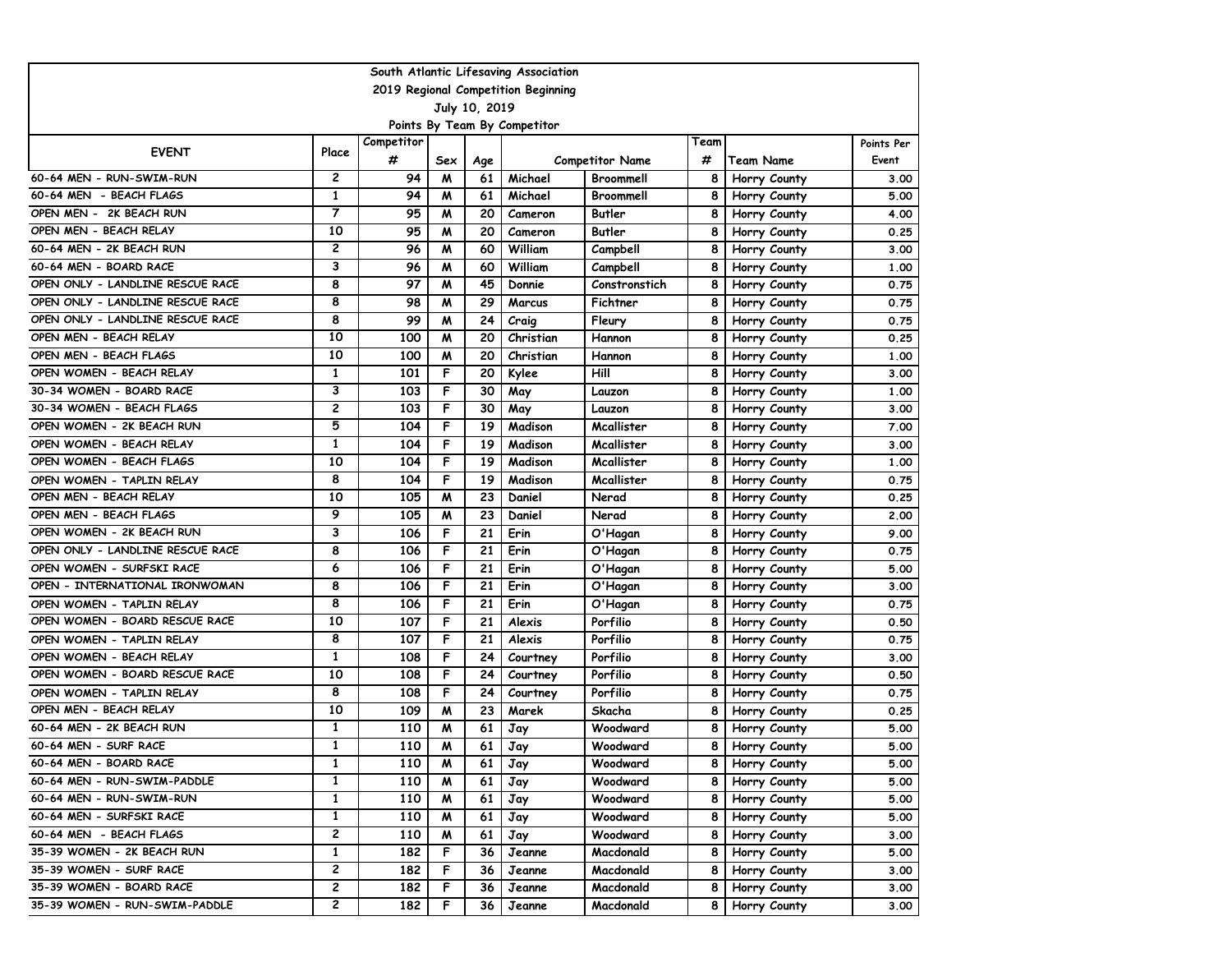| South Atlantic Lifesaving Association |                |            |     |     |                 |                        |      |                  |            |  |  |  |
|---------------------------------------|----------------|------------|-----|-----|-----------------|------------------------|------|------------------|------------|--|--|--|
| 2019 Regional Competition Beginning   |                |            |     |     |                 |                        |      |                  |            |  |  |  |
| July 10, 2019                         |                |            |     |     |                 |                        |      |                  |            |  |  |  |
| Points By Team By Competitor          |                |            |     |     |                 |                        |      |                  |            |  |  |  |
| <b>EVENT</b>                          | Place          | Competitor |     |     |                 |                        | Team |                  | Points Per |  |  |  |
|                                       |                | #          | Sex | Age |                 | <b>Competitor Name</b> | #    | <b>Team Name</b> | Event      |  |  |  |
| 35-39 WOMEN - SURFSKI RACE            | 1              | 182        | F   | 36  | Jeanne          | Macdonald              | 8    | Horry County     | 5.00       |  |  |  |
| 35-39 WOMEN - BEACH FLAGS             | 1              | 182        | F   | 36  | Jeanne          | Macdonald              | 8    | Horry County     | 5.00       |  |  |  |
| OPEN WOMEN - 2K BEACH RUN             | 4              | 183        | F   | 16  | Lena            | Meras                  | 8    | Horry County     | 8.00       |  |  |  |
| OPEN WOMEN - BEACH RELAY              | 1              | 183        | F   | 16  | Lena            | Meras                  | 8    | Horry County     | 3.00       |  |  |  |
| OPEN WOMEN - BEACH FLAGS              | 3              | 183        | F   | 16  | Lena            | Meras                  | 8    | Horry County     | 9.00       |  |  |  |
| 65-69 MEN - BEACH FLAGS               | 2              | 228        | м   | 65  | Duke            | <b>Brown</b>           | 8    | Horry County     | 3.00       |  |  |  |
| OPEN WOMEN - TAPLIN RELAY             | $\overline{7}$ | 141        | F   | 18  | Danielle        | Baugh                  | 9    | Jax Beach        | 1,00       |  |  |  |
| OPEN ONLY - LANDLINE RESCUE RACE      | 1              | 142        | W   | 19  | <b>Nicholas</b> | Beenen                 | 9    | Jax Beach        | 3.00       |  |  |  |
| OPEN MEN - BEACH RELAY                | 4              | 142        | W   | 19  | <b>Nicholas</b> | Beenen                 | 9    | Jax Beach        | 2.00       |  |  |  |
| OPEN MEN - TAPLIN RELAY               | 3              | 142        | W   | 19  | <b>Nicholas</b> | Beenen                 | 9    | Jax Beach        | 2.25       |  |  |  |
| OPEN MEN - BOARD RACE                 | 4              | 143        | м   | 18  | Keegan          | <b>Byrnes</b>          | 9    | Jax Beach        | 8.00       |  |  |  |
| OPEN MEN - BOARD RESCUE RACE          | 2              | 143        | м   | 18  | Keegan          | <b>Byrnes</b>          | 9    | Jax Beach        | 5.00       |  |  |  |
| OPEN MEN - TAPLIN RELAY               | 1              | 143        | м   | 18  | Keegan          | <b>Byrnes</b>          | 9    | Jax Beach        | 3.00       |  |  |  |
| OPEN WOMEN - RESCUE RACE              | 8              | 144        | F   | 18  | Gabrielle       | Carter                 | 9    | Jax Beach        | 0.75       |  |  |  |
| OPEN WOMEN - BEACH RELAY              | 4              | 144        | F   | 18  | Gabrielle       | Carter                 | 9    | Jax Beach        | 2.00       |  |  |  |
| OPEN WOMEN - SURFSKI RACE             | 10             | 144        | F   | 18  | Gabrielle       | Carter                 | 9    | Jax Beach        | 1.00       |  |  |  |
| OPEN - INTERNATIONAL IRONWOMAN        | $\overline{7}$ | 144        | F   | 18  | Gabrielle       | Carter                 | 9    | Jax Beach        | 4.00       |  |  |  |
| OPEN WOMEN - TAPLIN RELAY             | 3              | 144        | F   | 18  | Gabrielle       | Carter                 | 9    | Jax Beach        | 2.25       |  |  |  |
| 65-69 MEN - SURF RACE                 | $\overline{c}$ | 146        | W   | 65  | Jim             | Emery                  | 9    | Jax Beach        | 3.00       |  |  |  |
| 65-69 MEN - BOARD RACE                | 1              | 146        | W   | 65  | Jim             | Emery                  | 9    | Jax Beach        | 5.00       |  |  |  |
| 64-69 MEN - RUN-SWIM-PADDLE           | 1              | 146        | м   | 65  | Jim             | Emery                  | 9    | Jax Beach        | 5.00       |  |  |  |
| 65-69 MEN - BEACH FLAGS               | $\mathbf{1}$   | 146        | м   | 65  | Jim             | Emery                  | 9    | Jax Beach        | 5.00       |  |  |  |
| OPEN MEN - BOARD RACE                 | 1              | 148        | м   | 28  | Richard         | Ghiotto                | 9    | Jax Beach        | 12,00      |  |  |  |
| OPEN MEN - BEACH RELAY                | 4              | 148        | м   | 28  | Richard         | Ghiotto                | 9    | Jax Beach        | 2.00       |  |  |  |
| OPEN MEN - SURFSKI RACE               | 3              | 148        | W   | 28  | Richard         | Ghiotto                | 9    | Jax Beach        | 9.00       |  |  |  |
| OPEN MEN - BOARD RESCUE RACE          | 3              | 148        | м   | 28  | Richard         | Ghiotto                | 9    | Jax Beach        | 4.50       |  |  |  |
| OPEN - INTERNATIONAL IRONMAN          | $\overline{7}$ | 148        | м   | 28  | Richard         | Ghiotto                | 9    | Jax Beach        | 4.00       |  |  |  |
| OPEN MEN - TAPLIN RELAY               | 3              | 148        | м   | 28  | Richard         | Ghiotto                | 9    | Jax Beach        | 2.25       |  |  |  |
| OPEN MEN - BOARD RACE                 | 6              | 149        | W   | 34  | Ross            | Ghiotto                | 9    | Jax Beach        | 5.00       |  |  |  |
| 30-34 MEN - BOARD RACE                | 2              | 149        | W   | 34  | Ross            | Ghiotto                | 9    | Jax Beach        | 3.00       |  |  |  |
| OPEN MEN - RUN-SWIM-PADDLE            | 2              | 149        | м   | 34  | Ross            | Ghiotto                | 9    | Jax Beach        | 10.00      |  |  |  |
| 30-34 MEN - RUN-SWIM-PADDLE           | 2              | 149        | м   | 34  | Ross            | Ghiotto                | 9    | Jax Beach        | 3.00       |  |  |  |
| OPEN MEN - SURFSKI RACE               | 2              | 149        | м   | 34  | Ross            | Ghiotto                | 9    | Jax Beach        | 10.00      |  |  |  |
| 30-34 MEN - SURFSKI RACE              | 1              | 149        | M   | 34  | Ross            | Ghiotto                | 9.   | Jax Beach        | 5.00       |  |  |  |
| OPEN MEN - BOARD RESCUE RACE          | 2              | 149        | M   | 34  | Ross            | Ghiotto                | 9    | Jax Beach        | 5.00       |  |  |  |
| OPEN - INTERNATIONAL IRONMAN          | 4              | 149        | M   | 34  | Ross            | Ghiotto                | 9    | Jax Beach        | 8.00       |  |  |  |
| OPEN MEN - BEACH FLAGS                | 2              | 149        | M   | 34  | Ross            | Ghiotto                | 9    | Jax Beach        | 10.00      |  |  |  |
| 30-34 MEN - BEACH FLAGS               | 2              | 149        | M   | 34  | Ross            | Ghiotto                | 9    | Jax Beach        | 3.00       |  |  |  |
| OPEN MEN - TAPLIN RELAY               | $\mathbf{1}$   | 149        | M   | 34  | Ross            | Ghiotto                | 9    | Jax Beach        | 3.00       |  |  |  |
| OPEN ONLY - LANDLINE RESCUE RACE      | 1              | 150        | F.  | 18  | Casey           | Hayford                | 9    | Jax Beach        | 3.00       |  |  |  |
| OPEN WOMEN - BOARD RACE               | 6              | 150        | F.  | 18  | Casey           | Hayford                | 9    | Jax Beach        | 5.00       |  |  |  |
| OPEN WOMEN - RUN-SWIM-PADDLE          | 4              | 150        | F.  | 18  | Casey           | Hayford                | 9    | Jax Beach        | 8.00       |  |  |  |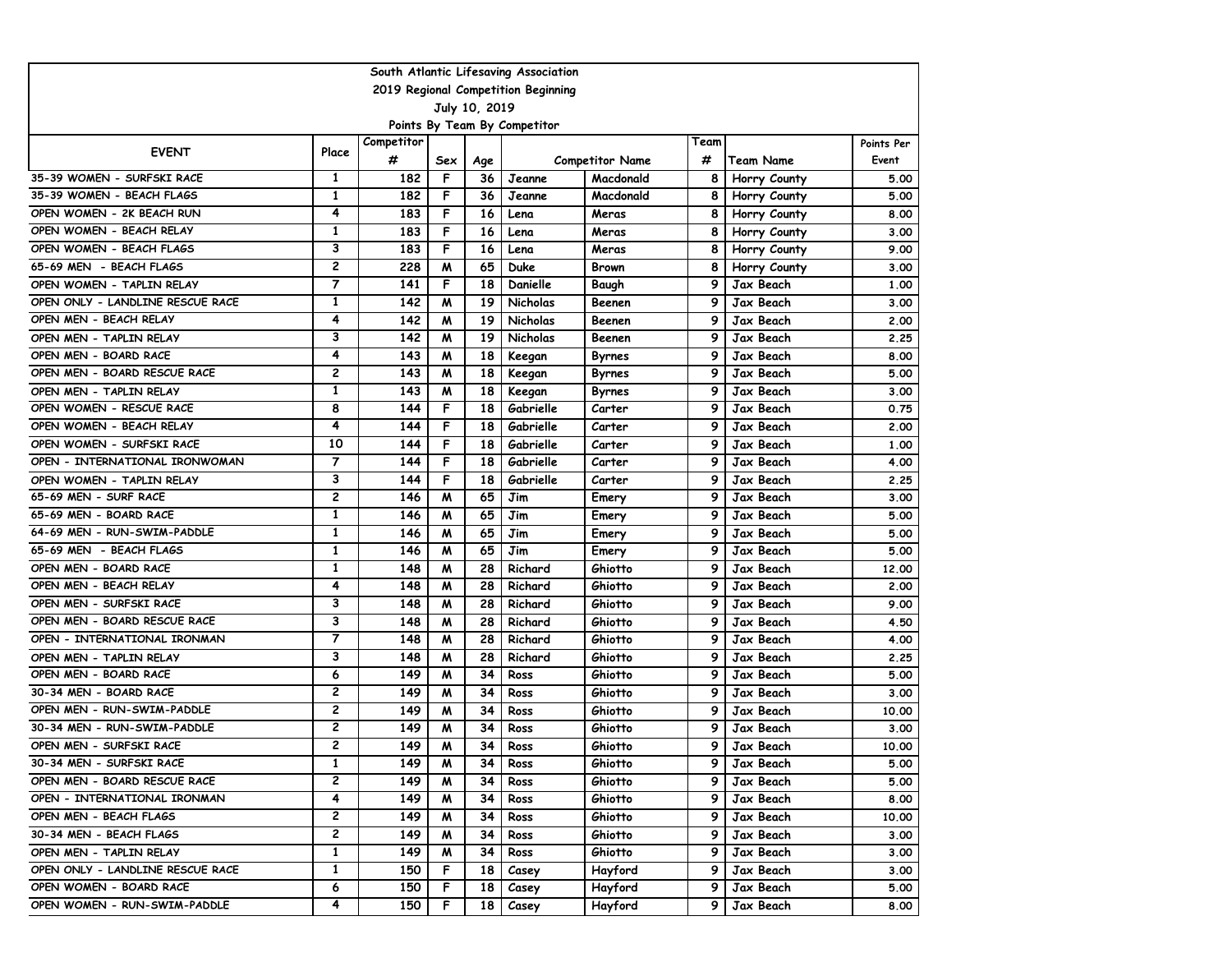| South Atlantic Lifesaving Association |                |            |     |     |              |                        |      |           |            |  |  |  |
|---------------------------------------|----------------|------------|-----|-----|--------------|------------------------|------|-----------|------------|--|--|--|
| 2019 Regional Competition Beginning   |                |            |     |     |              |                        |      |           |            |  |  |  |
| July 10, 2019                         |                |            |     |     |              |                        |      |           |            |  |  |  |
| Points By Team By Competitor          |                |            |     |     |              |                        |      |           |            |  |  |  |
| <b>EVENT</b>                          | Place          | Competitor |     |     |              |                        | Team |           | Points Per |  |  |  |
|                                       |                | #          | Sex | Age |              | <b>Competitor Name</b> | #    | Team Name | Event      |  |  |  |
| OPEN WOMEN - RESCUE RACE              | 8              | 150        | F   | 18  | Casey        | Hayford                | 9    | Jax Beach | 0.75       |  |  |  |
| OPEN WOMEN - BEACH RELAY              | 4              | 150        | F   | 18  | Casey        | Hayford                | 9    | Jax Beach | 2.00       |  |  |  |
| OPEN WOMEN - TAPLIN RELAY             | 3              | 150        | F   | 18  | Casey        | Hayford                | 9    | Jax Beach | 2.25       |  |  |  |
| 44-49 MEN - SURF RACE                 | 1              | 151        | м   | 47  | Bill         | Horn                   | 9    | Jax Beach | 5.00       |  |  |  |
| 45-49 MEN - BOARD RACE                | $\mathbf{2}$   | 151        | W   | 47  | Bill         | Horn                   | 9    | Jax Beach | 3.00       |  |  |  |
| 45-49 MEN - RUN-SWIM-PADDLE           | 1              | 151        | м   | 47  | Bill         | Horn                   | 9    | Jax Beach | 5.00       |  |  |  |
| 45-49 MEN - RUN-SWIM-RUN              | $\mathbf{2}$   | 151        | м   | 47  | Bill         | Horn                   | 9    | Jax Beach | 3.00       |  |  |  |
| 45-49 MEN - SURFSKI RACE              | $\overline{c}$ | 151        | м   | 47  | Bill         | Horn                   | 9    | Jax Beach | 3.00       |  |  |  |
| 45-49 - INTERNATIONAL IRONMAN         | 1              | 151        | W   | 47  | Bill         | Horn                   | 9    | Jax Beach | 5.00       |  |  |  |
| 44-49 MEN - SURF RACE                 | 3              | 152        | W   | 45  | Bryon        | Iveson                 | 9    | Jax Beach | 1.00       |  |  |  |
| 45-49 MEN - BOARD RACE                | 1              | 152        | м   | 45  | Bryon        | Iveson                 | 9    | Jax Beach | 5.00       |  |  |  |
| 45-49 MEN - RUN-SWIM-PADDLE           | 2              | 152        | м   | 45  | <b>Bryon</b> | Iveson                 | 9    | Jax Beach | 3.00       |  |  |  |
| 45-49 MEN - RUN-SWIM-RUN              | $\mathbf{1}$   | 152        | W   | 45  | <b>Bryon</b> | Iveson                 | 9    | Jax Beach | 5.00       |  |  |  |
| OPEN MEN - SURFSKI RACE               | 5              | 152        | м   | 45  | Bryon        | Iveson                 | 9    | Jax Beach | 7.00       |  |  |  |
| 45-49 MEN - SURFSKI RACE              | 1              | 152        | W   | 45  | Bryon        | Iveson                 | 9    | Jax Beach | 5.00       |  |  |  |
| OPEN MEN - BEACH FLAGS                | 3              | 152        | м   | 45  | Bryon        | Iveson                 | 9    | Jax Beach | 9.00       |  |  |  |
| 45-49 MEN - BEACH FLAGS               | 1              | 152        | м   | 45  | <b>Bryon</b> | <b>Iveson</b>          | 9    | Jax Beach | 5.00       |  |  |  |
| OPEN MEN - BEACH RELAY                | 4              | 154        | м   | 17  | Brandon      | Martin                 | 9    | Jax Beach | 2.00       |  |  |  |
| OPEN WOMEN - 2K BEACH RUN             | $\overline{7}$ | 155        | F   | 17  | Sarah        | McMullin               | 9    | Jax Beach | 4.00       |  |  |  |
| OPEN WOMEN - BOARD RACE               | 5              | 155        | F   | 17  | Sarah        | <b>McMullin</b>        | 9    | Jax Beach | 7.00       |  |  |  |
| OPEN WOMEN - RESCUE RACE              | 8              | 155        | F   | 17  | Sarah        | McMullin               | 9    | Jax Beach | 0.75       |  |  |  |
| OPEN WOMEN - BEACH RELAY              | 4              | 155        | F   | 17  | Sarah        | McMullin               | 9    | Jax Beach | 2.00       |  |  |  |
| OPEN WOMEN - SURFSKI RACE             | 9              | 155        | F   | 17  | Sarah        | <b>McMullin</b>        | 9    | Jax Beach | 2.00       |  |  |  |
| OPEN WOMEN - TAPLIN RELAY             | 3              | 155        | F   | 17  | Sarah        | <b>McMullin</b>        | 9    | Jax Beach | 2.25       |  |  |  |
| OPEN WOMEN - SURFSKI RACE             | 3              | 157        | F   | 29  | Kaitlyn      | Shemenski              | 9    | Jax Beach | 9.00       |  |  |  |
| OPEN - INTERNATIONAL IRONWOMAN        | 5              | 157        | F   | 29  | Kaitlyn      | Shemenski              | 9    | Jax Beach | 7.00       |  |  |  |
| OPEN WOMEN - TAPLIN RELAY             | 3              | 157        | F   | 29  | Kaitlyn      | Shemenski              | 9    | Jax Beach | 2.25       |  |  |  |
| OPEN MEN - SURFSKI RACE               | 8              | 158        | W   | 27  | Gordon       | VanDusen               | 9    | Jax Beach | 3.00       |  |  |  |
| OPEN MEN - BOARD RESCUE RACE          | 5              | 158        | W   | 27  | Gordon       | VanDusen               | 9    | Jax Beach | 3.50       |  |  |  |
| OPEN MEN - TAPLIN RELAY               | 3              | 158        | W   | 27  | Gordon       | VanDusen               | 9    | Jax Beach | 2.25       |  |  |  |
| 64-69 WOMEN - 2K BEACH RUN            | 1              | 159        | F   | 66  | Susan        | Wallis                 | 9    | Jax Beach | 5.00       |  |  |  |
| 65-69 WOMEN - SURF RACE               | $\mathbf{1}$   | 159        | F   | 66  | Susan        | Wallis                 | 9    | Jax Beach | 5.00       |  |  |  |
| 65-69 WOMEN - BOARD RACE              | 1              | 159        | F   | 66  | Susan        | Wallis                 | 9    | Jax Beach | 5.00       |  |  |  |
| 64-69 WOMEN - RUN-SWIM-PADDLE         | 1              | 159        | F   | 66  | Susan        | Wallis                 | 9.   | Jax Beach | 5.00       |  |  |  |
| 64-69 WOMEN - RUN-SWIM-RUN            | 1              | 159        | F   | 66  | Susan        | Wallis                 | 9    | Jax Beach | 5.00       |  |  |  |
| 65-69 WOMEN - SURFSKI RACE            | 1              | 159        | F.  | 66  | Susan        | Wallis                 | 9    | Jax Beach | 5.00       |  |  |  |
| 65-69 WOMEN - BEACH FLAGS             | 1              | 159        | F   | 66  | Susan        | Wallis                 | 9    | Jax Beach | 5.00       |  |  |  |
| OPEN MEN - BOARD RESCUE RACE          | 5              | 160        | M   | 18  | Zach         | Watson                 | 9    | Jax Beach | 3.50       |  |  |  |
| OPEN MEN - TAPLIN RELAY               | 3              | 160        | M   | 18  | Zach         | Watson                 | 9    | Jax Beach | 2.25       |  |  |  |
| OPEN ONLY - LANDLINE RESCUE RACE      | $\mathbf{1}$   | 161        | M   | 17  | Patrick      | Wilson                 | 9    | Jax Beach | 3.00       |  |  |  |
| OPEN MEN - RUN-SWIM-PADDLE            | 10             | 161        | M   | 17  | Patrick      | Wilson                 | 9    | Jax Beach | 1.00       |  |  |  |
| OPEN MEN - BOARD RESCUE RACE          | 3              | 161        | M   | 17  | Patrick      | Wilson                 | 9    | Jax Beach | 4.50       |  |  |  |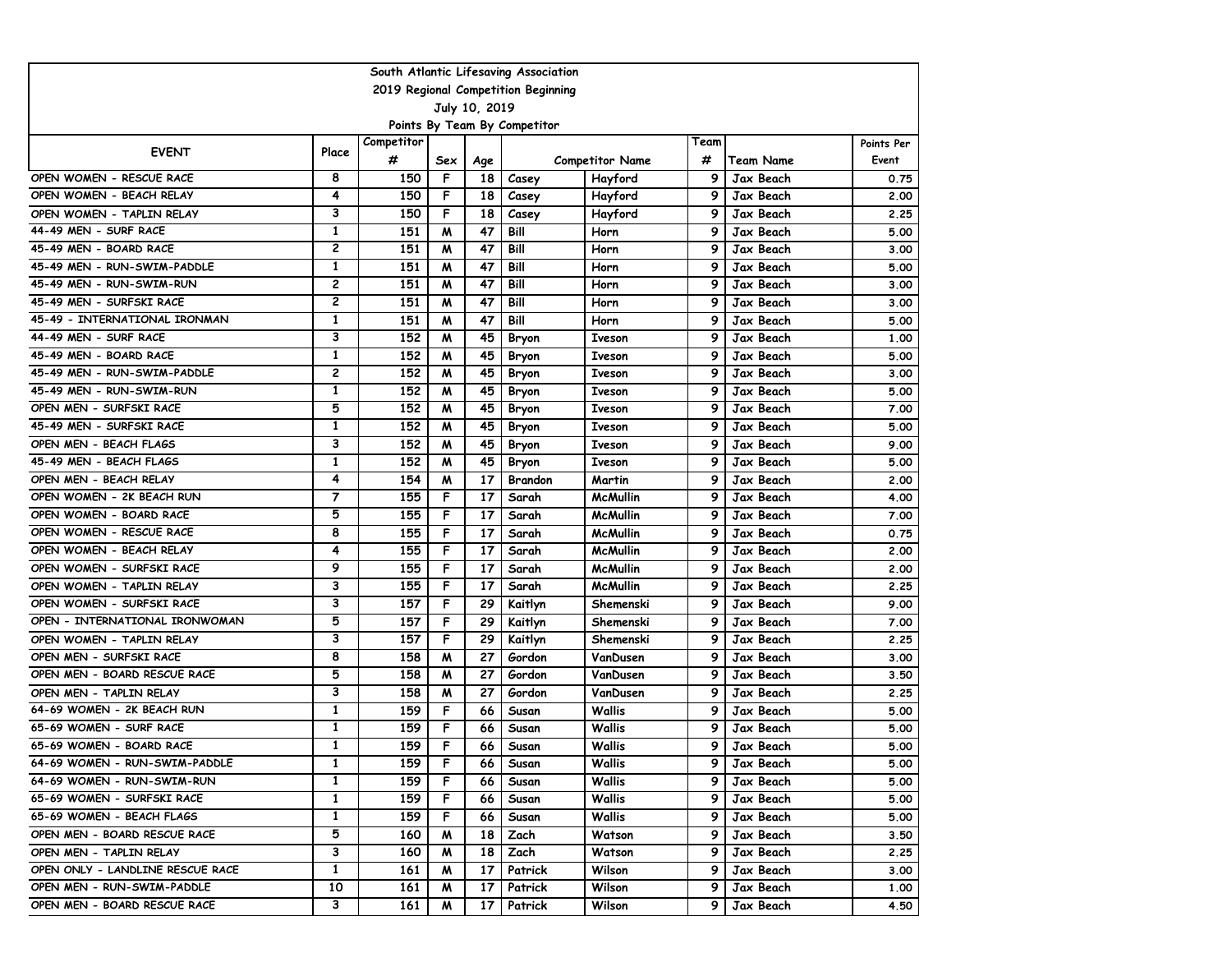| South Atlantic Lifesaving Association |                |            |     |     |          |                        |                 |                  |            |  |  |  |
|---------------------------------------|----------------|------------|-----|-----|----------|------------------------|-----------------|------------------|------------|--|--|--|
| 2019 Regional Competition Beginning   |                |            |     |     |          |                        |                 |                  |            |  |  |  |
| July 10, 2019                         |                |            |     |     |          |                        |                 |                  |            |  |  |  |
| Points By Team By Competitor          |                |            |     |     |          |                        |                 |                  |            |  |  |  |
| <b>EVENT</b>                          | Place          | Competitor |     |     |          |                        | Team            |                  | Points Per |  |  |  |
|                                       |                | #          | Sex | Age |          | <b>Competitor Name</b> | #               | <b>Team Name</b> | Event      |  |  |  |
| OPEN MEN - TAPLIN RELAY               | $\mathbf{1}$   | 161        | M   | 17  | Patrick  | Wilson                 | 9               | Jax Beach        | 3.00       |  |  |  |
| OPEN ONLY - LANDLINE RESCUE RACE      | $\mathbf{1}$   | 162        | M   | 17  | Tanner   | Wood                   | 9               | <b>Jax Beach</b> | 3.00       |  |  |  |
| OPEN MEN - BEACH RELAY                | 4              | 162        | M   | 17  | Tanner   | Wood                   | 9               | Jax Beach        | 2.00       |  |  |  |
| OPEN MEN - TAPLIN RELAY               | 1              | 162        | м   | 17  | Tanner   | Wood                   | 9               | <b>Jax Beach</b> | 3.00       |  |  |  |
| 50-54 MEN - SURF RACE                 | 1              | 163        | м   | 50  | Thomas   | Wright                 | 9               | <b>Jax Beach</b> | 5.00       |  |  |  |
| 50-54 MEN - BOARD RACE                | 1              | 163        | м   | 50  | Thomas   | Wright                 | 9               | Jax Beach        | 5.00       |  |  |  |
| 50-54 MEN - RUN-SWIM-PADDLE           | $\mathbf{1}$   | 163        | м   | 50  | Thomas   | Wright                 | 9               | Jax Beach        | 5.00       |  |  |  |
| 50-54 MEN - RUN-SWIM-RUN              | $\overline{c}$ | 163        | м   | 50  | Thomas   | Wright                 | 9               | Jax Beach        | 3.00       |  |  |  |
| OPEN MEN - SURFSKI RACE               | 10             | 163        | м   | 50  | Thomas   | Wright                 | 9               | Jax Beach        | 1.00       |  |  |  |
| 50-54 MEN - SURFSKI RACE              | $\mathbf{2}$   | 163        | м   | 50  | Thomas   | Wright                 | 9               | Jax Beach        | 3.00       |  |  |  |
| 50-54 - INTERNATIONAL IRONMAN         | 2              | 163        | м   | 50  | Thomas   | Wright                 | 9               | Jax Beach        | 3.00       |  |  |  |
| 50-54 MEN - BEACH FLAGS               | $\mathbf{1}$   | 163        | м   | 50  | Thomas   | Wright                 | 9               | Jax Beach        | 5.00       |  |  |  |
| OPEN WOMEN - BOARD RACE               | 8              | 200        | F   | 23  | Annie    | Garner                 | 9               | Jax Beach        | 3.00       |  |  |  |
| OPEN WOMEN - RESCUE RACE              | 8              | 200        | F   | 23  | Annie    | Garner                 | 9               | <b>Jax Beach</b> | 0.75       |  |  |  |
| OPEN WOMEN - BEACH RELAY              | 4              | 200        | F   | 23  | Annie    | Garner                 | 9               | <b>Jax Beach</b> | 2.00       |  |  |  |
| OPEN WOMEN - SURFSKI RACE             | 5              | 200        | F   | 23  | Annie    | Garner                 | 9               | Jax Beach        | 7.00       |  |  |  |
| OPEN - INTERNATIONAL IRONWOMAN        | 4              | 200        | F   | 23  | Annie    | Garner                 | 9               | Jax Beach        | 8.00       |  |  |  |
| OPEN WOMEN - TAPLIN RELAY             | $\overline{7}$ | 200        | F   | 23  | Annie    | Garner                 | 9               | Jax Beach        | 1.00       |  |  |  |
| OPEN WOMEN - BOARD RACE               | 3              | 164        | F   | 21  | Kathleen | Belliveau              | 13              | Nags Head        | 9.00       |  |  |  |
| OPEN WOMEN - RUN-SWIM-PADDLE          | 3              | 164        | F   | 21  | Kathleen | Belliveau              | 13              | Nags Head        | 9.00       |  |  |  |
| OPEN WOMEN - RESCUE RACE              | 3              | 164        | F   | 21  | Kathleen | Belliveau              | 13              | Nags Head        | 2.25       |  |  |  |
| OPEN WOMEN - SURFSKI RACE             | $\overline{c}$ | 164        | F   | 21  | Kathleen | Belliveau              | 13              | Nags Head        | 10.00      |  |  |  |
| OPEN WOMEN - BOARD RESCUE RACE        | $\mathbf{1}$   | 164        | F   | 21  | Kathleen | <b>Belliveau</b>       | 13              | Nags Head        | 6.00       |  |  |  |
| OPEN - INTERNATIONAL IRONWOMAN        | 1              | 164        | F   | 21  | Kathleen | Belliveau              | 13              | Nags Head        | 12,00      |  |  |  |
| OPEN WOMEN - TAPLIN RELAY             | $\mathbf{2}$   | 164        | F   | 21  | Kathleen | Belliveau              | 13              | Nags Head        | 2.50       |  |  |  |
| OPEN MEN - BEACH RELAY                | $\mathbf{2}$   | 165        | м   | 24  | Tyler    | Burch                  | 13              | Nags Head        | 2.50       |  |  |  |
| OPEN MEN - BEACH FLAGS                | $\overline{7}$ | 165        | м   | 24  | Tyler    | Burch                  | 13              | Nags Head        | 4.00       |  |  |  |
| OPEN MEN - TAPLIN RELAY               | $\overline{c}$ | 165        | M   | 24  | Tyler    | Burch                  | 13              | Nags Head        | 2.50       |  |  |  |
| OPEN WOMEN - SURF RACE                | $\mathbf{2}$   | 166        | F   | 20  | Roisin   | Cahill                 | 13              | Nags Head        | 10.00      |  |  |  |
| OPEN WOMEN - BOARD RACE               | $\mathbf{2}$   | 166        | F   | 20  | Roisin   | Cahill                 | 13              | Nags Head        | 10.00      |  |  |  |
| OPEN WOMEN - RUN-SWIM-PADDLE          | $\mathbf{2}$   | 166        | F   | 20  | Roisin   | Cahill                 | 13              | Nags Head        | 10.00      |  |  |  |
| OPEN WOMEN - RUN-SWIM-RUN             | $\overline{c}$ | 166        | F   | 20  | Roisin   | Cahill                 | 13              | Nags Head        | 10.00      |  |  |  |
| OPEN WOMEN - RESCUE RACE              | 3              | 166        | F   | 20  | Roisin   | Cahill                 | 13              | Nags Head        | 2.25       |  |  |  |
| OPEN WOMEN - SURFSKI RACE             | 1              | 166        | F   | 20  | Roisin   | Cahill                 |                 | 13 Nags Head     | 12.00      |  |  |  |
| OPEN WOMEN - BOARD RESCUE RACE        | 1              | 166        | F   | 20  | Roisin   | Cahill                 | 13 <sup>1</sup> | Nags Head        | 6.00       |  |  |  |
| OPEN - INTERNATIONAL IRONWOMAN        | 2              | 166        | F.  | 20  | Roisin   | Cahill                 |                 | 13 Nags Head     | 10.00      |  |  |  |
| OPEN WOMEN - TAPLIN RELAY             | 1              | 166        | F.  | 20  | Roisin   | Cahill                 |                 | 13 Nags Head     | 3.00       |  |  |  |
| OPEN MEN - 2K BEACH RUN               | 10             | 167        | M   | 25  | Shawn    | Kenny                  |                 | 13 Nags Head     | 1.00       |  |  |  |
| OPEN ONLY - LANDLINE RESCUE RACE      | $\overline{c}$ | 167        | M   | 25  | Shawn    | Kenny                  |                 | 13 Nags Head     | 2.50       |  |  |  |
| OPEN MEN - BOARD RACE                 | 5              | 167        | M   | 25  | Shawn    | Kenny                  | 13 <sup>1</sup> | Nags Head        | 7.00       |  |  |  |
| OPEN MEN - BEACH RELAY                | $\mathbf{2}$   | 167        | M   | 25  | Shawn    | Kenny                  | 13 <sup>1</sup> | Nags Head        | 2.50       |  |  |  |
| OPEN MEN - BOARD RESCUE RACE          | $\mathbf{1}$   | 167        | M   | 25  | Shawn    | Kenny                  | 13 <sup>1</sup> | Nags Head        | 6.00       |  |  |  |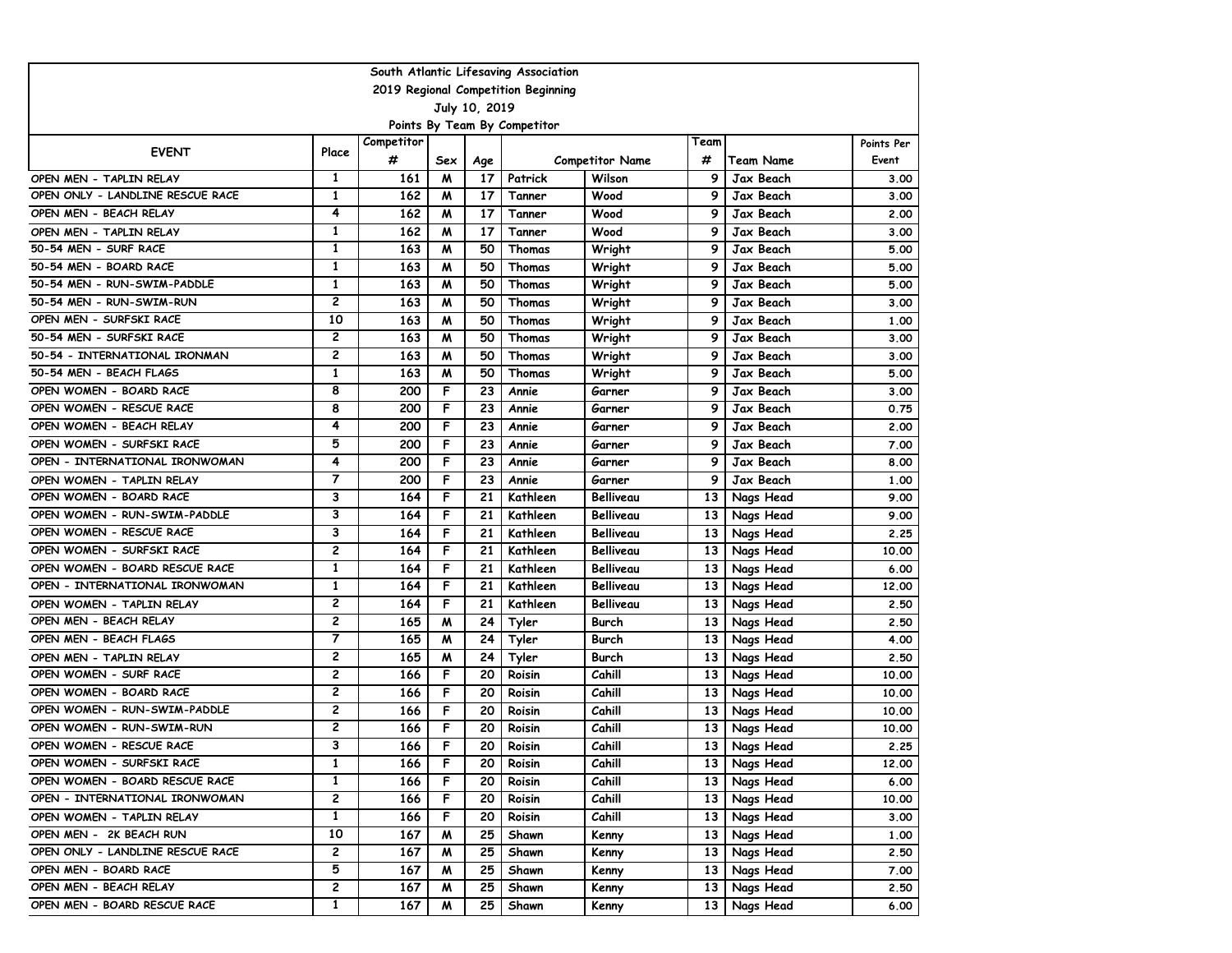| South Atlantic Lifesaving Association |                |            |     |     |                              |                        |      |                  |            |  |  |  |
|---------------------------------------|----------------|------------|-----|-----|------------------------------|------------------------|------|------------------|------------|--|--|--|
| 2019 Regional Competition Beginning   |                |            |     |     |                              |                        |      |                  |            |  |  |  |
| July 10, 2019                         |                |            |     |     |                              |                        |      |                  |            |  |  |  |
|                                       |                |            |     |     | Points By Team By Competitor |                        |      |                  |            |  |  |  |
| <b>EVENT</b>                          | Place          | Competitor |     |     |                              |                        | Team |                  | Points Per |  |  |  |
|                                       |                | #          | Sex | Age |                              | <b>Competitor Name</b> | #    | <b>Team Name</b> | Event      |  |  |  |
| OPEN MEN - BEACH FLAGS                | 8              | 167        | M   | 25  | Shawn                        | Kenny                  | 13   | Nags Head        | 3.00       |  |  |  |
| OPEN MEN - TAPLIN RELAY               | $\mathbf{2}$   | 167        | м   | 25  | Shawn                        | Kenny                  | 13   | Nags Head        | 2.50       |  |  |  |
| OPEN MEN - SURF RACE                  | 6              | 168        | M   | 20  | Josh                         | Linton                 | 13   | Nags Head        | 5.00       |  |  |  |
| OPEN MEN - BOARD RACE                 | $\overline{c}$ | 168        | м   | 20  | Josh                         | Linton                 | 13   | Nags Head        | 10.00      |  |  |  |
| OPEN MEN - RUN-SWIM-PADDLE            | 1              | 168        | W   | 20  | Josh                         | Linton                 | 13   | Nags Head        | 12.00      |  |  |  |
| OPEN MEN - BEACH RELAY                | $\overline{c}$ | 168        | м   | 20  | Josh                         | Linton                 | 13   | Nags Head        | 2.50       |  |  |  |
| OPEN MEN - SURFSKI RACE               | 4              | 168        | м   | 20  | Josh                         | Linton                 | 13   | Nags Head        | 8.00       |  |  |  |
| OPEN MEN - BOARD RESCUE RACE          | $\mathbf{1}$   | 168        | м   | 20  | Josh                         | Linton                 | 13   | Nags Head        | 6.00       |  |  |  |
| OPEN - INTERNATIONAL IRONMAN          | $\overline{c}$ | 168        | M   | 20  | Josh                         | Linton                 | 13   | Nags Head        | 10.00      |  |  |  |
| OPEN MEN - TAPLIN RELAY               | $\overline{c}$ | 168        | M   | 20  | Josh                         | Linton                 | 13   | Nags Head        | 2.50       |  |  |  |
| OPEN WOMEN - RUN-SWIM-PADDLE          | 5              | 169        | F   | 24  | Danielle                     | Kimball                | 13   | Nags Head        | 7.00       |  |  |  |
| OPEN WOMEN - RESCUE RACE              | 3              | 169        | F   | 24  | Danielle                     | Kimball                | 13   | Nags Head        | 2.25       |  |  |  |
| OPEN WOMEN - BOARD RESCUE RACE        | $\overline{c}$ | 169        | F   | 24  | Danielle                     | Kimball                | 13   | Nags Head        | 5.00       |  |  |  |
| OPEN WOMEN - TAPLIN RELAY             | $\overline{c}$ | 169        | F   | 24  | Danielle                     | Kimball                | 13   | Nags Head        | 2.50       |  |  |  |
| OPEN ONLY - LANDLINE RESCUE RACE      | $\overline{c}$ | 170        | W   | 30  | Ben                          | Mechak                 | 13   | Nags Head        | 2.50       |  |  |  |
| 30-34 MEN - SURF RACE                 | 1              | 170        | м   | 30  | Ben                          | Mechak                 | 13   | Nags Head        | 5.00       |  |  |  |
| 30-34 MEN - BOARD RACE                | 3              | 170        | м   | 30  | Ben                          | Mechak                 | 13   | Nags Head        | 1.00       |  |  |  |
| 30-34 MEN - RUN-SWIM-PADDLE           | 3              | 170        | M   | 30  | Ben                          | Mechak                 | 13   | Nags Head        | 1.00       |  |  |  |
| OPEN MEN - TAPLIN RELAY               | $\overline{c}$ | 170        | M   | 30  | Ben                          | Mechak                 | 13   | Nags Head        | 2.50       |  |  |  |
| 40-44 MEN - 2K BEACH RUN              | 1              | 171        | M   | 41  | Chad                         | Motz                   | 13   | Nags Head        | 5.00       |  |  |  |
| OPEN ONLY - LANDLINE RESCUE RACE      | 2              | 171        | M   | 41  | Chad                         | Motz                   | 13   | Nags Head        | 2.50       |  |  |  |
| 40-44 MEN - BOARD RACE                | $\mathbf{2}$   | 171        | M   | 41  | Chad                         | Motz                   | 13   | Nags Head        | 3.00       |  |  |  |
| 40-44 MEN - RUN-SWIM-PADDLE           | 3              | 171        | M   | 41  | Chad                         | Motz                   | 13   | Nags Head        | 1.00       |  |  |  |
| 40-44 MEN - RUN-SWIM-RUN              | 3              | 171        | W   | 41  | Chad                         | Motz                   | 13   | Nags Head        | 1.00       |  |  |  |
| OPEN MEN - SURFSKI RACE               | $\overline{7}$ | 171        | W   | 41  | Chad                         | Motz                   | 13   | Nags Head        | 4.00       |  |  |  |
| 40-44 MEN - SURFSKI RACE              | 3              | 171        | м   | 41  | Chad                         | Motz                   | 13   | Nags Head        | 1.00       |  |  |  |
| 40-44 - INTERNATIONAL IRONMAN         | 3              | 171        | M   | 41  | Chad                         | Motz                   | 13   | Nags Head        | 1.00       |  |  |  |
| 40-44 MEN - BEACH FLAGS               | 3              | 171        | м   | 41  | Chad                         | Motz                   | 13   | Nags Head        | 1.00       |  |  |  |
| OPEN ONLY - LANDLINE RESCUE RACE      | $\overline{c}$ | 172        | F   | 23  | Zoe                          | Parker                 | 13   | Nags Head        | 2.50       |  |  |  |
| OPEN WOMEN - SURF RACE                | 8              | 172        | F   | 23  | Zoe                          | Parker                 | 13   | Nags Head        | 3.00       |  |  |  |
| OPEN WOMEN - BOARD RACE               | 1              | 172        | F   | 23  | Zoe                          | Parker                 | 13   | Nags Head        | 12,00      |  |  |  |
| OPEN WOMEN - RUN-SWIM-PADDLE          | $\mathbf{1}$   | 172        | F.  | 23  | Zoe                          | Parker                 | 13   | Nags Head        | 12,00      |  |  |  |
| OPEN WOMEN - RUN-SWIM-RUN             | 5              | 172        | F   | 23  | Zoe                          | Parker                 | 13   | Nags Head        | 7.00       |  |  |  |
| OPEN WOMEN - BOARD RESCUE RACE        | 2              | 172        | F   | 23  | Zoe                          | Parker                 |      | 13 Nags Head     | 5.00       |  |  |  |
| OPEN WOMEN - TAPLIN RELAY             | $\mathbf{1}$   | 172        | F   | 23  | Zoe                          | Parker                 |      | 13 Nags Head     | 3.00       |  |  |  |
| OPEN WOMEN - RUN-SWIM-PADDLE          | 8              | 173        | F.  | 22  | Erika                        | Ross                   |      | 13 Nags Head     | 3.00       |  |  |  |
| OPEN WOMEN - BEACH RELAY              | 9              | 173        | F.  | 22  | Erika                        | Ross                   |      | 13 Nags Head     | 0.50       |  |  |  |
| OPEN WOMEN - BOARD RESCUE RACE        | 4              | 173        | F.  | 22  | Erika                        | Ross                   |      | 13 Nags Head     | 4.00       |  |  |  |
| OPEN WOMEN - TAPLIN RELAY             | 2              | 173        | F.  | 22  | Erika                        | Ross                   |      | 13 Nags Head     | 2.50       |  |  |  |
| 50-54 MEN - 2K BEACH RUN              | $\mathbf{1}$   | 174        | M   | 50  | Ken                          | Savage                 | 13 I | Nags Head        | 5.00       |  |  |  |
| 50-54 MEN - SURF RACE                 | $\mathbf{2}$   | 174        | M   | 50  | Ken                          | Savage                 | 13   | Nags Head        | 3.00       |  |  |  |
| 50-54 MEN - BOARD RACE                | $\mathbf{2}$   | 174        | M   | 50  | Ken                          | Savage                 | 13   | Nags Head        | 3.00       |  |  |  |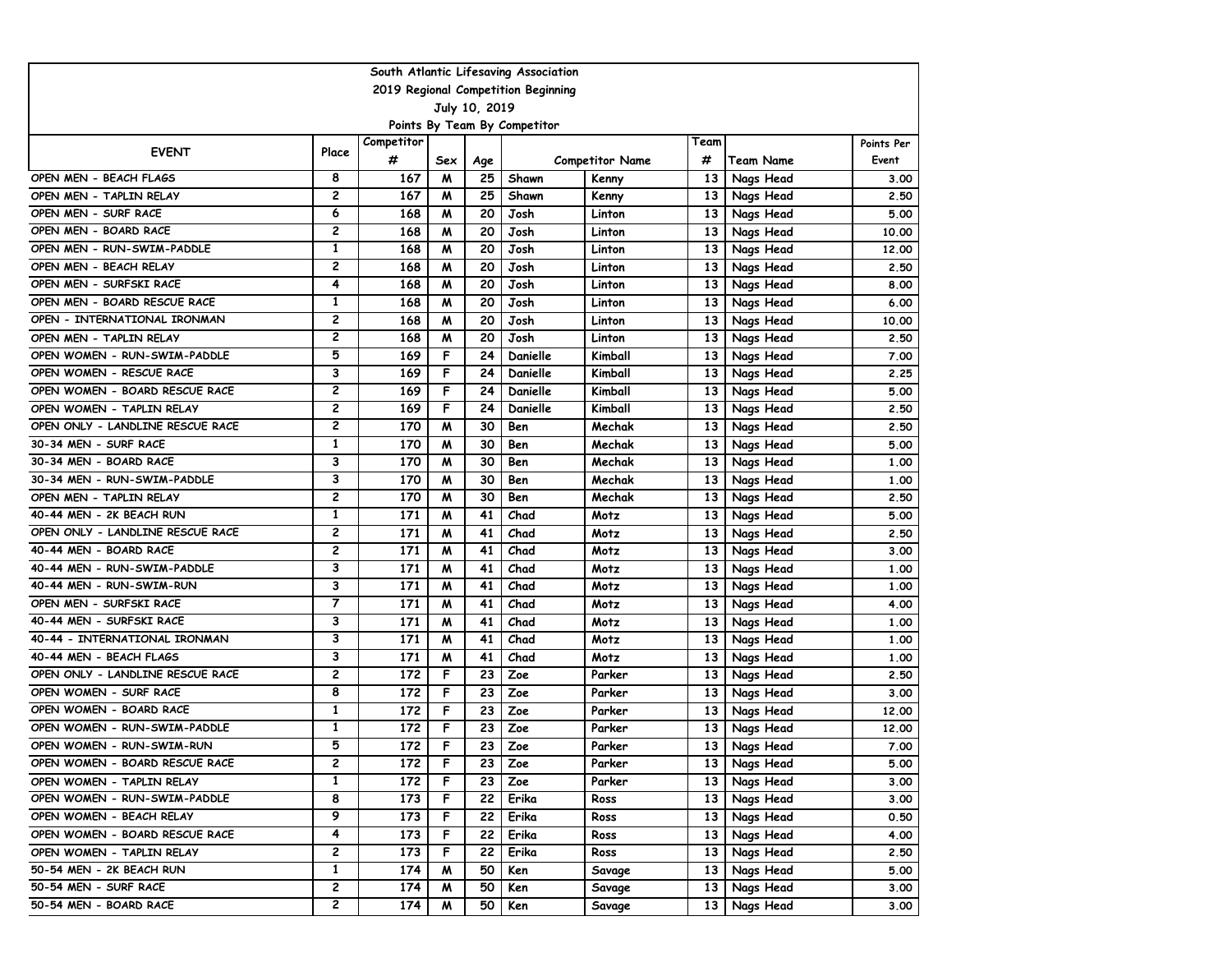| South Atlantic Lifesaving Association |                |            |     |     |                                     |                        |                 |                     |            |
|---------------------------------------|----------------|------------|-----|-----|-------------------------------------|------------------------|-----------------|---------------------|------------|
|                                       |                |            |     |     | 2019 Regional Competition Beginning |                        |                 |                     |            |
| July 10, 2019                         |                |            |     |     |                                     |                        |                 |                     |            |
| Points By Team By Competitor          |                |            |     |     |                                     |                        |                 |                     |            |
| <b>EVENT</b>                          | Place          | Competitor |     |     |                                     |                        | Team            |                     | Points Per |
|                                       |                | #          | Sex | Age |                                     | <b>Competitor Name</b> | #               | <b>Team Name</b>    | Event      |
| 50-54 MEN - RUN-SWIM-PADDLE           | $\mathbf{2}$   | 174        | M   | 50  | Ken                                 | Savage                 | 13              | Nags Head           | 3.00       |
| 50-54 MEN - RUN-SWIM-RUN              | $\mathbf{1}$   | 174        | M   | 50  | Ken                                 | Savage                 | 13              | Nags Head           | 5.00       |
| 50-54 MEN - SURFSKI RACE              | $\mathbf{1}$   | 174        | M   | 50  | Ken                                 | Savage                 | 13              | Nags Head           | 5.00       |
| 50-54 - INTERNATIONAL IRONMAN         | 1              | 174        | M   | 50  | Ken                                 | Savage                 | 13              | Nags Head           | 5.00       |
| OPEN WOMEN - BOARD RACE               | 4              | 177        | F   | 23  | Jessica                             | Wallace                | 13              | Nags Head           | 8.00       |
| OPEN WOMEN - RESCUE RACE              | 3              | 177        | F   | 23  | Jessica                             | Wallace                | 13              | Nags Head           | 2.25       |
| OPEN WOMEN - BEACH RELAY              | 2              | 177        | F   | 23  | Jessica                             | Wallace                | 13              | Nags Head           | 2.50       |
| OPEN WOMEN - BOARD RESCUE RACE        | 4              | 177        | F   | 23  | Jessica                             | Wallace                | 13              | Nags Head           | 4.00       |
| OPEN WOMEN - BEACH FLAGS              | 1              | 177        | F   | 23  | Jessica                             | Wallace                | 13              | Nags Head           | 12,00      |
| OPEN WOMEN - TAPLIN RELAY             | 6              | 177        | F   | 23  | Jessica                             | Wallace                | 13              | Nags Head           | 1.25       |
| 35-39 MEN - 2K BEACH RUN              | 3              | 226        | M   | 54  | Paul                                | Coupal                 | 16              | Tybee Island        | 1.00       |
| 50-54 MEN - 2K BEACH RUN              | 2              | 226        | M   | 54  | Paul                                | Coupal                 | 16              | <b>Tybee Island</b> | 3.00       |
| 50-54 MEN - BEACH FLAGS               | $\overline{c}$ | 226        | M   | 54  | Paul                                | Coupal                 | 16              | <b>Tybee Island</b> | 3.00       |
| OPEN WOMEN - SURF RACE                | 1              | 111        | F   | 18  | Charlie                             | Burt                   | 17              | Virginia Beach      | 12,00      |
| OPEN WOMEN - RUN-SWIM-RUN             | 1              | 111        | F   | 18  | Charlie                             | Burt                   | 17              | Virginia Beach      | 12,00      |
| OPEN WOMEN - RESCUE RACE              | 1              | 111        | F   | 18  | Charlie                             | <b>Burt</b>            | 17              | Virginia Beach      | 3.00       |
| OPEN WOMEN - BOARD RESCUE RACE        | $\overline{7}$ | 111        | F   | 18  | Charlie                             | Burt                   | 17              | Virginia Beach      | 2.00       |
| OPEN WOMEN - SURF RACE                | 9              | 112        | F   | 25  | Georgia                             | DaCruz                 | 17              | Virginia Beach      | 2.00       |
| OPEN WOMEN - RUN-SWIM-RUN             | 10             | 112        | F   | 25  | Georgia                             | DaCruz                 | 17              | Virginia Beach      | 1.00       |
| OPEN WOMEN - RESCUE RACE              | 1              | 112        | F   | 25  | Georgia                             | DaCruz                 | 17              | Virginia Beach      | 3.00       |
| OPEN WOMEN - BEACH RELAY              | 10             | 112        | F   | 25  | Georgia                             | DaCruz                 | 17              | Virginia Beach      | 0.25       |
| OPEN WOMEN - BOARD RESCUE RACE        | 9              | 112        | F   | 25  | Georgia                             | DaCruz                 | 17              | Virginia Beach      | 1.00       |
| OPEN WOMEN - BEACH FLAGS              | 8              | 112        | F   | 25  | Georgia                             | DaCruz                 | 17              | Virginia Beach      | 3.00       |
| OPEN WOMEN - TAPLIN RELAY             | $\overline{7}$ | 112        | F   | 25  | Georgia                             | DaCruz                 | 17              | Virginia Beach      | 1.00       |
| OPEN MEN - RESCUE RACE                | 3              | 113        | м   | 17  | Matthias                            | DaCruz                 | 17              | Virginia Beach      | 2.25       |
| OPEN ONLY - LANDLINE RESCUE RACE      | $\overline{7}$ | 114        | M   | 26  | Colin                               | Demers                 | 17              | Virginia Beach      | 1.00       |
| OPEN MEN - RESCUE RACE                | 6              | 114        | M   | 26  | Colin                               | Demers                 | 17              | Virginia Beach      | 1.25       |
| OPEN ONLY - LANDLINE RESCUE RACE      | $\overline{7}$ | 115        | M   | 28  | Zachary                             | Fitzpatrick            | 17              | Virginia Beach      | 1.00       |
| OPEN MEN - RESCUE RACE                | 6              | 115        | M   | 28  | Zachary                             | Fitzpatrick            | 17              | Virginia Beach      | 1.25       |
| OPEN MEN - BEACH RELAY                | $\overline{7}$ | 115        | M   | 28  | Zachary                             | Fitzpatrick            | 17              | Virginia Beach      | 1.00       |
| 35-39 MEN - SURF RACE                 | 1              | 116        | M   | 35  | Patrick                             | Frisk                  | 17              | Virginia Beach      | 5.00       |
| 35-39 MEN - BOARD RACE                | $\mathbf{1}$   | 116        | M   | 35  | Patrick                             | Frisk                  | 17              | Virginia Beach      | 5.00       |
| 35-39 MEN - RUN-SWIM-PADDLE           | $\mathbf{1}$   | 116        | M   | 35  | Patrick                             | Frisk                  | 17              | Virginia Beach      | 5.00       |
| 35-39 MEN - RUN-SWIM-RUN              | 1              | 116        | M   | 35  | Patrick                             | Frisk                  | 17 <sup>1</sup> | Virginia Beach      | 5.00       |
| OPEN MEN - RESCUE RACE                | 3              | 116        | M   | 35  | Patrick                             | Frisk                  | 17 I            | Virginia Beach      | 2.25       |
| 35-39 MEN - BEACH FLAGS               | З              | 116        | M   | 35  | Patrick                             | Frisk                  | 17 I            | Virginia Beach      | 1.00       |
| 44-49 MEN - SURF RACE                 | $\mathbf{2}$   | 117        | M   | 48  | Thomas                              | Gill                   | 17 <sup>1</sup> | Virginia Beach      | 3.00       |
| 45-49 MEN - RUN-SWIM-RUN              | 3              | 117        | M   | 48  | Thomas                              | Gill                   | 17 I            | Virginia Beach      | 1.00       |
| OPEN WOMEN - RESCUE RACE              | 10             | 118        | F   | 19  | Carley                              | Hill                   |                 | 17 Virginia Beach   | 0.25       |
| OPEN WOMEN - BEACH RELAY              | 5              | 118        | F.  | 19  | Carley                              | Hill                   | 17 <sub>1</sub> | Virginia Beach      | 1.75       |
| 60-64 WOMEN - 2K BEACH RUN            | 1              | 119        | F   | 62  | Nancy                               | Hodges                 | 17              | Virginia Beach      | 5.00       |
| 60-64 WOMEN - SURF RACE               | $\overline{1}$ | 119        | F.  | 62  | Nancy                               | Hodges                 | 17              | Virginia Beach      | 5.00       |
|                                       |                |            |     |     |                                     |                        |                 |                     |            |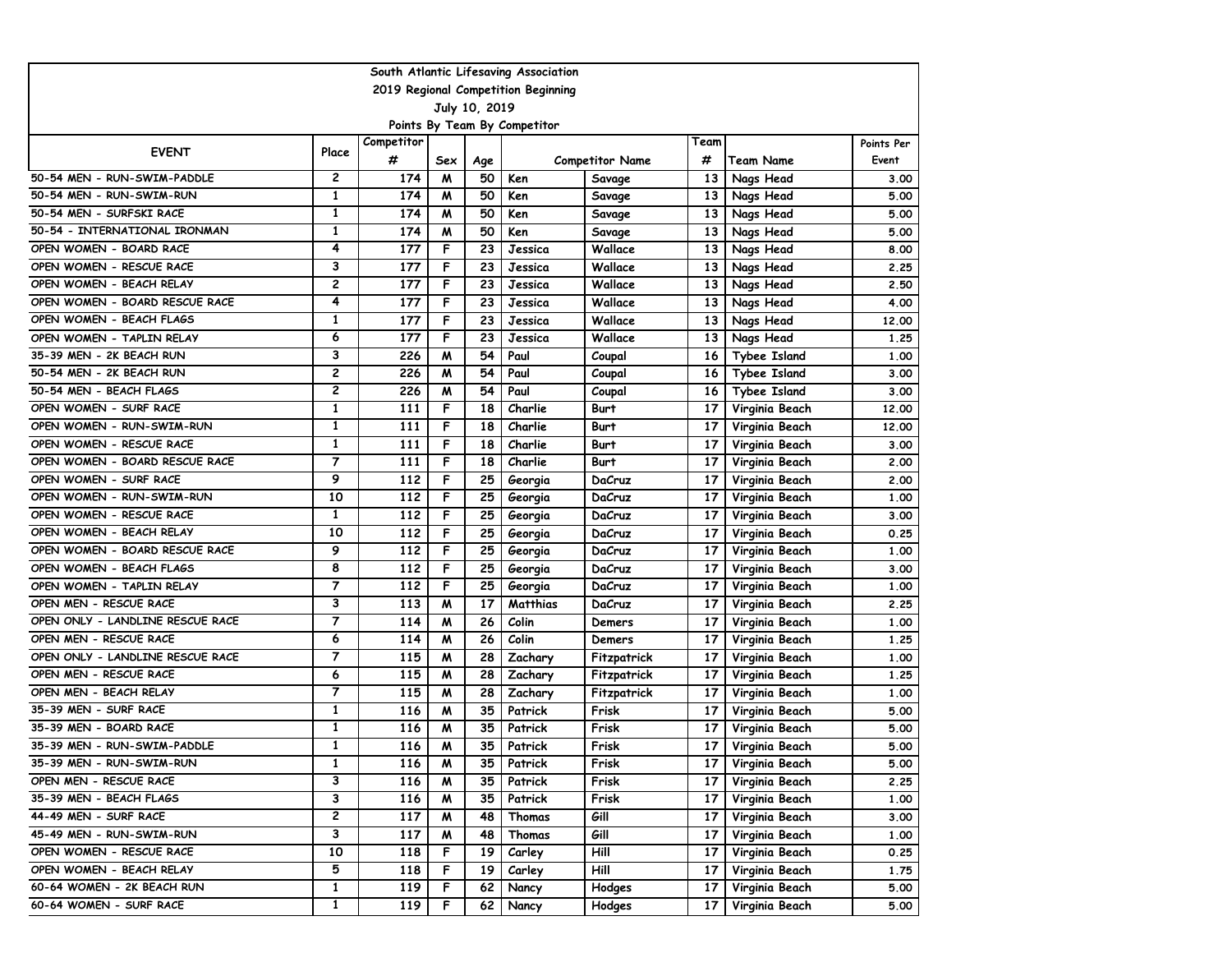| South Atlantic Lifesaving Association |                                     |            |     |     |                |                        |                 |                  |            |
|---------------------------------------|-------------------------------------|------------|-----|-----|----------------|------------------------|-----------------|------------------|------------|
|                                       | 2019 Regional Competition Beginning |            |     |     |                |                        |                 |                  |            |
| July 10, 2019                         |                                     |            |     |     |                |                        |                 |                  |            |
|                                       | Points By Team By Competitor        |            |     |     |                |                        |                 |                  |            |
| <b>EVENT</b>                          | Place                               | Competitor |     |     |                |                        | Team            |                  | Points Per |
|                                       |                                     | #          | Sex | Age |                | <b>Competitor Name</b> | #               | <b>Team Name</b> | Event      |
| 60-64 WOMEN - BOARD RACE              | $\mathbf{1}$                        | 119        | F   | 62  | Nancy          | Hodges                 | 17              | Virginia Beach   | 5.00       |
| 60-64 WOMEN - RUN-SWIM-PADDLE         | $\mathbf{1}$                        | 119        | F   | 62  | Nancy          | Hodges                 | 17              | Virginia Beach   | 5.00       |
| 60-64 WOMEN - RUN-SWIM-RUN            | $\mathbf{1}$                        | 119        | F   | 62  | Nancy          | <b>Hodges</b>          | 17              | Virginia Beach   | 5.00       |
| 60-64 WOMEN - SURFSKI RACE            | 1                                   | 119        | F   | 62  | Nancy          | <b>Hodges</b>          | 17              | Virginia Beach   | 5.00       |
| 60-64 WOMEN - BEACH FLAGS             | 1                                   | 119        | F   | 62  | Nancy          | Hodges                 | 17              | Virginia Beach   | 5.00       |
| OPEN WOMEN - RESCUE RACE              | 1                                   | 120        | F   | 27  | Shea           | Humenik                | 17              | Virginia Beach   | 3.00       |
| OPEN WOMEN - BEACH RELAY              | 10                                  | 120        | F   | 27  | Shea           | Humenik                | 17              | Virginia Beach   | 0.25       |
| OPEN WOMEN - BOARD RESCUE RACE        | 9                                   | 120        | F   | 27  | Shea           | Humenik                | 17              | Virginia Beach   | 1.00       |
| OPEN - INTERNATIONAL IRONWOMAN        | 6                                   | 120        | F   | 27  | Shea           | Humenik                | 17              | Virginia Beach   | 5.00       |
| OPEN WOMEN - BEACH FLAGS              | 6                                   | 120        | F   | 27  | Shea           | Humenik                | 17              | Virginia Beach   | 5.00       |
| OPEN WOMEN - TAPLIN RELAY             | $\overline{7}$                      | 120        | F   | 27  | Shea           | Humenik                | 17              | Virginia Beach   | 1.00       |
| OPEN WOMEN - SURF RACE                | 6                                   | 121        | F   | 24  | Heather        | Lundstrom              | 17              | Virginia Beach   | 5.00       |
| OPEN WOMEN - BOARD RACE               | 10                                  | 121        | F   | 24  | Heather        | Lundstrom              | 17              | Virginia Beach   | 1.00       |
| OPEN WOMEN - RESCUE RACE              | 10                                  | 121        | F   | 24  | Heather        | Lundstrom              | 17              | Virginia Beach   | 0.25       |
| OPEN MEN - 2K BEACH RUN               | 4                                   | 122        | м   | 17  | <b>Jackson</b> | Martingayle            | 17              | Virginia Beach   | 8.00       |
| OPEN ONLY - LANDLINE RESCUE RACE      | 6                                   | 123        | W   | 25  | Joseph         | McCann                 | 17              | Virginia Beach   | 1.25       |
| OPEN MEN - BEACH RELAY                | $\overline{7}$                      | 123        | W   | 25  | Joseph         | <b>McCann</b>          | 17              | Virginia Beach   | 1.00       |
| OPEN WOMEN - BEACH RELAY              | 10                                  | 124        | F   | 27  | Erin           | McClelland             | 17              | Virginia Beach   | 0.25       |
| OPEN ONLY - LANDLINE RESCUE RACE      | 6                                   | 125        | F   | 17  | Lilja          | McKendry               | 17              | Virginia Beach   | 1.25       |
| OPEN WOMEN - RESCUE RACE              | 10                                  | 125        | F   | 17  | Lilja          | McKendry               | 17              | Virginia Beach   | 0.25       |
| OPEN WOMEN - BEACH RELAY              | 5                                   | 125        | F   | 17  | Lilja          | McKendry               | 17              | Virginia Beach   | 1.75       |
| 35-39 MEN - 2K BEACH RUN              | $\overline{c}$                      | 126        | W   | 35  | Sean           | Millard                | 17              | Virginia Beach   | 3.00       |
| OPEN ONLY - LANDLINE RESCUE RACE      | $\overline{7}$                      | 126        | W   | 35  | Sean           | Millard                | 17              | Virginia Beach   | 1.00       |
| OPEN MEN - RESCUE RACE                | 6                                   | 126        | W   | 35  | Sean           | Millard                | 17              | Virginia Beach   | 1.25       |
| OPEN MEN - BEACH RELAY                | $\overline{7}$                      | 126        | м   | 35  | Sean           | Millard                | 17              | Virginia Beach   | 1.00       |
| 35-39 MEN - BEACH FLAGS               | 2                                   | 126        | W   | 35  | Sean           | Millard                | 17              | Virginia Beach   | 3.00       |
| OPEN ONLY - LANDLINE RESCUE RACE      | 6                                   | 127        | W   | 33  | Michael        | Miller                 | 17              | Virginia Beach   | 1.25       |
| 30-34 MEN - SURF RACE                 | 3                                   | 127        | W   | 33  | Michael        | Miller                 | 17              | Virginia Beach   | 1.00       |
| 30-34 MEN-RUN - SWIM-RUN              | 2                                   | 127        | W   | 33  | Michael        | Miller                 | 17              | Virginia Beach   | 3.00       |
| OPEN MEN - BEACH RELAY                | $\overline{7}$                      | 127        | м   | 33  | Michael        | Miller                 | 17              | Virginia Beach   | 1.00       |
| OPEN MEN - RESCUE RACE                | 6                                   | 129        | м   | 29  | Jack           | Reddecliff             | 17              | Virginia Beach   | 1.25       |
| 30-34 WOMEN - SURF RACE               | $\mathbf{1}$                        | 130        | F   | 32  | Blaine         | Regan                  | 17              | Virginia Beach   | 5.00       |
| 30-34 WOMEN - BOARD RACE              | $\overline{c}$                      | 130        | F   | 32  | Blaine         | Regan                  | 17              | Virginia Beach   | 3.00       |
| OPEN WOMEN - RUN-SWIM-PADDLE          | 10                                  | 130        | F   | 32  | Blaine         | Regan                  | 17              | Virginia Beach   | 1.00       |
| 30-34 WOMEN - RUN-SWIM-PADDLE         | 2                                   | 130        | F   | 32  | Blaine         | Regan                  | 17 <sup>1</sup> | Virginia Beach   | 3.00       |
| 30-34 WOMEN - RUN-SWIM-RUN            | $\mathbf{1}$                        | 130        | F.  | 32  | Blaine         | Regan                  | 17 <sup>1</sup> | Virginia Beach   | 5.00       |
| OPEN WOMEN - BOARD RESCUE RACE        | 7                                   | 130        | F   | 32  | <b>Blaine</b>  | Regan                  | 17 <sup>1</sup> | Virginia Beach   | 2.00       |
| OPEN MEN - RESCUE RACE                | 3                                   | 131        | M   | 22  | Keith          | Robus                  | 17 <sup>1</sup> | Virginia Beach   | 2.25       |
| OPEN WOMEN - 2K BEACH RUN             | 6                                   | 132        | F.  | 20  | Lauren         | Rodriguez              | 17              | Virginia Beach   | 5.00       |
| OPEN ONLY - LANDLINE RESCUE RACE      | 7                                   | 132        | F   | 20  | Lauren         | Rodriguez              | 17              | Virginia Beach   | 1.00       |
| OPEN WOMEN - RESCUE RACE              | 10                                  | 132        | F.  | 20  | Lauren         | Rodriguez              | 17              | Virginia Beach   | 0.25       |
| OPEN WOMEN - BEACH RELAY              | $\overline{5}$                      | 132        | F.  | 20  | Lauren         | Rodriguez              | 17              | Virginia Beach   | 1.75       |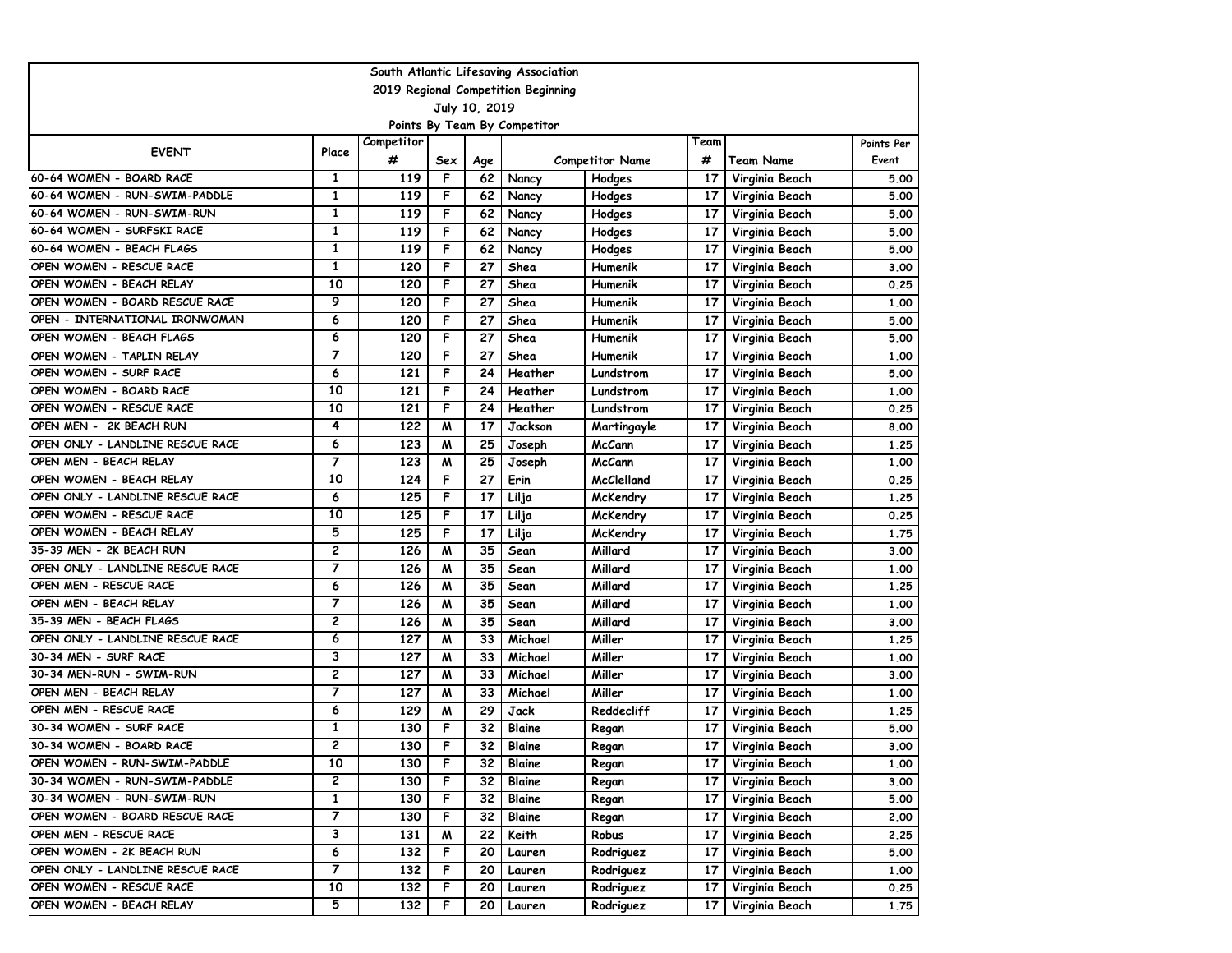| South Atlantic Lifesaving Association |                |            |     |     |                                     |                        |      |                    |            |
|---------------------------------------|----------------|------------|-----|-----|-------------------------------------|------------------------|------|--------------------|------------|
|                                       |                |            |     |     | 2019 Regional Competition Beginning |                        |      |                    |            |
| July 10, 2019                         |                |            |     |     |                                     |                        |      |                    |            |
|                                       |                |            |     |     | Points By Team By Competitor        |                        |      |                    |            |
| <b>EVENT</b>                          | Place          | Competitor |     |     |                                     |                        | Team |                    | Points Per |
|                                       |                | #          | Sex | Age |                                     | <b>Competitor Name</b> | #    | <b>Team Name</b>   | Event      |
| OPEN MEN - RUN-SWIM-PADDLE            | 5              | 133        | M   | 23  | Jacob                               | Rogerson               | 17   | Virginia Beach     | 7.00       |
| OPEN MEN - BOARD RESCUE RACE          | $\overline{7}$ | 133        | M   | 23  | Jacob                               | Rogerson               | 17   | Virginia Beach     | 2.00       |
| OPEN - INTERNATIONAL IRONMAN          | 9              | 133        | M   | 23  | Jacob                               | Rogerson               | 17   | Virginia Beach     | 2.00       |
| OPEN MEN - TAPLIN RELAY               | 9              | 133        | W   | 23  | Jacob                               | Rogerson               | 17   | Virginia Beach     | 0.50       |
| OPEN ONLY - LANDLINE RESCUE RACE      | 6              | 134        | м   | 19  | Mark                                | Rogerson               | 17   | Virginia Beach     | 1.25       |
| OPEN MEN - RESCUE RACE                | $\overline{7}$ | 134        | м   | 19  | Mark                                | Rogerson               | 17   | Virginia Beach     | 1.00       |
| OPEN MEN - TAPLIN RELAY               | 9              | 134        | W   | 19  | Mark                                | Rogerson               | 17   | Virginia Beach     | 0.50       |
| OPEN MEN - RESCUE RACE                | $\overline{7}$ | 135        | W   | 16  | Michael                             | Rogerson               | 17   | Virginia Beach     | 1.00       |
| OPEN MEN - BOARD RESCUE RACE          | $\overline{7}$ | 135        | W   | 16  | Michael                             | Rogerson               | 17   | Virginia Beach     | 2.00       |
| OPEN MEN - TAPLIN RELAY               | 9              | 135        | м   | 16  | Michael                             | Rogerson               | 17   | Virginia Beach     | 0.50       |
| OPEN MEN - RUN-SWIM-RUN               | 10             | 136        | W   | 21  | Camden                              | Smith                  | 17   | Virginia Beach     | 1.00       |
| OPEN MEN - TAPLIN RELAY               | 9              | 136        | M   | 21  | Camden                              | Smith                  | 17   | Virginia Beach     | 0.50       |
| OPEN MEN - RESCUE RACE                | 3              | 137        | M   | 20  | Sebastian                           | Sterling               | 17   | Virginia Beach     | 2.25       |
| OPEN WOMEN - 2K BEACH RUN             | 10             | 138        | F   | 21  | Ellie                               | Vest                   | 17   | Virginia Beach     | 1.00       |
| OPEN WOMEN - RESCUE RACE              | 1              | 138        | F   | 21  | Ellie                               | Vest                   | 17   | Virginia Beach     | 3.00       |
| OPEN WOMEN - BEACH RELAY              | 10             | 138        | F   | 21  | Ellie                               | Vest                   | 17   | Virginia Beach     | 0.25       |
| OPEN WOMEN - BEACH FLAGS              | $\overline{7}$ | 138        | F   | 21  | Ellie                               | Vest                   | 17   | Virginia Beach     | 4.00       |
| OPEN MEN - RESCUE RACE                | $\overline{7}$ | 139        | W   | 17  | Guil                                | Ware                   | 17   | Virginia Beach     | 1.00       |
| OPEN MEN - RUN-SWIM-RUN               | 6              | 140        | W   | 18  | Samuel                              | Westmont               | 17   | Virginia Beach     | 5.00       |
| OPEN MEN - RESCUE RACE                | $\overline{7}$ | 140        | W   | 18  | Samuel                              | Westmont               | 17   | Virginia Beach     | 1.00       |
| OPEN WOMEN - BEACH RELAY              | 5              | 203        | F   | 21  | Jordan                              | Sibley                 | 17   | Virginia Beach     | 1.75       |
| OPEN WOMEN - SURF RACE                | 3              | 205        | F   | 19  | Evan                                | Arsenault              | 18   | Wrightsville Beach | 9.00       |
| OPEN WOMEN - RUN-SWIM-RUN             | 8              | 205        | F   | 19  | Evan                                | Arsenault              | 18   | Wrightsville Beach | 3.00       |
| OPEN WOMEN - RESCUE RACE              | 5              | 205        | F   | 19  | Evan                                | Arsenault              | 18   | Wrightsville Beach | 1.75       |
| OPEN WOMEN - BEACH RELAY              | 8              | 205        | F   | 19  | Evan                                | Arsenault              | 18   | Wrightsville Beach | 0.75       |
| OPEN WOMEN - TAPLIN RELAY             | 4              | 205        | F   | 19  | Evan                                | Arsenault              | 18   | Wrightsville Beach | 2.00       |
| OPEN MEN - RESCUE RACE                | 4              | 206        | W   | 20  | Adam                                | Coleman                | 18   | Wrightsville Beach | 2.00       |
| OPEN MEN - BEACH RELAY                | 6              | 206        | W   | 20  | Adam                                | Coleman                | 18   | Wrightsville Beach | 1.25       |
| OPEN MEN - SURF RACE                  | $\overline{7}$ | 207        | W   | 21  | Noah                                | Cahan                  | 18   | Wrightsville Beach | 4.00       |
| OPEN MEN - RUN-SWIM-RUN               | $\mathbf{2}$   | 207        | м   | 21  | Noah                                | Cahan                  | 18   | Wrightsville Beach | 10.00      |
| OPEN MEN - RESCUE RACE                | 4              | 207        | M   | 21  | Noah                                | Cahan                  | 18   | Wrightsville Beach | 2.00       |
| OPEN MEN - BEACH RELAY                | 6              | 207        | M   | 21  | Noah                                | Cahan                  | 18   | Wrightsville Beach | 1.25       |
| OPEN WOMEN - RESCUE RACE              | 5              | 208        | F   | 31  | Sidney                              | Corn                   | 18   | Wrightsville Beach | 1.75       |
| OPEN WOMEN - BEACH RELAY              | 8              | 208        | F   | 31  | Sidney                              | Corn                   | 18 I | Wrightsville Beach | 0.75       |
| OPEN WOMEN - SURFSKI RACE             | 4              | 208        | F   | 31  | Sidney                              | Corn                   | 18 I | Wrightsville Beach | 8.00       |
| 30-34 WOMEN - SURFSKI RACE            | 1              | 208        | F.  | 31  | Sidney                              | Corn                   | 18 I | Wrightsville Beach | 5.00       |
| 30-34 WOMEN - BEACH FLAGS             | $\mathbf{1}$   | 208        | F.  | 31  | Sidney                              | Corn                   | 18 I | Wrightsville Beach | 5.00       |
| OPEN WOMEN - TAPLIN RELAY             | 4              | 208        | F   | 31  | Sidney                              | Corn                   | 18 I | Wrightsville Beach | 2.00       |
| OPEN MEN - 2K BEACH RUN               | 5              | 210        | M   | 23  | Calvin                              | Daughtry               | 18 I | Wrightsville Beach | 7.00       |
| OPEN MEN - BOARD RESCUE RACE          | 10             | 210        | M   | 23  | Calvin                              | Daughtry               | 18   | Wrightsville Beach | 0.50       |
| OPEN WOMEN - RESCUE RACE              | 5              | 211        | F   | 24  | Kyra                                | DeMarte                | 18   | Wrightsville Beach | 1.75       |
| OPEN WOMEN - BEACH RELAY              | 8              | 211        | F.  | 24  | Kyra                                | DeMarte                | 18   | Wrightsville Beach | 0.75       |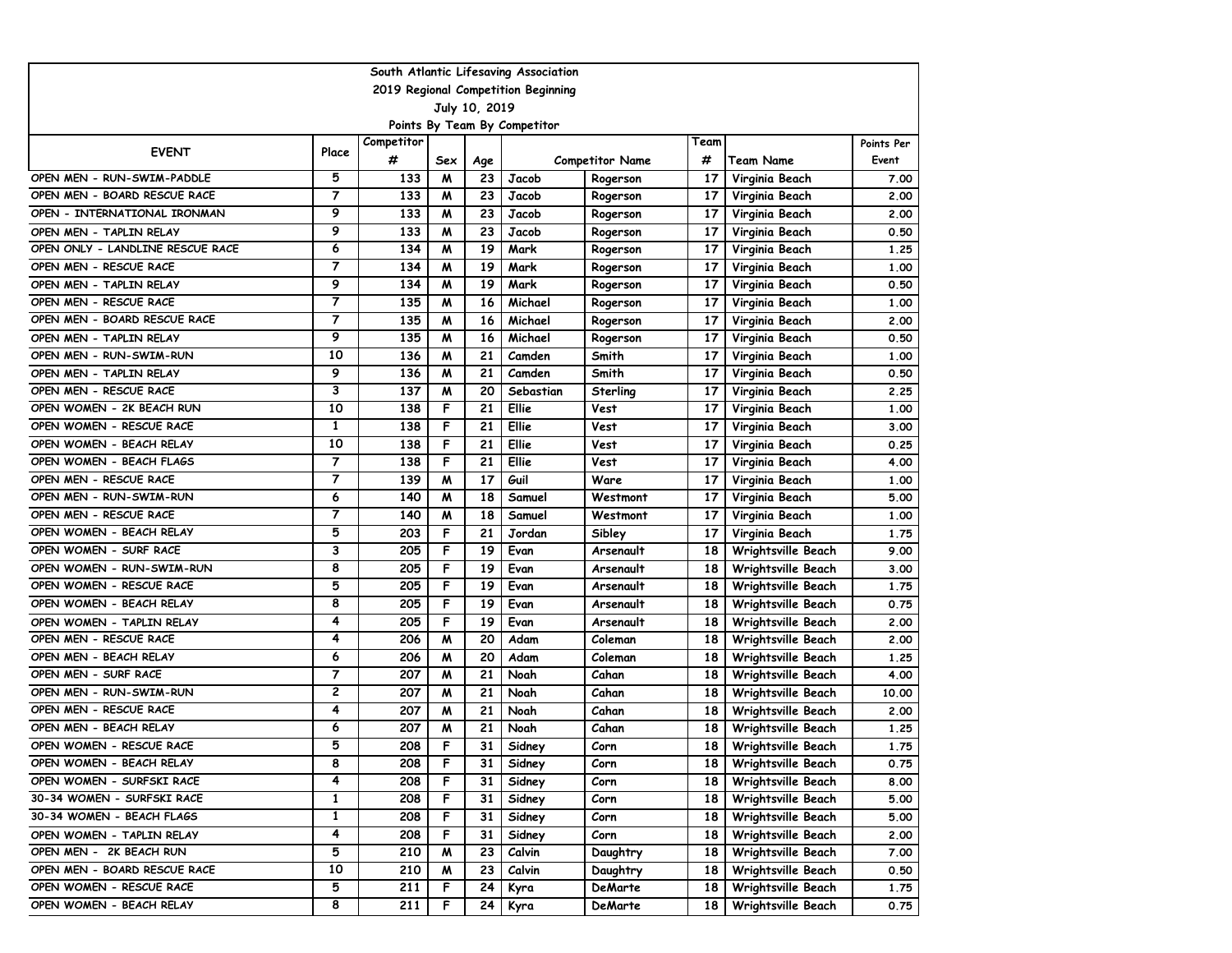| 2019 Regional Competition Beginning<br>July 10, 2019<br>Points By Team By Competitor<br>Competitor<br>Team<br>Points Per<br><b>EVENT</b><br>Place<br>#<br>#<br>Event<br>Sex<br><b>Competitor Name</b><br>Team Name<br>Age<br>4<br>F<br>OPEN WOMEN - TAPLIN RELAY<br>211<br>24<br>Wrightsville Beach<br>Kyra<br>DeMarte<br>18<br>2.00<br>$\mathbf{1}$<br>212<br>OPEN MEN - SURF RACE<br>21<br><b>Jack</b><br><b>DeVries</b><br>12.00<br>M<br>18<br>Wrightsville Beach<br>10<br>212<br>21<br>Jack<br>M<br><b>DeVries</b><br>18<br>Wrightsville Beach<br>0.25<br>OPEN MEN - TAPLIN RELAY<br>9<br>OPEN MEN - 2K BEACH RUN<br>213<br>27<br>2.00<br>M<br>Joshua<br>18<br>Wrightsville Beach<br>Drew<br>OPEN MEN - RESCUE RACE<br>4<br>213<br>27<br>Joshua<br>м<br>18<br>Wrightsville Beach<br>2.00<br>Drew<br>OPEN MEN - BEACH RELAY<br>6<br>213<br>27<br>M<br>Joshua<br>18<br>1.25<br>Drew<br>Wrightsville Beach<br>$\mathbf{1}$<br>$\overline{214}$<br>F<br>31<br>30-34 WOMEN - 2K BEACH RUN<br>Kristi<br>Falco<br>18<br>5.00<br>Wrightsville Beach<br>3<br>F<br>30-34 WOMEN - SURF RACE<br>214<br>31<br>Kristi<br>Falco<br>1.00<br>18<br>Wrightsville Beach<br>1<br>F<br>214<br>31<br>Kristi<br>5.00<br>30-34 WOMEN - BOARD RACE<br>Falco<br>18<br>Wrightsville Beach<br>F<br>30-34 WOMEN - RUN-SWIM-PADDLE<br>1<br>31<br>214<br>Kristi<br>Falco<br>18<br>5.00<br><b>Wrightsville Beach</b><br>OPEN WOMEN - RESCUE RACE<br>$\overline{7}$<br>F<br>214<br>31<br>Kristi<br>Falco<br>18<br>Wrightsville Beach<br>1.00<br>$\overline{7}$<br>F<br>214<br>31<br>4.00<br>OPEN WOMEN - SURFSKI RACE<br>Kristi<br>Falco<br>18<br>Wrightsville Beach<br>$\overline{c}$<br>F<br>30-34 WOMEN - SURFSKI RACE<br>31<br>214<br>Kristi<br>Falco<br>18<br>Wrightsville Beach<br>3.00<br>5<br>214<br>F<br>31<br>Falco<br>OPEN WOMEN - BOARD RESCUE RACE<br>Kristi<br>18<br>Wrightsville Beach<br>3.50<br>30-34 - INTERNATIONAL IRONWOMAN<br>1<br>214<br>F<br>31<br>Kristi<br>Falco<br>18<br>Wrightsville Beach<br>5.00<br>4<br>F<br>214<br>31<br>Kristi<br>Falco<br>18<br>Wrightsville Beach<br>2.00<br>OPEN WOMEN - TAPLIN RELAY<br>3<br>215<br>53<br>M<br>Fix<br>50-54 MEN - 2K BEACH RUN<br>18<br>Wrightsville Beach<br>1.00<br>Greg<br>3<br>50-54 MEN - BOARD RACE<br>215<br>53<br>Fix<br>M<br>Greg<br>Wrightsville Beach<br>1.00<br>18<br>3<br>50-54 MEN - RUN-SWIM-PADDLE<br>215<br>M<br>53<br>Fix<br>1.00<br>18<br>Wrightsville Beach<br>Greg<br>3<br>50-54 MEN - BEACH FLAGS<br>215<br>53<br>Fix<br>M<br>18<br>Wrightsville Beach<br>1,00<br>Greg<br>5<br>F<br>OPEN WOMEN - RESCUE RACE<br>216<br>25<br>Catherine<br>18<br>Wrightsville Beach<br>1.75<br>Gargula<br>5<br>216<br>F<br>25<br>Catherine<br>1.75<br>OPEN WOMEN - TAPLIN RELAY<br>18<br>Wrightsville Beach<br>Gargula<br>6<br>OPEN MEN - BEACH RELAY<br>217<br>31<br>Luke<br>M<br>Hammond<br>18<br>Wrightsville Beach<br>1.25<br>10<br>OPEN MEN - BOARD RESCUE RACE<br>217<br>31<br>Luke<br>0.50<br>M<br>Hammond<br>18<br>Wrightsville Beach<br>$\mathbf{2}$<br>35-39 WOMEN - 2K BEACH RUN<br>218<br>F<br>35<br>Kristen<br>18<br>Wrightsville Beach<br>3.00<br>Jeno<br>F<br>35-39 WOMEN - SURF RACE<br>1<br>218<br>35<br>Kristen<br>18<br>5.00<br>Jeno<br>Wrightsville Beach<br>1<br>218<br>F<br>35<br>5.00<br>35-39 WOMEN - BOARD RACE<br>18<br>Kristen<br>Jeno<br>Wrightsville Beach<br>$\mathbf{1}$<br>F<br>218<br>35-39 WOMEN - RUN-SWIM-PADDLE<br>35<br>Kristen<br>5.00<br>Jeno<br>18<br>Wrightsville Beach<br>F<br>1<br>218<br>35<br>5.00<br>35-39 WOMEN - RUN-SWIM-RUN<br>18<br>Kristen<br>Jeno<br>Wrightsville Beach<br>$\overline{7}$<br>F<br>OPEN WOMEN - RESCUE RACE<br>218<br>35<br>Jeno<br>18<br>1,00<br>Kristen<br>Wrightsville Beach<br>8<br>F<br>OPEN WOMEN - BEACH RELAY<br>218<br>35<br>0.75<br>Kristen<br>Jeno<br>18<br>Wrightsville Beach<br>5<br>F<br>218<br>35<br>OPEN WOMEN - BOARD RESCUE RACE<br>18<br>3.50<br>Kristen<br>Jeno<br>Wrightsville Beach<br>5<br>F<br>218<br>35<br>Kristen<br>18<br>Wrightsville Beach<br>1.75<br>OPEN WOMEN - TAPLIN RELAY<br>Jeno<br>OPEN MEN - 2K BEACH RUN<br>2<br>219<br>23<br>Colin<br>18<br>Wrightsville Beach<br>10.00<br>M<br>Kearn<br>3<br>OPEN MEN - SURF RACE<br>220<br>Wrightsville Beach<br>M<br>20<br>18 I<br>9.00<br>Tom<br>Mcgovern<br>OPEN MEN - RUN-SWIM-RUN<br>1<br>220<br>20<br>M<br>Tom<br>18 I<br>Wrightsville Beach<br>12.00<br>Mcgovern<br>3<br>220<br>OPEN MEN - BEACH RELAY<br>M<br>20<br>Tom<br>18 I<br>Wrightsville Beach<br>2.25<br>Mcgovern<br>3<br>OPEN MEN - BEACH RELAY<br>Phillip<br>221<br>M<br>23<br>Wrightsville Beach<br>2.25<br>Morie<br>18  <br>10<br>221<br>23<br>Phillip<br>0.25<br>M<br>Morie<br>18 I<br>Wrightsville Beach<br>OPEN MEN - TAPLIN RELAY<br>5<br>OPEN MEN - SURF RACE<br>222<br>M<br>25<br>Rett<br>Nabell<br>Wrightsville Beach<br>7.00<br>18  <br>3<br>OPEN MEN - BEACH RELAY<br>222<br>25<br>M<br>Rett<br>Nabell<br>Wrightsville Beach<br>2.25<br>18<br>10<br>OPEN MEN - TAPLIN RELAY<br>222<br>25<br>Wrightsville Beach<br>0.25<br>M<br>Rett<br>Nabell<br>18 | South Atlantic Lifesaving Association |  |  |  |  |  |  |  |  |  |
|------------------------------------------------------------------------------------------------------------------------------------------------------------------------------------------------------------------------------------------------------------------------------------------------------------------------------------------------------------------------------------------------------------------------------------------------------------------------------------------------------------------------------------------------------------------------------------------------------------------------------------------------------------------------------------------------------------------------------------------------------------------------------------------------------------------------------------------------------------------------------------------------------------------------------------------------------------------------------------------------------------------------------------------------------------------------------------------------------------------------------------------------------------------------------------------------------------------------------------------------------------------------------------------------------------------------------------------------------------------------------------------------------------------------------------------------------------------------------------------------------------------------------------------------------------------------------------------------------------------------------------------------------------------------------------------------------------------------------------------------------------------------------------------------------------------------------------------------------------------------------------------------------------------------------------------------------------------------------------------------------------------------------------------------------------------------------------------------------------------------------------------------------------------------------------------------------------------------------------------------------------------------------------------------------------------------------------------------------------------------------------------------------------------------------------------------------------------------------------------------------------------------------------------------------------------------------------------------------------------------------------------------------------------------------------------------------------------------------------------------------------------------------------------------------------------------------------------------------------------------------------------------------------------------------------------------------------------------------------------------------------------------------------------------------------------------------------------------------------------------------------------------------------------------------------------------------------------------------------------------------------------------------------------------------------------------------------------------------------------------------------------------------------------------------------------------------------------------------------------------------------------------------------------------------------------------------------------------------------------------------------------------------------------------------------------------------------------------------------------------------------------------------------------------------------------------------------------------------------------------------------------------------------------------------------------------------------------------------------------------------------------------------------------------------------------------------------------------------------------------------------------------------------------------------------------------------------------------------------------------------------------------------------------------------------------------------------------------------------------------------------------------------------------------------------------------------------------------------------------------------------------------------------------------------------------------------------------------------------------------------------------------------------------------------------------------------------------------------------------------------------------------------------------------------------------------------------------------------------------------------------------------------------------------------------------------------------------------------------------------------------------------------|---------------------------------------|--|--|--|--|--|--|--|--|--|
|                                                                                                                                                                                                                                                                                                                                                                                                                                                                                                                                                                                                                                                                                                                                                                                                                                                                                                                                                                                                                                                                                                                                                                                                                                                                                                                                                                                                                                                                                                                                                                                                                                                                                                                                                                                                                                                                                                                                                                                                                                                                                                                                                                                                                                                                                                                                                                                                                                                                                                                                                                                                                                                                                                                                                                                                                                                                                                                                                                                                                                                                                                                                                                                                                                                                                                                                                                                                                                                                                                                                                                                                                                                                                                                                                                                                                                                                                                                                                                                                                                                                                                                                                                                                                                                                                                                                                                                                                                                                                                                                                                                                                                                                                                                                                                                                                                                                                                                                                                                                                              |                                       |  |  |  |  |  |  |  |  |  |
|                                                                                                                                                                                                                                                                                                                                                                                                                                                                                                                                                                                                                                                                                                                                                                                                                                                                                                                                                                                                                                                                                                                                                                                                                                                                                                                                                                                                                                                                                                                                                                                                                                                                                                                                                                                                                                                                                                                                                                                                                                                                                                                                                                                                                                                                                                                                                                                                                                                                                                                                                                                                                                                                                                                                                                                                                                                                                                                                                                                                                                                                                                                                                                                                                                                                                                                                                                                                                                                                                                                                                                                                                                                                                                                                                                                                                                                                                                                                                                                                                                                                                                                                                                                                                                                                                                                                                                                                                                                                                                                                                                                                                                                                                                                                                                                                                                                                                                                                                                                                                              |                                       |  |  |  |  |  |  |  |  |  |
|                                                                                                                                                                                                                                                                                                                                                                                                                                                                                                                                                                                                                                                                                                                                                                                                                                                                                                                                                                                                                                                                                                                                                                                                                                                                                                                                                                                                                                                                                                                                                                                                                                                                                                                                                                                                                                                                                                                                                                                                                                                                                                                                                                                                                                                                                                                                                                                                                                                                                                                                                                                                                                                                                                                                                                                                                                                                                                                                                                                                                                                                                                                                                                                                                                                                                                                                                                                                                                                                                                                                                                                                                                                                                                                                                                                                                                                                                                                                                                                                                                                                                                                                                                                                                                                                                                                                                                                                                                                                                                                                                                                                                                                                                                                                                                                                                                                                                                                                                                                                                              |                                       |  |  |  |  |  |  |  |  |  |
|                                                                                                                                                                                                                                                                                                                                                                                                                                                                                                                                                                                                                                                                                                                                                                                                                                                                                                                                                                                                                                                                                                                                                                                                                                                                                                                                                                                                                                                                                                                                                                                                                                                                                                                                                                                                                                                                                                                                                                                                                                                                                                                                                                                                                                                                                                                                                                                                                                                                                                                                                                                                                                                                                                                                                                                                                                                                                                                                                                                                                                                                                                                                                                                                                                                                                                                                                                                                                                                                                                                                                                                                                                                                                                                                                                                                                                                                                                                                                                                                                                                                                                                                                                                                                                                                                                                                                                                                                                                                                                                                                                                                                                                                                                                                                                                                                                                                                                                                                                                                                              |                                       |  |  |  |  |  |  |  |  |  |
|                                                                                                                                                                                                                                                                                                                                                                                                                                                                                                                                                                                                                                                                                                                                                                                                                                                                                                                                                                                                                                                                                                                                                                                                                                                                                                                                                                                                                                                                                                                                                                                                                                                                                                                                                                                                                                                                                                                                                                                                                                                                                                                                                                                                                                                                                                                                                                                                                                                                                                                                                                                                                                                                                                                                                                                                                                                                                                                                                                                                                                                                                                                                                                                                                                                                                                                                                                                                                                                                                                                                                                                                                                                                                                                                                                                                                                                                                                                                                                                                                                                                                                                                                                                                                                                                                                                                                                                                                                                                                                                                                                                                                                                                                                                                                                                                                                                                                                                                                                                                                              |                                       |  |  |  |  |  |  |  |  |  |
|                                                                                                                                                                                                                                                                                                                                                                                                                                                                                                                                                                                                                                                                                                                                                                                                                                                                                                                                                                                                                                                                                                                                                                                                                                                                                                                                                                                                                                                                                                                                                                                                                                                                                                                                                                                                                                                                                                                                                                                                                                                                                                                                                                                                                                                                                                                                                                                                                                                                                                                                                                                                                                                                                                                                                                                                                                                                                                                                                                                                                                                                                                                                                                                                                                                                                                                                                                                                                                                                                                                                                                                                                                                                                                                                                                                                                                                                                                                                                                                                                                                                                                                                                                                                                                                                                                                                                                                                                                                                                                                                                                                                                                                                                                                                                                                                                                                                                                                                                                                                                              |                                       |  |  |  |  |  |  |  |  |  |
|                                                                                                                                                                                                                                                                                                                                                                                                                                                                                                                                                                                                                                                                                                                                                                                                                                                                                                                                                                                                                                                                                                                                                                                                                                                                                                                                                                                                                                                                                                                                                                                                                                                                                                                                                                                                                                                                                                                                                                                                                                                                                                                                                                                                                                                                                                                                                                                                                                                                                                                                                                                                                                                                                                                                                                                                                                                                                                                                                                                                                                                                                                                                                                                                                                                                                                                                                                                                                                                                                                                                                                                                                                                                                                                                                                                                                                                                                                                                                                                                                                                                                                                                                                                                                                                                                                                                                                                                                                                                                                                                                                                                                                                                                                                                                                                                                                                                                                                                                                                                                              |                                       |  |  |  |  |  |  |  |  |  |
|                                                                                                                                                                                                                                                                                                                                                                                                                                                                                                                                                                                                                                                                                                                                                                                                                                                                                                                                                                                                                                                                                                                                                                                                                                                                                                                                                                                                                                                                                                                                                                                                                                                                                                                                                                                                                                                                                                                                                                                                                                                                                                                                                                                                                                                                                                                                                                                                                                                                                                                                                                                                                                                                                                                                                                                                                                                                                                                                                                                                                                                                                                                                                                                                                                                                                                                                                                                                                                                                                                                                                                                                                                                                                                                                                                                                                                                                                                                                                                                                                                                                                                                                                                                                                                                                                                                                                                                                                                                                                                                                                                                                                                                                                                                                                                                                                                                                                                                                                                                                                              |                                       |  |  |  |  |  |  |  |  |  |
|                                                                                                                                                                                                                                                                                                                                                                                                                                                                                                                                                                                                                                                                                                                                                                                                                                                                                                                                                                                                                                                                                                                                                                                                                                                                                                                                                                                                                                                                                                                                                                                                                                                                                                                                                                                                                                                                                                                                                                                                                                                                                                                                                                                                                                                                                                                                                                                                                                                                                                                                                                                                                                                                                                                                                                                                                                                                                                                                                                                                                                                                                                                                                                                                                                                                                                                                                                                                                                                                                                                                                                                                                                                                                                                                                                                                                                                                                                                                                                                                                                                                                                                                                                                                                                                                                                                                                                                                                                                                                                                                                                                                                                                                                                                                                                                                                                                                                                                                                                                                                              |                                       |  |  |  |  |  |  |  |  |  |
|                                                                                                                                                                                                                                                                                                                                                                                                                                                                                                                                                                                                                                                                                                                                                                                                                                                                                                                                                                                                                                                                                                                                                                                                                                                                                                                                                                                                                                                                                                                                                                                                                                                                                                                                                                                                                                                                                                                                                                                                                                                                                                                                                                                                                                                                                                                                                                                                                                                                                                                                                                                                                                                                                                                                                                                                                                                                                                                                                                                                                                                                                                                                                                                                                                                                                                                                                                                                                                                                                                                                                                                                                                                                                                                                                                                                                                                                                                                                                                                                                                                                                                                                                                                                                                                                                                                                                                                                                                                                                                                                                                                                                                                                                                                                                                                                                                                                                                                                                                                                                              |                                       |  |  |  |  |  |  |  |  |  |
|                                                                                                                                                                                                                                                                                                                                                                                                                                                                                                                                                                                                                                                                                                                                                                                                                                                                                                                                                                                                                                                                                                                                                                                                                                                                                                                                                                                                                                                                                                                                                                                                                                                                                                                                                                                                                                                                                                                                                                                                                                                                                                                                                                                                                                                                                                                                                                                                                                                                                                                                                                                                                                                                                                                                                                                                                                                                                                                                                                                                                                                                                                                                                                                                                                                                                                                                                                                                                                                                                                                                                                                                                                                                                                                                                                                                                                                                                                                                                                                                                                                                                                                                                                                                                                                                                                                                                                                                                                                                                                                                                                                                                                                                                                                                                                                                                                                                                                                                                                                                                              |                                       |  |  |  |  |  |  |  |  |  |
|                                                                                                                                                                                                                                                                                                                                                                                                                                                                                                                                                                                                                                                                                                                                                                                                                                                                                                                                                                                                                                                                                                                                                                                                                                                                                                                                                                                                                                                                                                                                                                                                                                                                                                                                                                                                                                                                                                                                                                                                                                                                                                                                                                                                                                                                                                                                                                                                                                                                                                                                                                                                                                                                                                                                                                                                                                                                                                                                                                                                                                                                                                                                                                                                                                                                                                                                                                                                                                                                                                                                                                                                                                                                                                                                                                                                                                                                                                                                                                                                                                                                                                                                                                                                                                                                                                                                                                                                                                                                                                                                                                                                                                                                                                                                                                                                                                                                                                                                                                                                                              |                                       |  |  |  |  |  |  |  |  |  |
|                                                                                                                                                                                                                                                                                                                                                                                                                                                                                                                                                                                                                                                                                                                                                                                                                                                                                                                                                                                                                                                                                                                                                                                                                                                                                                                                                                                                                                                                                                                                                                                                                                                                                                                                                                                                                                                                                                                                                                                                                                                                                                                                                                                                                                                                                                                                                                                                                                                                                                                                                                                                                                                                                                                                                                                                                                                                                                                                                                                                                                                                                                                                                                                                                                                                                                                                                                                                                                                                                                                                                                                                                                                                                                                                                                                                                                                                                                                                                                                                                                                                                                                                                                                                                                                                                                                                                                                                                                                                                                                                                                                                                                                                                                                                                                                                                                                                                                                                                                                                                              |                                       |  |  |  |  |  |  |  |  |  |
|                                                                                                                                                                                                                                                                                                                                                                                                                                                                                                                                                                                                                                                                                                                                                                                                                                                                                                                                                                                                                                                                                                                                                                                                                                                                                                                                                                                                                                                                                                                                                                                                                                                                                                                                                                                                                                                                                                                                                                                                                                                                                                                                                                                                                                                                                                                                                                                                                                                                                                                                                                                                                                                                                                                                                                                                                                                                                                                                                                                                                                                                                                                                                                                                                                                                                                                                                                                                                                                                                                                                                                                                                                                                                                                                                                                                                                                                                                                                                                                                                                                                                                                                                                                                                                                                                                                                                                                                                                                                                                                                                                                                                                                                                                                                                                                                                                                                                                                                                                                                                              |                                       |  |  |  |  |  |  |  |  |  |
|                                                                                                                                                                                                                                                                                                                                                                                                                                                                                                                                                                                                                                                                                                                                                                                                                                                                                                                                                                                                                                                                                                                                                                                                                                                                                                                                                                                                                                                                                                                                                                                                                                                                                                                                                                                                                                                                                                                                                                                                                                                                                                                                                                                                                                                                                                                                                                                                                                                                                                                                                                                                                                                                                                                                                                                                                                                                                                                                                                                                                                                                                                                                                                                                                                                                                                                                                                                                                                                                                                                                                                                                                                                                                                                                                                                                                                                                                                                                                                                                                                                                                                                                                                                                                                                                                                                                                                                                                                                                                                                                                                                                                                                                                                                                                                                                                                                                                                                                                                                                                              |                                       |  |  |  |  |  |  |  |  |  |
|                                                                                                                                                                                                                                                                                                                                                                                                                                                                                                                                                                                                                                                                                                                                                                                                                                                                                                                                                                                                                                                                                                                                                                                                                                                                                                                                                                                                                                                                                                                                                                                                                                                                                                                                                                                                                                                                                                                                                                                                                                                                                                                                                                                                                                                                                                                                                                                                                                                                                                                                                                                                                                                                                                                                                                                                                                                                                                                                                                                                                                                                                                                                                                                                                                                                                                                                                                                                                                                                                                                                                                                                                                                                                                                                                                                                                                                                                                                                                                                                                                                                                                                                                                                                                                                                                                                                                                                                                                                                                                                                                                                                                                                                                                                                                                                                                                                                                                                                                                                                                              |                                       |  |  |  |  |  |  |  |  |  |
|                                                                                                                                                                                                                                                                                                                                                                                                                                                                                                                                                                                                                                                                                                                                                                                                                                                                                                                                                                                                                                                                                                                                                                                                                                                                                                                                                                                                                                                                                                                                                                                                                                                                                                                                                                                                                                                                                                                                                                                                                                                                                                                                                                                                                                                                                                                                                                                                                                                                                                                                                                                                                                                                                                                                                                                                                                                                                                                                                                                                                                                                                                                                                                                                                                                                                                                                                                                                                                                                                                                                                                                                                                                                                                                                                                                                                                                                                                                                                                                                                                                                                                                                                                                                                                                                                                                                                                                                                                                                                                                                                                                                                                                                                                                                                                                                                                                                                                                                                                                                                              |                                       |  |  |  |  |  |  |  |  |  |
|                                                                                                                                                                                                                                                                                                                                                                                                                                                                                                                                                                                                                                                                                                                                                                                                                                                                                                                                                                                                                                                                                                                                                                                                                                                                                                                                                                                                                                                                                                                                                                                                                                                                                                                                                                                                                                                                                                                                                                                                                                                                                                                                                                                                                                                                                                                                                                                                                                                                                                                                                                                                                                                                                                                                                                                                                                                                                                                                                                                                                                                                                                                                                                                                                                                                                                                                                                                                                                                                                                                                                                                                                                                                                                                                                                                                                                                                                                                                                                                                                                                                                                                                                                                                                                                                                                                                                                                                                                                                                                                                                                                                                                                                                                                                                                                                                                                                                                                                                                                                                              |                                       |  |  |  |  |  |  |  |  |  |
|                                                                                                                                                                                                                                                                                                                                                                                                                                                                                                                                                                                                                                                                                                                                                                                                                                                                                                                                                                                                                                                                                                                                                                                                                                                                                                                                                                                                                                                                                                                                                                                                                                                                                                                                                                                                                                                                                                                                                                                                                                                                                                                                                                                                                                                                                                                                                                                                                                                                                                                                                                                                                                                                                                                                                                                                                                                                                                                                                                                                                                                                                                                                                                                                                                                                                                                                                                                                                                                                                                                                                                                                                                                                                                                                                                                                                                                                                                                                                                                                                                                                                                                                                                                                                                                                                                                                                                                                                                                                                                                                                                                                                                                                                                                                                                                                                                                                                                                                                                                                                              |                                       |  |  |  |  |  |  |  |  |  |
|                                                                                                                                                                                                                                                                                                                                                                                                                                                                                                                                                                                                                                                                                                                                                                                                                                                                                                                                                                                                                                                                                                                                                                                                                                                                                                                                                                                                                                                                                                                                                                                                                                                                                                                                                                                                                                                                                                                                                                                                                                                                                                                                                                                                                                                                                                                                                                                                                                                                                                                                                                                                                                                                                                                                                                                                                                                                                                                                                                                                                                                                                                                                                                                                                                                                                                                                                                                                                                                                                                                                                                                                                                                                                                                                                                                                                                                                                                                                                                                                                                                                                                                                                                                                                                                                                                                                                                                                                                                                                                                                                                                                                                                                                                                                                                                                                                                                                                                                                                                                                              |                                       |  |  |  |  |  |  |  |  |  |
|                                                                                                                                                                                                                                                                                                                                                                                                                                                                                                                                                                                                                                                                                                                                                                                                                                                                                                                                                                                                                                                                                                                                                                                                                                                                                                                                                                                                                                                                                                                                                                                                                                                                                                                                                                                                                                                                                                                                                                                                                                                                                                                                                                                                                                                                                                                                                                                                                                                                                                                                                                                                                                                                                                                                                                                                                                                                                                                                                                                                                                                                                                                                                                                                                                                                                                                                                                                                                                                                                                                                                                                                                                                                                                                                                                                                                                                                                                                                                                                                                                                                                                                                                                                                                                                                                                                                                                                                                                                                                                                                                                                                                                                                                                                                                                                                                                                                                                                                                                                                                              |                                       |  |  |  |  |  |  |  |  |  |
|                                                                                                                                                                                                                                                                                                                                                                                                                                                                                                                                                                                                                                                                                                                                                                                                                                                                                                                                                                                                                                                                                                                                                                                                                                                                                                                                                                                                                                                                                                                                                                                                                                                                                                                                                                                                                                                                                                                                                                                                                                                                                                                                                                                                                                                                                                                                                                                                                                                                                                                                                                                                                                                                                                                                                                                                                                                                                                                                                                                                                                                                                                                                                                                                                                                                                                                                                                                                                                                                                                                                                                                                                                                                                                                                                                                                                                                                                                                                                                                                                                                                                                                                                                                                                                                                                                                                                                                                                                                                                                                                                                                                                                                                                                                                                                                                                                                                                                                                                                                                                              |                                       |  |  |  |  |  |  |  |  |  |
|                                                                                                                                                                                                                                                                                                                                                                                                                                                                                                                                                                                                                                                                                                                                                                                                                                                                                                                                                                                                                                                                                                                                                                                                                                                                                                                                                                                                                                                                                                                                                                                                                                                                                                                                                                                                                                                                                                                                                                                                                                                                                                                                                                                                                                                                                                                                                                                                                                                                                                                                                                                                                                                                                                                                                                                                                                                                                                                                                                                                                                                                                                                                                                                                                                                                                                                                                                                                                                                                                                                                                                                                                                                                                                                                                                                                                                                                                                                                                                                                                                                                                                                                                                                                                                                                                                                                                                                                                                                                                                                                                                                                                                                                                                                                                                                                                                                                                                                                                                                                                              |                                       |  |  |  |  |  |  |  |  |  |
|                                                                                                                                                                                                                                                                                                                                                                                                                                                                                                                                                                                                                                                                                                                                                                                                                                                                                                                                                                                                                                                                                                                                                                                                                                                                                                                                                                                                                                                                                                                                                                                                                                                                                                                                                                                                                                                                                                                                                                                                                                                                                                                                                                                                                                                                                                                                                                                                                                                                                                                                                                                                                                                                                                                                                                                                                                                                                                                                                                                                                                                                                                                                                                                                                                                                                                                                                                                                                                                                                                                                                                                                                                                                                                                                                                                                                                                                                                                                                                                                                                                                                                                                                                                                                                                                                                                                                                                                                                                                                                                                                                                                                                                                                                                                                                                                                                                                                                                                                                                                                              |                                       |  |  |  |  |  |  |  |  |  |
|                                                                                                                                                                                                                                                                                                                                                                                                                                                                                                                                                                                                                                                                                                                                                                                                                                                                                                                                                                                                                                                                                                                                                                                                                                                                                                                                                                                                                                                                                                                                                                                                                                                                                                                                                                                                                                                                                                                                                                                                                                                                                                                                                                                                                                                                                                                                                                                                                                                                                                                                                                                                                                                                                                                                                                                                                                                                                                                                                                                                                                                                                                                                                                                                                                                                                                                                                                                                                                                                                                                                                                                                                                                                                                                                                                                                                                                                                                                                                                                                                                                                                                                                                                                                                                                                                                                                                                                                                                                                                                                                                                                                                                                                                                                                                                                                                                                                                                                                                                                                                              |                                       |  |  |  |  |  |  |  |  |  |
|                                                                                                                                                                                                                                                                                                                                                                                                                                                                                                                                                                                                                                                                                                                                                                                                                                                                                                                                                                                                                                                                                                                                                                                                                                                                                                                                                                                                                                                                                                                                                                                                                                                                                                                                                                                                                                                                                                                                                                                                                                                                                                                                                                                                                                                                                                                                                                                                                                                                                                                                                                                                                                                                                                                                                                                                                                                                                                                                                                                                                                                                                                                                                                                                                                                                                                                                                                                                                                                                                                                                                                                                                                                                                                                                                                                                                                                                                                                                                                                                                                                                                                                                                                                                                                                                                                                                                                                                                                                                                                                                                                                                                                                                                                                                                                                                                                                                                                                                                                                                                              |                                       |  |  |  |  |  |  |  |  |  |
|                                                                                                                                                                                                                                                                                                                                                                                                                                                                                                                                                                                                                                                                                                                                                                                                                                                                                                                                                                                                                                                                                                                                                                                                                                                                                                                                                                                                                                                                                                                                                                                                                                                                                                                                                                                                                                                                                                                                                                                                                                                                                                                                                                                                                                                                                                                                                                                                                                                                                                                                                                                                                                                                                                                                                                                                                                                                                                                                                                                                                                                                                                                                                                                                                                                                                                                                                                                                                                                                                                                                                                                                                                                                                                                                                                                                                                                                                                                                                                                                                                                                                                                                                                                                                                                                                                                                                                                                                                                                                                                                                                                                                                                                                                                                                                                                                                                                                                                                                                                                                              |                                       |  |  |  |  |  |  |  |  |  |
|                                                                                                                                                                                                                                                                                                                                                                                                                                                                                                                                                                                                                                                                                                                                                                                                                                                                                                                                                                                                                                                                                                                                                                                                                                                                                                                                                                                                                                                                                                                                                                                                                                                                                                                                                                                                                                                                                                                                                                                                                                                                                                                                                                                                                                                                                                                                                                                                                                                                                                                                                                                                                                                                                                                                                                                                                                                                                                                                                                                                                                                                                                                                                                                                                                                                                                                                                                                                                                                                                                                                                                                                                                                                                                                                                                                                                                                                                                                                                                                                                                                                                                                                                                                                                                                                                                                                                                                                                                                                                                                                                                                                                                                                                                                                                                                                                                                                                                                                                                                                                              |                                       |  |  |  |  |  |  |  |  |  |
|                                                                                                                                                                                                                                                                                                                                                                                                                                                                                                                                                                                                                                                                                                                                                                                                                                                                                                                                                                                                                                                                                                                                                                                                                                                                                                                                                                                                                                                                                                                                                                                                                                                                                                                                                                                                                                                                                                                                                                                                                                                                                                                                                                                                                                                                                                                                                                                                                                                                                                                                                                                                                                                                                                                                                                                                                                                                                                                                                                                                                                                                                                                                                                                                                                                                                                                                                                                                                                                                                                                                                                                                                                                                                                                                                                                                                                                                                                                                                                                                                                                                                                                                                                                                                                                                                                                                                                                                                                                                                                                                                                                                                                                                                                                                                                                                                                                                                                                                                                                                                              |                                       |  |  |  |  |  |  |  |  |  |
|                                                                                                                                                                                                                                                                                                                                                                                                                                                                                                                                                                                                                                                                                                                                                                                                                                                                                                                                                                                                                                                                                                                                                                                                                                                                                                                                                                                                                                                                                                                                                                                                                                                                                                                                                                                                                                                                                                                                                                                                                                                                                                                                                                                                                                                                                                                                                                                                                                                                                                                                                                                                                                                                                                                                                                                                                                                                                                                                                                                                                                                                                                                                                                                                                                                                                                                                                                                                                                                                                                                                                                                                                                                                                                                                                                                                                                                                                                                                                                                                                                                                                                                                                                                                                                                                                                                                                                                                                                                                                                                                                                                                                                                                                                                                                                                                                                                                                                                                                                                                                              |                                       |  |  |  |  |  |  |  |  |  |
|                                                                                                                                                                                                                                                                                                                                                                                                                                                                                                                                                                                                                                                                                                                                                                                                                                                                                                                                                                                                                                                                                                                                                                                                                                                                                                                                                                                                                                                                                                                                                                                                                                                                                                                                                                                                                                                                                                                                                                                                                                                                                                                                                                                                                                                                                                                                                                                                                                                                                                                                                                                                                                                                                                                                                                                                                                                                                                                                                                                                                                                                                                                                                                                                                                                                                                                                                                                                                                                                                                                                                                                                                                                                                                                                                                                                                                                                                                                                                                                                                                                                                                                                                                                                                                                                                                                                                                                                                                                                                                                                                                                                                                                                                                                                                                                                                                                                                                                                                                                                                              |                                       |  |  |  |  |  |  |  |  |  |
|                                                                                                                                                                                                                                                                                                                                                                                                                                                                                                                                                                                                                                                                                                                                                                                                                                                                                                                                                                                                                                                                                                                                                                                                                                                                                                                                                                                                                                                                                                                                                                                                                                                                                                                                                                                                                                                                                                                                                                                                                                                                                                                                                                                                                                                                                                                                                                                                                                                                                                                                                                                                                                                                                                                                                                                                                                                                                                                                                                                                                                                                                                                                                                                                                                                                                                                                                                                                                                                                                                                                                                                                                                                                                                                                                                                                                                                                                                                                                                                                                                                                                                                                                                                                                                                                                                                                                                                                                                                                                                                                                                                                                                                                                                                                                                                                                                                                                                                                                                                                                              |                                       |  |  |  |  |  |  |  |  |  |
|                                                                                                                                                                                                                                                                                                                                                                                                                                                                                                                                                                                                                                                                                                                                                                                                                                                                                                                                                                                                                                                                                                                                                                                                                                                                                                                                                                                                                                                                                                                                                                                                                                                                                                                                                                                                                                                                                                                                                                                                                                                                                                                                                                                                                                                                                                                                                                                                                                                                                                                                                                                                                                                                                                                                                                                                                                                                                                                                                                                                                                                                                                                                                                                                                                                                                                                                                                                                                                                                                                                                                                                                                                                                                                                                                                                                                                                                                                                                                                                                                                                                                                                                                                                                                                                                                                                                                                                                                                                                                                                                                                                                                                                                                                                                                                                                                                                                                                                                                                                                                              |                                       |  |  |  |  |  |  |  |  |  |
|                                                                                                                                                                                                                                                                                                                                                                                                                                                                                                                                                                                                                                                                                                                                                                                                                                                                                                                                                                                                                                                                                                                                                                                                                                                                                                                                                                                                                                                                                                                                                                                                                                                                                                                                                                                                                                                                                                                                                                                                                                                                                                                                                                                                                                                                                                                                                                                                                                                                                                                                                                                                                                                                                                                                                                                                                                                                                                                                                                                                                                                                                                                                                                                                                                                                                                                                                                                                                                                                                                                                                                                                                                                                                                                                                                                                                                                                                                                                                                                                                                                                                                                                                                                                                                                                                                                                                                                                                                                                                                                                                                                                                                                                                                                                                                                                                                                                                                                                                                                                                              |                                       |  |  |  |  |  |  |  |  |  |
|                                                                                                                                                                                                                                                                                                                                                                                                                                                                                                                                                                                                                                                                                                                                                                                                                                                                                                                                                                                                                                                                                                                                                                                                                                                                                                                                                                                                                                                                                                                                                                                                                                                                                                                                                                                                                                                                                                                                                                                                                                                                                                                                                                                                                                                                                                                                                                                                                                                                                                                                                                                                                                                                                                                                                                                                                                                                                                                                                                                                                                                                                                                                                                                                                                                                                                                                                                                                                                                                                                                                                                                                                                                                                                                                                                                                                                                                                                                                                                                                                                                                                                                                                                                                                                                                                                                                                                                                                                                                                                                                                                                                                                                                                                                                                                                                                                                                                                                                                                                                                              |                                       |  |  |  |  |  |  |  |  |  |
|                                                                                                                                                                                                                                                                                                                                                                                                                                                                                                                                                                                                                                                                                                                                                                                                                                                                                                                                                                                                                                                                                                                                                                                                                                                                                                                                                                                                                                                                                                                                                                                                                                                                                                                                                                                                                                                                                                                                                                                                                                                                                                                                                                                                                                                                                                                                                                                                                                                                                                                                                                                                                                                                                                                                                                                                                                                                                                                                                                                                                                                                                                                                                                                                                                                                                                                                                                                                                                                                                                                                                                                                                                                                                                                                                                                                                                                                                                                                                                                                                                                                                                                                                                                                                                                                                                                                                                                                                                                                                                                                                                                                                                                                                                                                                                                                                                                                                                                                                                                                                              |                                       |  |  |  |  |  |  |  |  |  |
|                                                                                                                                                                                                                                                                                                                                                                                                                                                                                                                                                                                                                                                                                                                                                                                                                                                                                                                                                                                                                                                                                                                                                                                                                                                                                                                                                                                                                                                                                                                                                                                                                                                                                                                                                                                                                                                                                                                                                                                                                                                                                                                                                                                                                                                                                                                                                                                                                                                                                                                                                                                                                                                                                                                                                                                                                                                                                                                                                                                                                                                                                                                                                                                                                                                                                                                                                                                                                                                                                                                                                                                                                                                                                                                                                                                                                                                                                                                                                                                                                                                                                                                                                                                                                                                                                                                                                                                                                                                                                                                                                                                                                                                                                                                                                                                                                                                                                                                                                                                                                              |                                       |  |  |  |  |  |  |  |  |  |
|                                                                                                                                                                                                                                                                                                                                                                                                                                                                                                                                                                                                                                                                                                                                                                                                                                                                                                                                                                                                                                                                                                                                                                                                                                                                                                                                                                                                                                                                                                                                                                                                                                                                                                                                                                                                                                                                                                                                                                                                                                                                                                                                                                                                                                                                                                                                                                                                                                                                                                                                                                                                                                                                                                                                                                                                                                                                                                                                                                                                                                                                                                                                                                                                                                                                                                                                                                                                                                                                                                                                                                                                                                                                                                                                                                                                                                                                                                                                                                                                                                                                                                                                                                                                                                                                                                                                                                                                                                                                                                                                                                                                                                                                                                                                                                                                                                                                                                                                                                                                                              |                                       |  |  |  |  |  |  |  |  |  |
|                                                                                                                                                                                                                                                                                                                                                                                                                                                                                                                                                                                                                                                                                                                                                                                                                                                                                                                                                                                                                                                                                                                                                                                                                                                                                                                                                                                                                                                                                                                                                                                                                                                                                                                                                                                                                                                                                                                                                                                                                                                                                                                                                                                                                                                                                                                                                                                                                                                                                                                                                                                                                                                                                                                                                                                                                                                                                                                                                                                                                                                                                                                                                                                                                                                                                                                                                                                                                                                                                                                                                                                                                                                                                                                                                                                                                                                                                                                                                                                                                                                                                                                                                                                                                                                                                                                                                                                                                                                                                                                                                                                                                                                                                                                                                                                                                                                                                                                                                                                                                              |                                       |  |  |  |  |  |  |  |  |  |
|                                                                                                                                                                                                                                                                                                                                                                                                                                                                                                                                                                                                                                                                                                                                                                                                                                                                                                                                                                                                                                                                                                                                                                                                                                                                                                                                                                                                                                                                                                                                                                                                                                                                                                                                                                                                                                                                                                                                                                                                                                                                                                                                                                                                                                                                                                                                                                                                                                                                                                                                                                                                                                                                                                                                                                                                                                                                                                                                                                                                                                                                                                                                                                                                                                                                                                                                                                                                                                                                                                                                                                                                                                                                                                                                                                                                                                                                                                                                                                                                                                                                                                                                                                                                                                                                                                                                                                                                                                                                                                                                                                                                                                                                                                                                                                                                                                                                                                                                                                                                                              |                                       |  |  |  |  |  |  |  |  |  |
|                                                                                                                                                                                                                                                                                                                                                                                                                                                                                                                                                                                                                                                                                                                                                                                                                                                                                                                                                                                                                                                                                                                                                                                                                                                                                                                                                                                                                                                                                                                                                                                                                                                                                                                                                                                                                                                                                                                                                                                                                                                                                                                                                                                                                                                                                                                                                                                                                                                                                                                                                                                                                                                                                                                                                                                                                                                                                                                                                                                                                                                                                                                                                                                                                                                                                                                                                                                                                                                                                                                                                                                                                                                                                                                                                                                                                                                                                                                                                                                                                                                                                                                                                                                                                                                                                                                                                                                                                                                                                                                                                                                                                                                                                                                                                                                                                                                                                                                                                                                                                              |                                       |  |  |  |  |  |  |  |  |  |
|                                                                                                                                                                                                                                                                                                                                                                                                                                                                                                                                                                                                                                                                                                                                                                                                                                                                                                                                                                                                                                                                                                                                                                                                                                                                                                                                                                                                                                                                                                                                                                                                                                                                                                                                                                                                                                                                                                                                                                                                                                                                                                                                                                                                                                                                                                                                                                                                                                                                                                                                                                                                                                                                                                                                                                                                                                                                                                                                                                                                                                                                                                                                                                                                                                                                                                                                                                                                                                                                                                                                                                                                                                                                                                                                                                                                                                                                                                                                                                                                                                                                                                                                                                                                                                                                                                                                                                                                                                                                                                                                                                                                                                                                                                                                                                                                                                                                                                                                                                                                                              |                                       |  |  |  |  |  |  |  |  |  |
|                                                                                                                                                                                                                                                                                                                                                                                                                                                                                                                                                                                                                                                                                                                                                                                                                                                                                                                                                                                                                                                                                                                                                                                                                                                                                                                                                                                                                                                                                                                                                                                                                                                                                                                                                                                                                                                                                                                                                                                                                                                                                                                                                                                                                                                                                                                                                                                                                                                                                                                                                                                                                                                                                                                                                                                                                                                                                                                                                                                                                                                                                                                                                                                                                                                                                                                                                                                                                                                                                                                                                                                                                                                                                                                                                                                                                                                                                                                                                                                                                                                                                                                                                                                                                                                                                                                                                                                                                                                                                                                                                                                                                                                                                                                                                                                                                                                                                                                                                                                                                              |                                       |  |  |  |  |  |  |  |  |  |
|                                                                                                                                                                                                                                                                                                                                                                                                                                                                                                                                                                                                                                                                                                                                                                                                                                                                                                                                                                                                                                                                                                                                                                                                                                                                                                                                                                                                                                                                                                                                                                                                                                                                                                                                                                                                                                                                                                                                                                                                                                                                                                                                                                                                                                                                                                                                                                                                                                                                                                                                                                                                                                                                                                                                                                                                                                                                                                                                                                                                                                                                                                                                                                                                                                                                                                                                                                                                                                                                                                                                                                                                                                                                                                                                                                                                                                                                                                                                                                                                                                                                                                                                                                                                                                                                                                                                                                                                                                                                                                                                                                                                                                                                                                                                                                                                                                                                                                                                                                                                                              |                                       |  |  |  |  |  |  |  |  |  |
|                                                                                                                                                                                                                                                                                                                                                                                                                                                                                                                                                                                                                                                                                                                                                                                                                                                                                                                                                                                                                                                                                                                                                                                                                                                                                                                                                                                                                                                                                                                                                                                                                                                                                                                                                                                                                                                                                                                                                                                                                                                                                                                                                                                                                                                                                                                                                                                                                                                                                                                                                                                                                                                                                                                                                                                                                                                                                                                                                                                                                                                                                                                                                                                                                                                                                                                                                                                                                                                                                                                                                                                                                                                                                                                                                                                                                                                                                                                                                                                                                                                                                                                                                                                                                                                                                                                                                                                                                                                                                                                                                                                                                                                                                                                                                                                                                                                                                                                                                                                                                              |                                       |  |  |  |  |  |  |  |  |  |
|                                                                                                                                                                                                                                                                                                                                                                                                                                                                                                                                                                                                                                                                                                                                                                                                                                                                                                                                                                                                                                                                                                                                                                                                                                                                                                                                                                                                                                                                                                                                                                                                                                                                                                                                                                                                                                                                                                                                                                                                                                                                                                                                                                                                                                                                                                                                                                                                                                                                                                                                                                                                                                                                                                                                                                                                                                                                                                                                                                                                                                                                                                                                                                                                                                                                                                                                                                                                                                                                                                                                                                                                                                                                                                                                                                                                                                                                                                                                                                                                                                                                                                                                                                                                                                                                                                                                                                                                                                                                                                                                                                                                                                                                                                                                                                                                                                                                                                                                                                                                                              |                                       |  |  |  |  |  |  |  |  |  |
|                                                                                                                                                                                                                                                                                                                                                                                                                                                                                                                                                                                                                                                                                                                                                                                                                                                                                                                                                                                                                                                                                                                                                                                                                                                                                                                                                                                                                                                                                                                                                                                                                                                                                                                                                                                                                                                                                                                                                                                                                                                                                                                                                                                                                                                                                                                                                                                                                                                                                                                                                                                                                                                                                                                                                                                                                                                                                                                                                                                                                                                                                                                                                                                                                                                                                                                                                                                                                                                                                                                                                                                                                                                                                                                                                                                                                                                                                                                                                                                                                                                                                                                                                                                                                                                                                                                                                                                                                                                                                                                                                                                                                                                                                                                                                                                                                                                                                                                                                                                                                              |                                       |  |  |  |  |  |  |  |  |  |